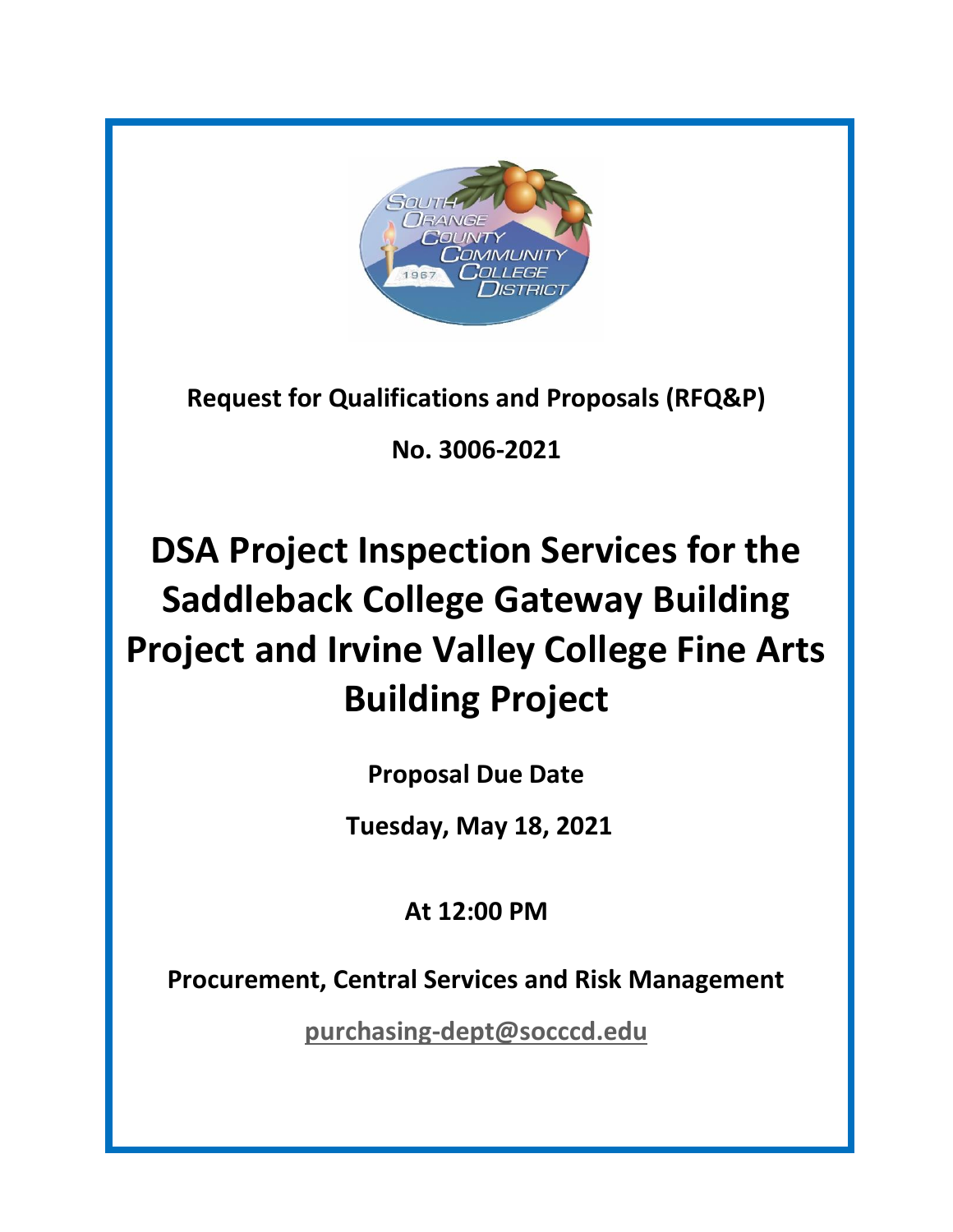| <b>Table of Contents</b>                                                                        |
|-------------------------------------------------------------------------------------------------|
| RFQ&P No. 3006-2021 DSA Project Inspection Services for the Saddleback College Gateway Building |
|                                                                                                 |
|                                                                                                 |
|                                                                                                 |
|                                                                                                 |
|                                                                                                 |
|                                                                                                 |
|                                                                                                 |
|                                                                                                 |
|                                                                                                 |
|                                                                                                 |
|                                                                                                 |
|                                                                                                 |
|                                                                                                 |
|                                                                                                 |
|                                                                                                 |
|                                                                                                 |
|                                                                                                 |
|                                                                                                 |
|                                                                                                 |
|                                                                                                 |
|                                                                                                 |
|                                                                                                 |
|                                                                                                 |
|                                                                                                 |
|                                                                                                 |
|                                                                                                 |
|                                                                                                 |
|                                                                                                 |
|                                                                                                 |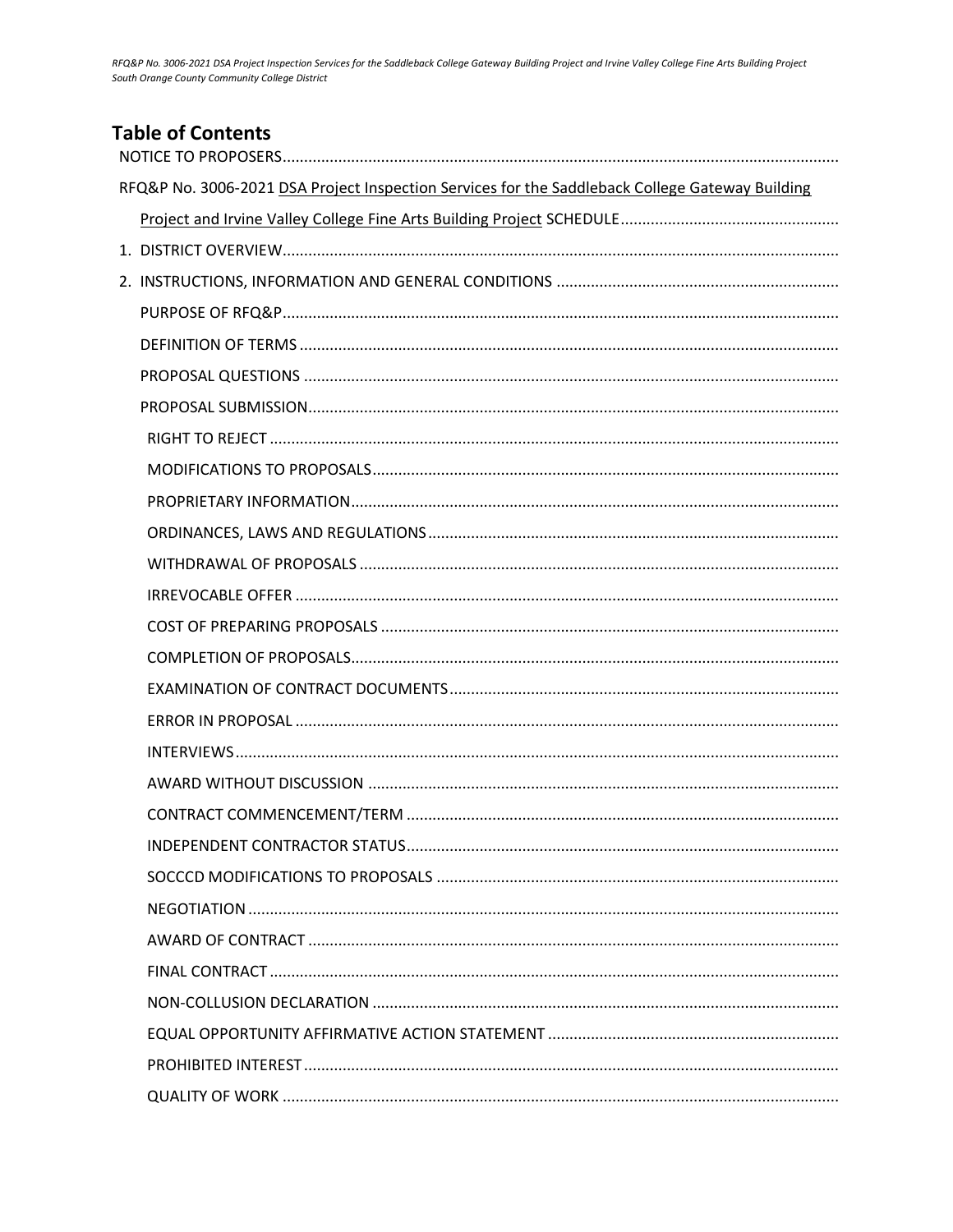| 4. |  |
|----|--|
|    |  |
|    |  |
|    |  |
|    |  |
|    |  |
|    |  |
|    |  |
|    |  |
|    |  |
|    |  |
|    |  |
|    |  |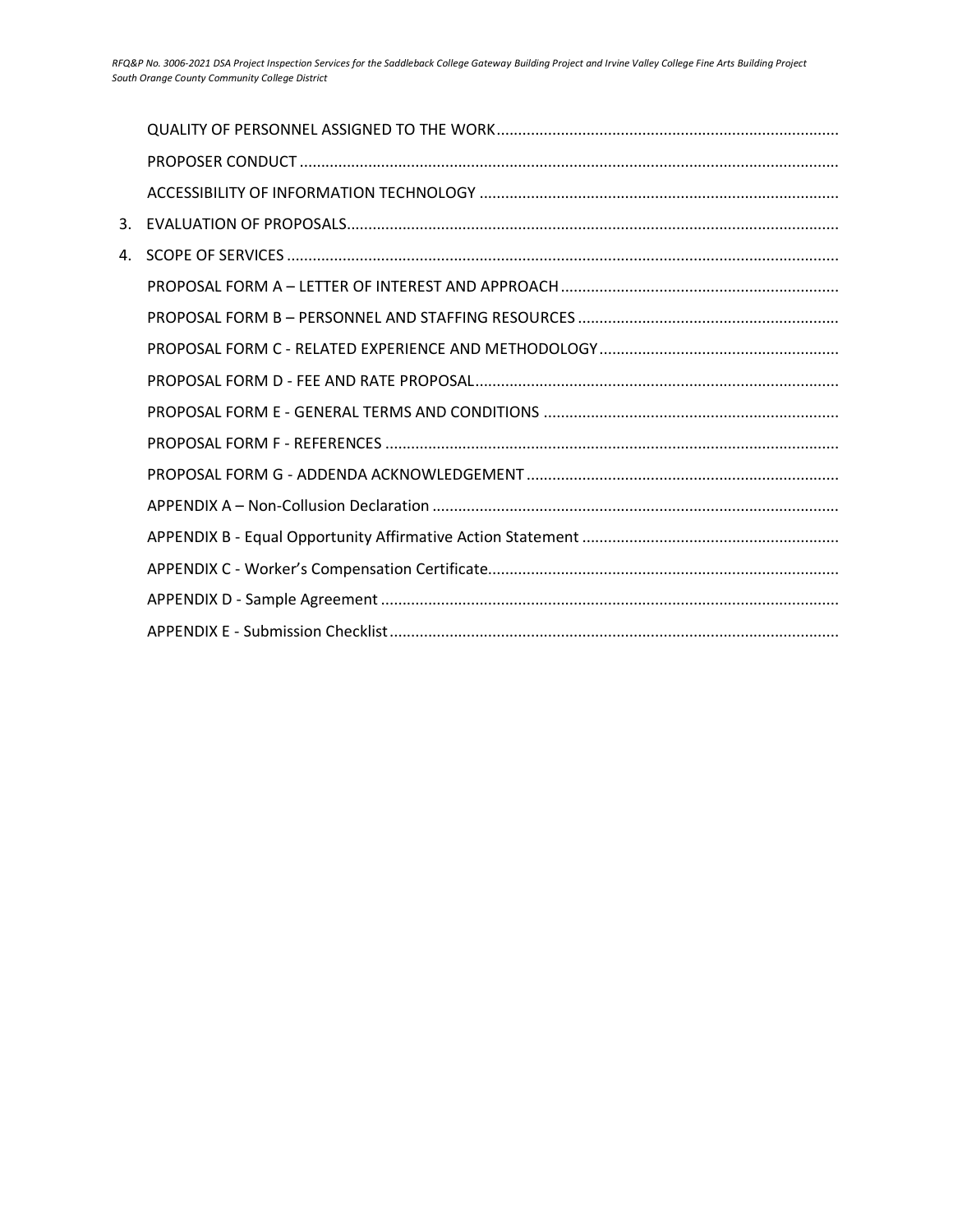#### **Notice to Firms**: **Request for Qualification/Proposal (RFQ&P) No. 3006-2021**

<span id="page-3-0"></span>

| District:                                                | SOUTH ORANGE COUNTY COMMUNITY COLLEGE DISTRICT                                                                                                                                                                                           |  |
|----------------------------------------------------------|------------------------------------------------------------------------------------------------------------------------------------------------------------------------------------------------------------------------------------------|--|
| Project:                                                 | RFQ&P 3006-2021<br>DSA Project Inspection Services for the Saddleback College<br><b>Gateway Building Project and Irvine Valley College Fine</b><br><b>Arts Building Project</b><br><b>South Orange County Community College District</b> |  |
| <b>RFQ&amp;P Deadline:</b>                               | <b>Tuesday, May 18, 2021</b><br>12:00 PM                                                                                                                                                                                                 |  |
| <b>Email Address for</b><br><b>Receipt of Proposals:</b> | purchasing-dept@socccd.edu                                                                                                                                                                                                               |  |

NOTICE IS HEREBY GIVEN that the South Orange County Community College District, of Orange County, California, acting by and through its Governing Board, hereinafter referred to as "DISTRICT," will receive up to, but not later than, the above-stated time, responses to the Request for Qualifications and Proposals for the above Project.

There will be a mandatory pre-proposal meeting conducted via Zoom on Tuesday, May 4, 2021 at 9:00am. All RFQ&P respondents shall confirm their attendance by email to: purchasingdept@socccd.edu by Friday, April 30, 2021 at 5:00pm. The subject line should read: "RFQ&P No. 3006- 2021 Pre-Proposal Meeting Confirmation." Physical presence is not required. A call-in number will be provided prior to the meeting day to those who confirm attendance. Any proposer that does not attend the entire conference and/or does not arrive on-time may be deemed non-responsive.

A complete Request for Qualifications and Proposals may be viewed online at [www.socccd.edu](http://www.socccd.edu/) at the Bids link.

Any and all questions must be sent via email to purchasing-dept@socccd.edu. Firms shall reference RFQ&P No. 3006-2021 in the email subject line. The final day for questions shall be Friday, April 30, 2021, no later than 5:00pm.

The District reserves the right to reject any or all submittals or to waive any irregularities and/or informalities in any proposals.

No proposer may withdraw any proposal for a period of one hundred and eighty (180) calendar days after the submission deadline.

Priya Jerome

Executive Director, Procurement, Central Services & Risk Management

<span id="page-3-1"></span>PUBLISH: OC REGISTER April 21, 2021 & April 28, 2021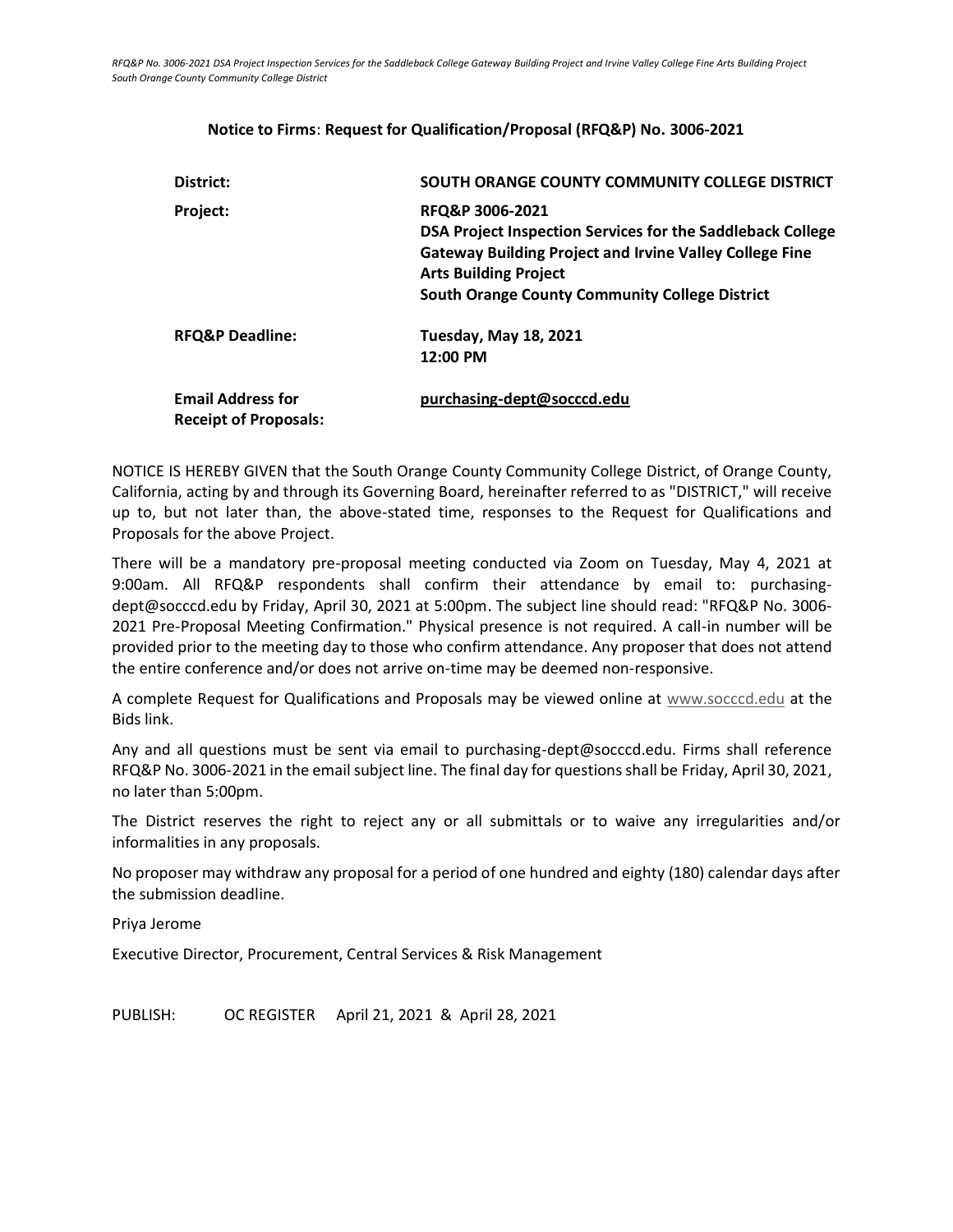# **RFQ&P No. 3006-2021 DSA Project Inspection Services for the Saddleback College Gateway Building Project and Irvine Valley College Fine Arts Building Project**

| Date of Issue / Document Available  | April 21, 2021                            |
|-------------------------------------|-------------------------------------------|
| <b>Advertisement Dates</b>          | April 21, 2021                            |
|                                     | April 28, 2021                            |
| Publication                         | OC Register                               |
| Requests for Information (RFI)      | 4/30/2021                                 |
| <b>Pre-Proposal Meeting</b>         | 5/4/2021                                  |
|                                     | 9:00 AM                                   |
|                                     | Zoom conference call information will be  |
|                                     | sent to all firms that RSVP.              |
| District Responds to RFI's          | 5/5/2021                                  |
|                                     | End of Day                                |
|                                     |                                           |
| <b>Due Date</b>                     | <b>Tuesday, May 18, 2021</b>              |
|                                     | 12:00 PM                                  |
| Interview/Presentations (if needed) | May 26, 2021                              |
|                                     | Time TBD                                  |
|                                     | Zoom conference call information will be  |
|                                     | sent to shortlisted firms.                |
| Contract Negotiations (if needed)   | May 27-31, 2021                           |
|                                     | All negotiations will take place via Zoom |
|                                     | conference calls.                         |
| <b>Anticipated Governing</b>        | June 28, 2021                             |

### **SCHEDULE**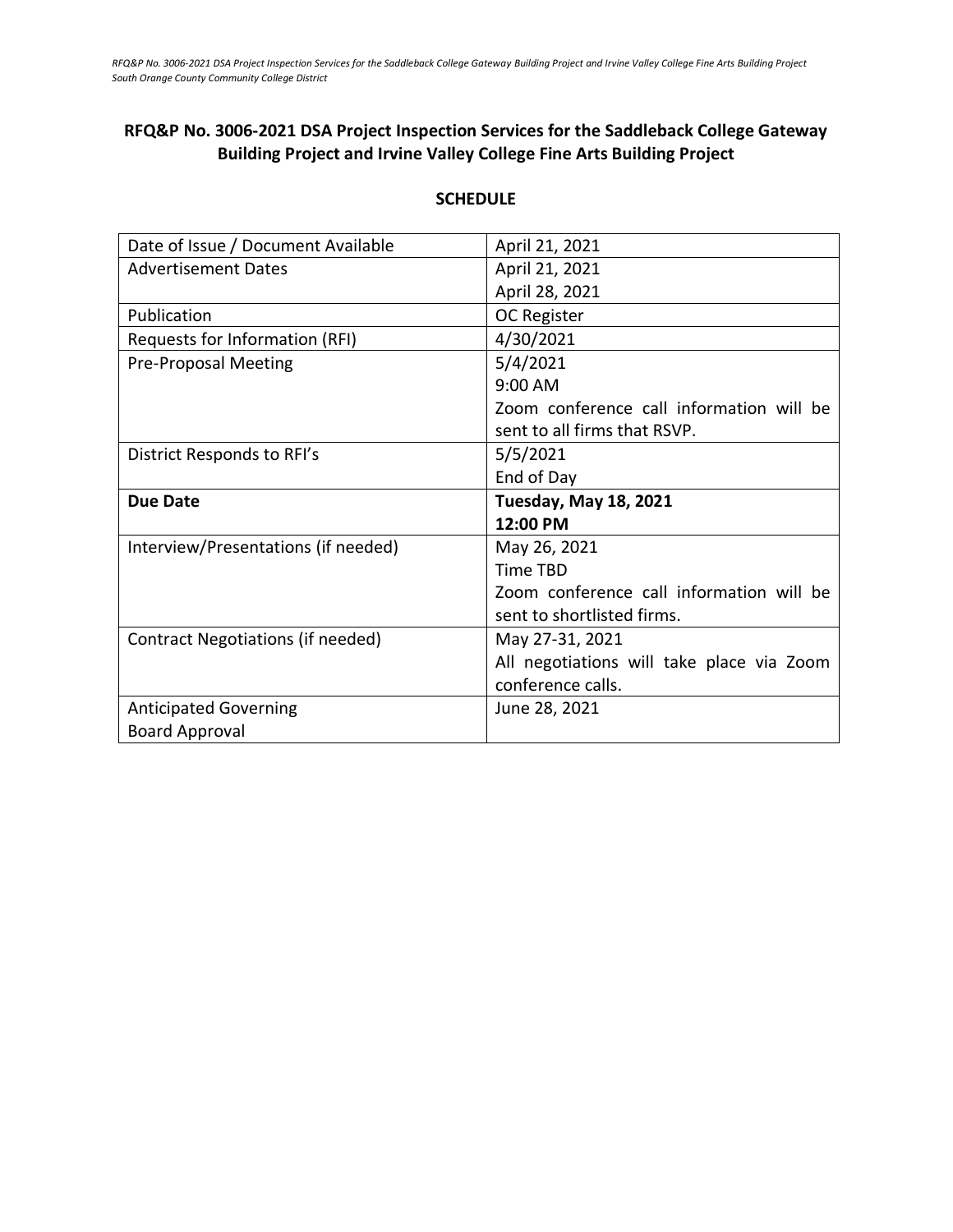# <span id="page-5-0"></span>**1. DISTRICT OVERVIEW**

South Orange County Community District encompasses 382 square miles in South Orange County serving over 909,000 residents in 26 communities. We know that higher education is directly linked to quality of life and economic vitality. We have helped generations of families achieve their educational and career goals since 1967.

This multi-campus district is comprised of Saddleback College in the City of Mission Viejo (1967), Irvine Valley College in the city of Irvine (1985) and Advanced Technology Education Park (2007) in the city of Tustin.

The District is governed by a seven-member elected Board of Trustees and the District's chief executive officer is the Chancellor.

District Services provides centralized administrative services to our three campuses including: Chancellor and Trustee Services, Business Services, Technology and Learning Services, and Human Resources. These departments provide accounting, benefits, facilities planning, fiscal services, human resources, information technology, institutional research and planning, payroll, public affairs, procurement, contracting, risk management, and warehouse/mailroom services to our district.

The District continually assesses the effectiveness of its services through district-wide surveys, shared governance committees and task forces that are established to accomplish specific projects. Strategic planning is an essential tool for guiding our direction and assuring compliance with accreditation standards.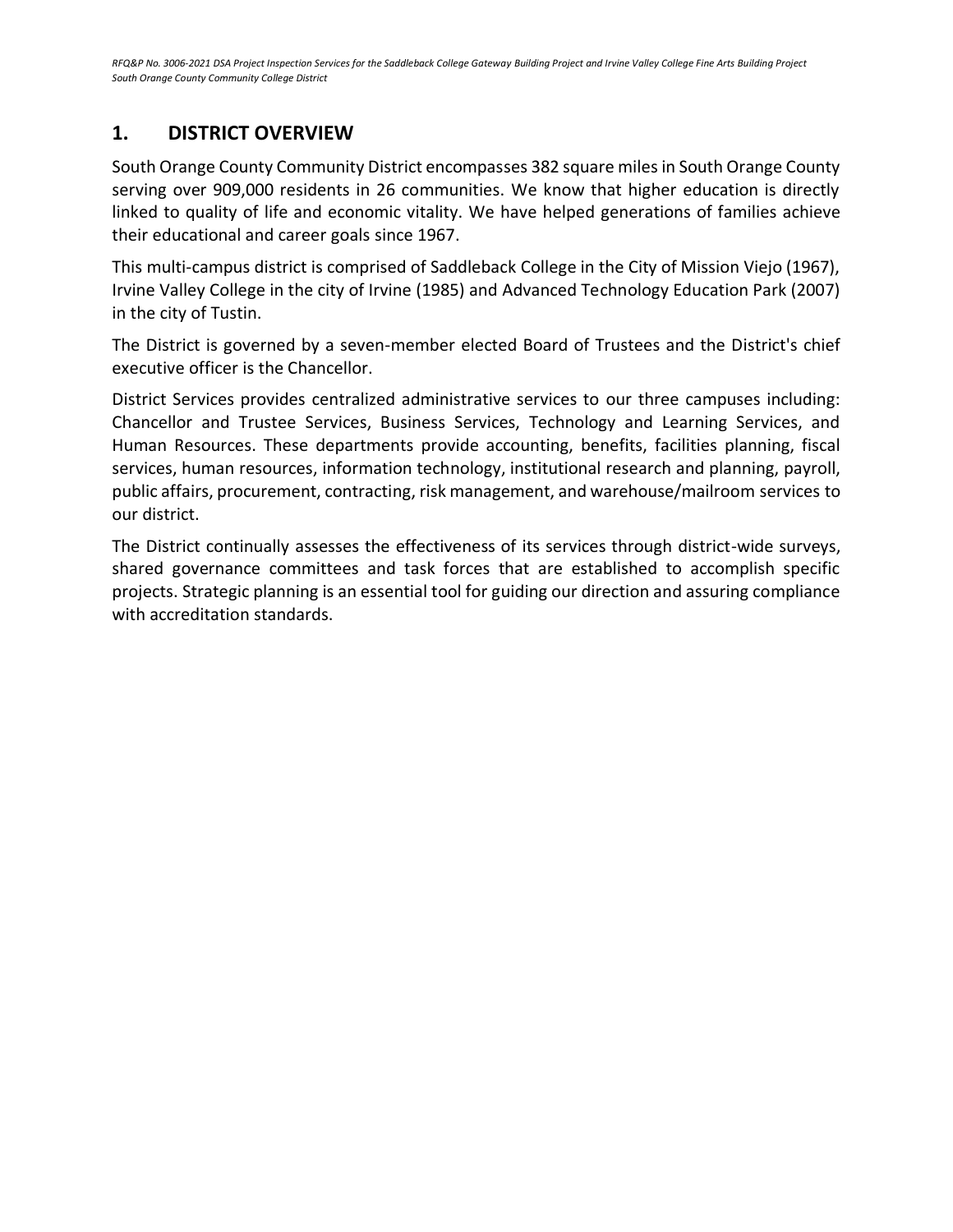# <span id="page-6-0"></span>**2. INSTRUCTIONS, INFORMATION AND GENERAL CONDITIONS**

### <span id="page-6-1"></span>**PURPOSE OF RFQ&P**

South Orange County Community College District (SOCCCD) is seeking to retain one or two qualified firms to provide DSA Project Inspection Services for the Saddleback College Gateway Building Project (Project 1) and Irvine Valley Fine Arts Building Project (Project 2). The projects will be separated into two contracts awarded to one or two firms. The entirety of this RFQ&P sets forth the District's requirements in detail. All responses should be submitted in accordance with the terms and conditions contained in the foregoing document.

### <span id="page-6-2"></span>**DEFINITION OF TERMS**

- The designation of District refers to the South Orange County Community College District, a political subdivision of the State of California.
- The term "**Proposers"** refers to Firms that elect to submit proposals for DSA Project Inspection Services for the Saddleback College Gateway Building Project and Irvine Valley College Fine Arts Building Project.
- The terms **"Contract"** and **"Agreement"** shall be used interchangeably within this document.
- Throughout this document, the term "**District"** shall be used to designate the rights and responsibilities of the South Orange County Community College District.
- The term "**District-wide**" represents District Services (DS), Irvine Valley College (IVC), Saddleback Community College (SC), and the Advanced Technology Education Park (ATEP).
- <span id="page-6-4"></span>• The term "**Proposer"** shall be used to designate the rights and responsibilities of the successful firm responding to this RFQ&P.

### <span id="page-6-3"></span>**PROPOSAL QUESTIONS**

All questions regarding this RFQ&P should be sent, via e-mail to Priya Jerome at purchasingdept@socccd.edu.

Questions will only be accepted until 4/30/2021 no later than 5:00 PM. The e-mail subject line should read: "Your company name/Questions regarding RFQ&P No. 3006-2021." No direct responses will be sent to the company/firm asking the question. Questions will be answered in the form of an **Addendum** and sent to all potential respondents on/about 5:00PM on 5/5/2021. All addendums to this RFQ&P will be posted on the District's web site.

### **PROPOSAL SUBMISSION**

It shall be the responsibility of the Proposer to ensure that Proposals are received via email submission as follows:

### Email Submission:

Proposals are to be submitted, via e-mail, to the Purchasing Department no later than **12:00 PM** on Tuesday, May 18, 2021. Submit Proposal to: [purchasing-dept@socccd.edu](mailto:purchasing-dept@socccd.edu) The Proposal must be emailed to the address above as an attachment in Word or PDF format and not exceed file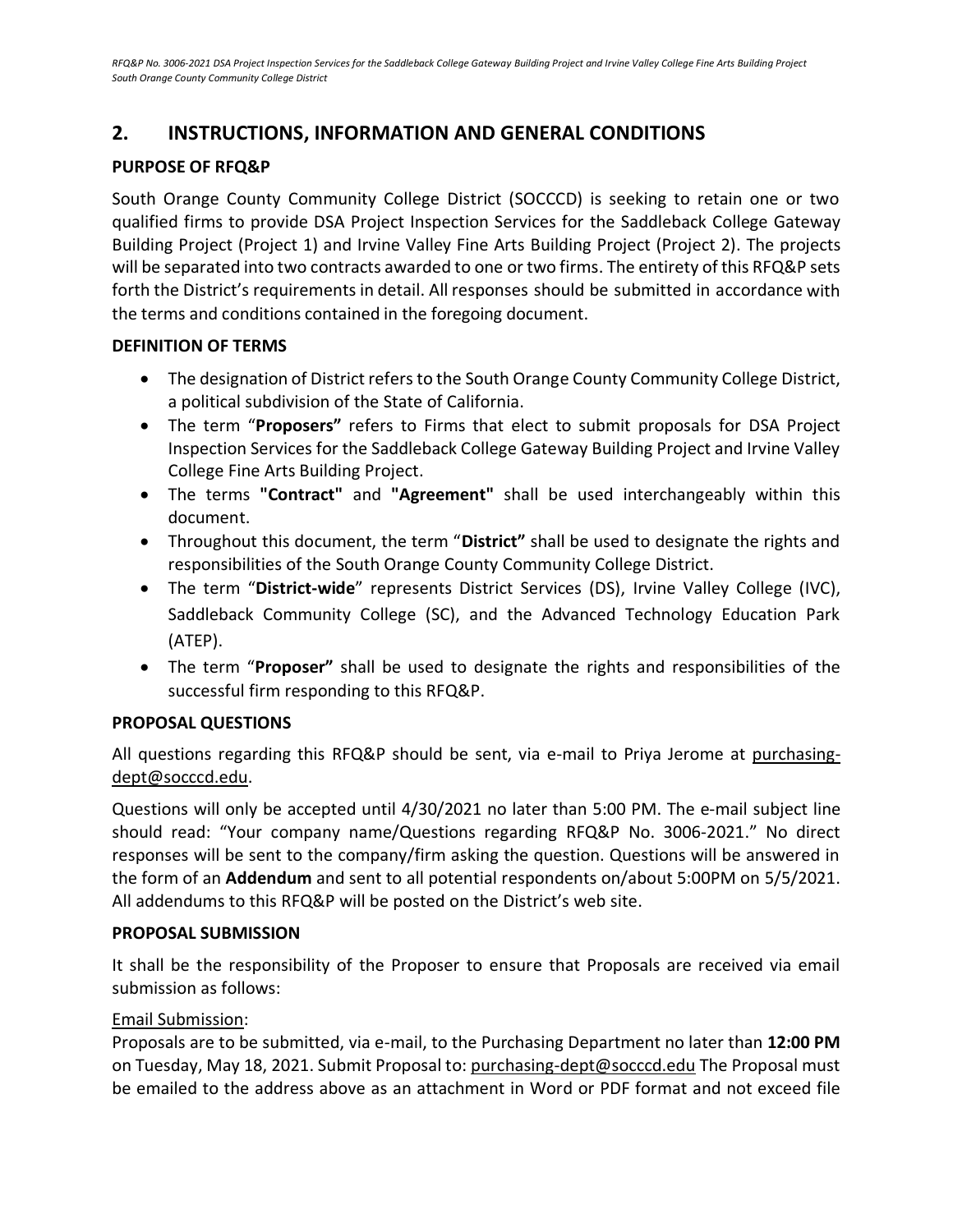size of 10MB. Proposals with documents exceeding 10MB in size should be saved to a smaller file size or split up and sent as separate emails. Subject line of e-mail containing submitted proposal should include and read "name of your company/submittal for RFQ&P No. 3006-2021 ("Email 1 of XX" if more than one)."

Proposals submitted in response are to be labeled Form A, B, C etc. and be in the following order:

- 1. **Letter of Interest and Approach** PROPOSAL FORM A
- 2. **Personnel and Staffing Resources** PROPOSAL FORM B
- 3. **Related Experience and Methodology** PROPOSAL FORM C
- 4. **Fee and Rate Proposal** PROPOSAL FORM D
- 5. **General Terms and Conditions** PROPOSAL FORM E
- 6. **References** PROPOSAL FORM F
- 7. **Addenda Acknowledgement** PROPOSAL FORM G
- 8. **Appendices**
	- A. Non-Collusion Declaration
	- B. Equal Opportunity Affirmative Action Statement
	- C. Firm's Certificate Regarding Worker's Compensation
	- D. Sample Agreement
	- E. Submission Checklist

<span id="page-7-0"></span>Oral, telephone, facsimile (fax machine) proposals **will not** be accepted.

### **RIGHT TO REJECT**

This RFQ&P does not constitute a commitment by the District to award a contract. The District reserves the right to waive any irregularities and/or informalities and to reject any or all proposals and/or to cancel the Request for Qualifications & Proposals. The District expressly reserves the right to postpone the proposal opening date for its own convenience. The award shall be made on the proposal(s) that serve(s) the best interest of the District and will not be evaluated solely on a monetary basis; however, proposers are encouraged to submit their best prices in their proposals. Award will be based on proposer's qualification and best fit as deemed by the District. No contract award shall exist until executed and approved by the District's Governing Board.

### <span id="page-7-1"></span>**MODIFICATIONS TO PROPOSALS**

The proposal may be modified after its submission by written notice to the District of withdrawal and resubmission before the date and time specified for receipt of proposals. Modification will not be considered if offered in any other manner. No modifications will be allowed after the RFQ&P due date and time has passed.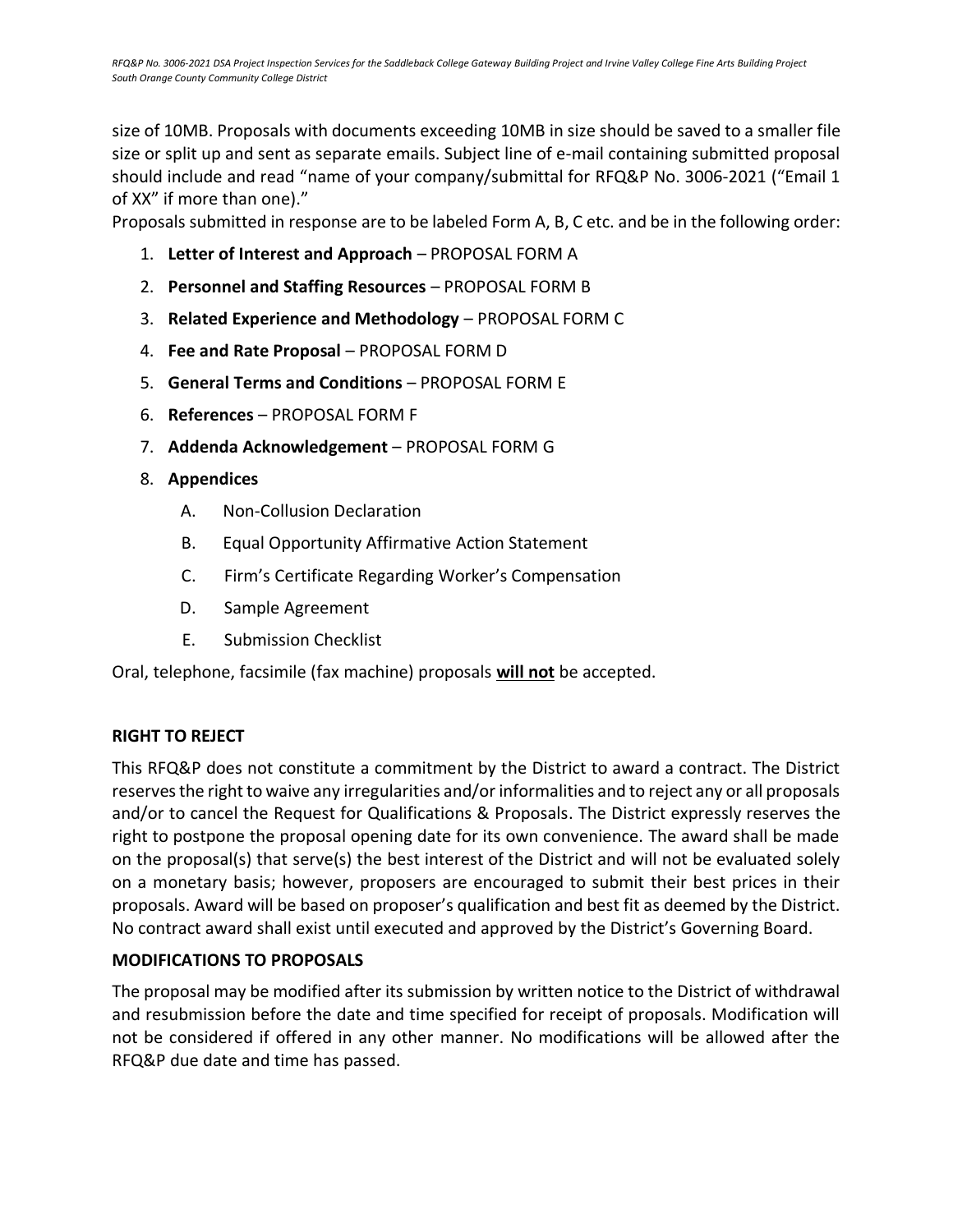### **PUBLIC RECORDS**

All materials submitted in response to the RFQ&P are deemed property of the District upon submission to the District. Responses to the RFQ&P and other materials submitted in connection therewith shall be deemed "public records" except for those marked or noted by a Respondent as "trade secrets" (as that term is defined and used in Civil Code §3426.1), "confidential" or "proprietary". Financial statements are not subject to disclosure under the Public Records Act. The foregoing notwithstanding, the District may reject for non-responsiveness a Response to the RFQ&P which indiscriminately notes that the Response or portions thereof are "Trade Secret", "Confidential", or "Proprietary" and exempt from disclosure as a public record. Notwithstanding the designation of materials submitted in response to the RFQ&P as "public records" such materials shall not be subject to disclosure under the Public Records Act until after the District has issued a recommendation for award of the Architectural Services Agreement. The District is not liable or responsible for the disclosure of RFQ&P Responses, or portions thereof, deemed to be public records, including those records exempt from disclosure if disclosure is required by law, by an order of a court of competent jurisdiction, or which occurs through inadvertence, mistake or negligence on the part of the District or its agents or representatives. If the District is required to defend or otherwise respond to any action or proceeding wherein request is made for the disclosure of the contents of any portion of an RFQ&P Response deemed exempt from disclosure hereunder, by submitting an RFQ&P Response, each Respondent agrees to defend, indemnify and hold harmless the District in any action or proceeding from and against any liability, including without limitation attorneys' fees arising therefrom. The party submitting materials sought by any other party shall be solely responsible for the cost and defense in any action or proceeding seeking to compel disclosure of such materials; the District's sole involvement in any such action shall be that of a disinterested stakeholder, retaining the requested materials until otherwise ordered by a court of competent jurisdiction.

### <span id="page-8-0"></span>**ORDINANCES, LAWS AND REGULATIONS**

The Proposer shall comply with all ordinances, laws, and regulations pertaining to the operation contemplated hereby, including, but not limited to, the California Workers' Compensation Act, the Federal Equal Employment Opportunities Act, and the Americans with Disabilities Act. The Proposer shall apply for, obtain, and maintain in force all permits and licenses required by the various agencies of Federal, State, and local government having jurisdiction over the Proposer operations. All operations and materials shall be in accordance with all applicable Federal, State, County and City laws, statutes and requirements.

### <span id="page-8-1"></span>**WITHDRAWAL OF PROPOSALS**

<span id="page-8-2"></span>Any Proposer may withdraw their proposal by written request via e-mail to purchasingdept@socccd.edu at any time **prior** to the deadline set for receipt of proposals. The subject line of the e-mail should include and read: "Your Company Name/Withdrawal of RFQ&P No. 3006- 2021." No proposal may be withdrawn or modified after that deadline. Withdrawn proposals may be resubmitted up to the time designated for the receipt of proposals provided that they are then fully in conformance with the general terms and conditions of the RFQ&P.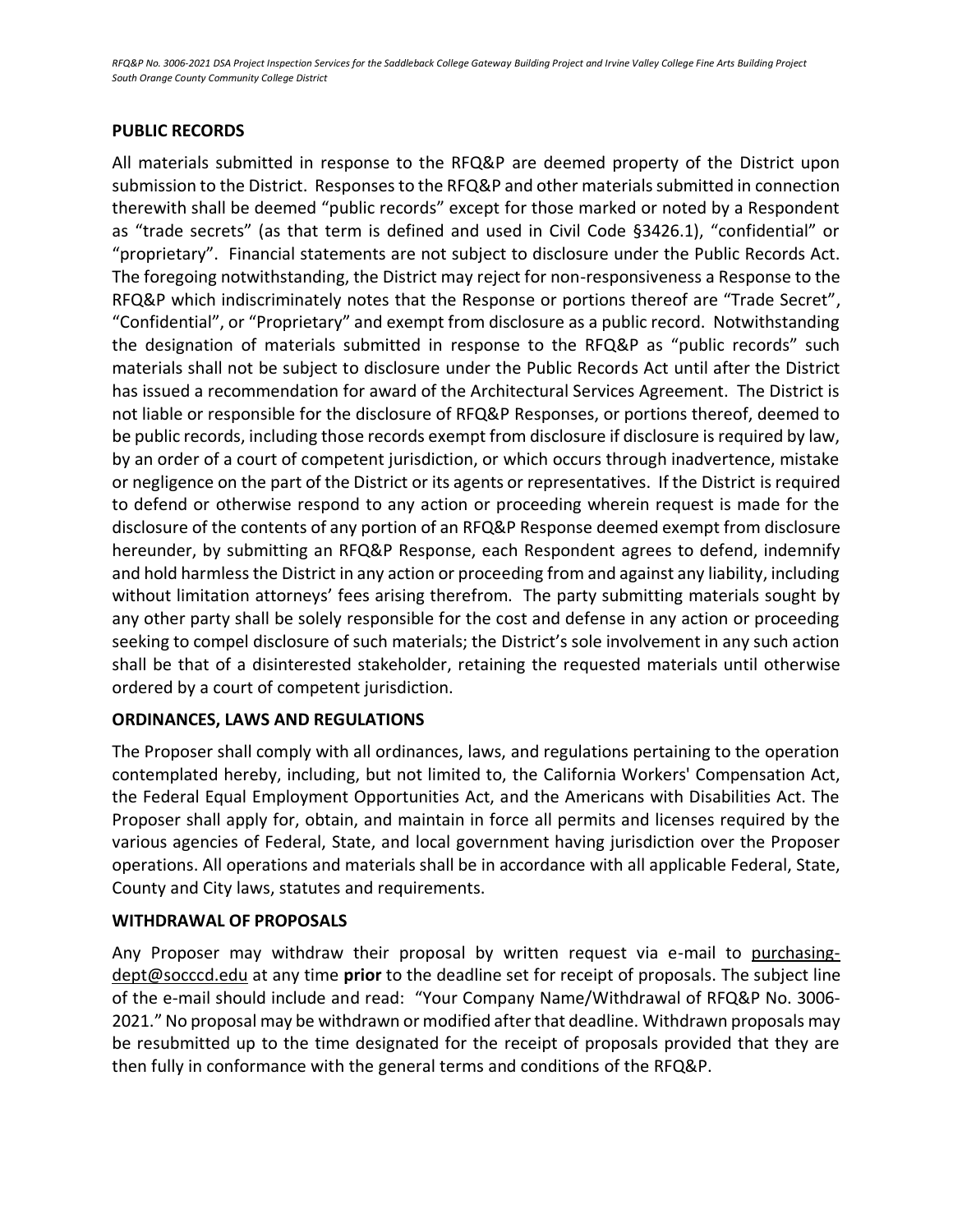### **IRREVOCABLE OFFER**

Proposals shall be considered irrevocable offers for a period of one hundred and eighty (180) days from the date of receipt and may not be withdrawn during this period without consent of the District.

### <span id="page-9-0"></span>**COST OF PREPARING PROPOSALS**

Any and all costs associated with the preparation of responses to this RFQ&P, including site visits, oral presentations and any other costs shall be entirely the responsibility of the Proposer and shall not be reimbursable in any manner by the District.

### **COMPLETION OF PROPOSALS**

Proposals shall be completed in all respects as required by the instructions herein. A proposal may be rejected if it is conditional or incomplete, or if it contains alterations of form or other irregularities of any kind. A proposal will be rejected if, in the opinion of the District, the information contained therein was intended to erroneously and fallaciously mislead the District in the evaluation of the proposal. Proposers are required to follow and adhere to the format as prescribed in this RFQ&P.

### **EXAMINATION OF CONTRACT DOCUMENTS**

Proposers shall thoroughly examine the contents of this RFQ&P. The failure or omission of any Proposer to receive or examine any contract document, form, instrument, addendum, or other document shall in no way relieve the firm from obligations with respect to this RFQ&P or to the contract to be awarded. The submission of a proposal shall be taken as prima facie evidence of compliance with this section.

If any ambiguity, conflict, discrepancy, omission or other errors in the RFQ&P is discovered, then the Proposer shall notify the District of the error in writing and request modification or clarification of the document through the timelines and process identified in the Proposal Questions / Requests for Information (RFI) section of this RFQ&P. All requests for clarifications shall be sent to the attention of the Executive Director of Procurement, Central Services and Risk Management by email a[t purchasing-dept@socccd.edu.](mailto:purchasing-dept@socccd.edu)

### **ERROR IN PROPOSAL**

Proposer shall be bound by the terms and conditions of the proposal. However, if material errors are found in a proposal, the District may notify the Proposer that the submitted proposal requires correction of the errors. The District reserves the right to request additional information and/or clarification to allow corrections of errors or omissions.

### **RESPONDENTS CONTINUING OBLIGATION**

Each Respondent is under a continuing obligation, commencing upon submission of its RFQ/P Response, to immediately notify the District, in writing, if it learns that any of the following have occurred: (i) any statement made in any portion of its RFQ/P Response was false, misleading or omits material facts rendering any statement in its RFQ/P Response to be false or misleading; (ii) circumstances have occurred since the Respondent submitted its RFQ/P Response that, if they had occurred prior to the date that the Respondent submitted its RFQ/P Response, would have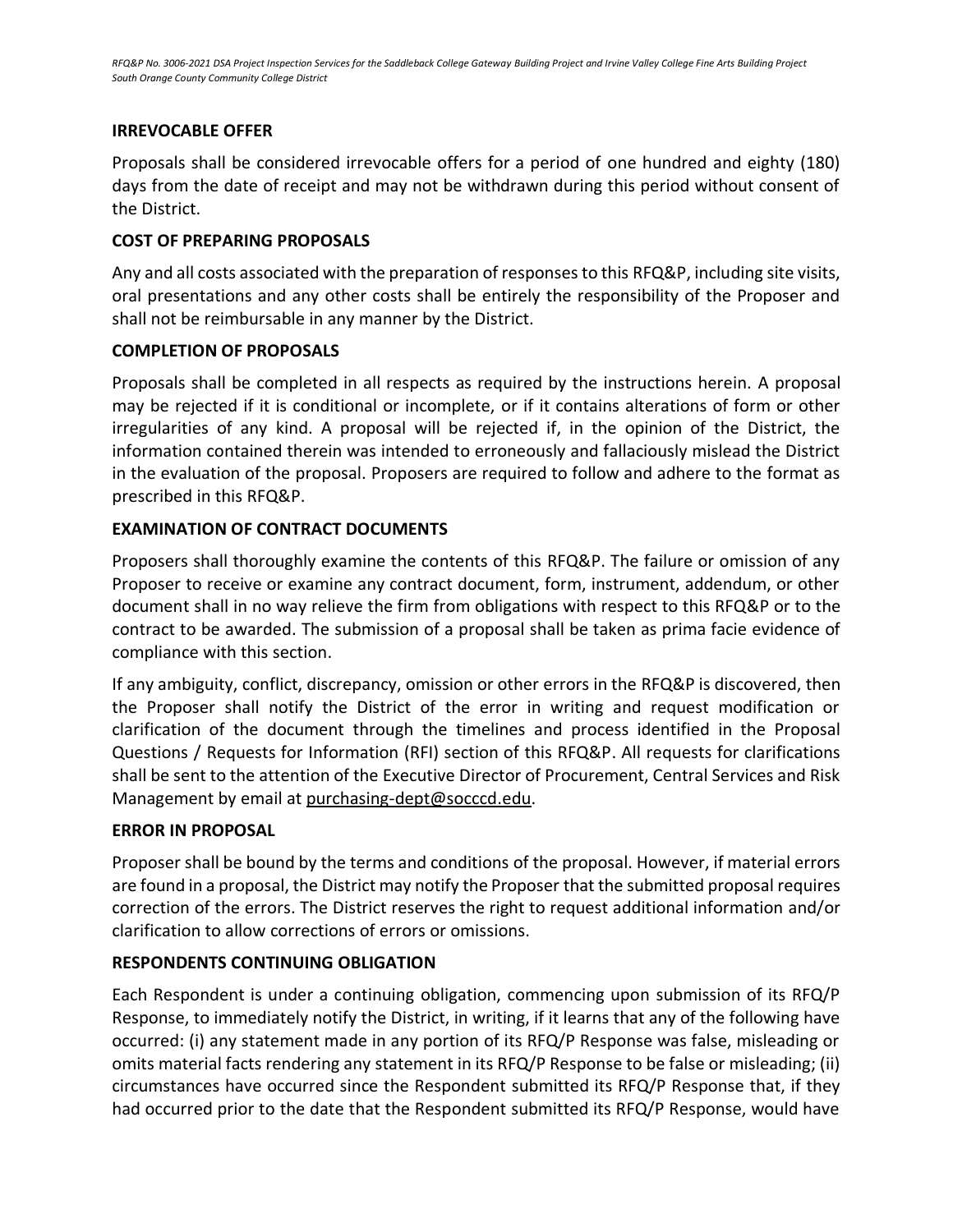required the disclosure of such circumstances; or (iii) the Respondent has undergone a change in ownership in which ownership of fifty percent (50%) of more of its stock, ownership equity or assets has changed.

### **NO DISTRICT WARRANTY**

Respondents are solely responsible for confirmation of the suitability of any information provided by the District relating to the Project or this RFQ&P, including, estimates of costs, statements of needs or requirements, projections, and budgets. The District does not warrant the accuracy, sufficiency or completeness of such information.

### <span id="page-10-0"></span>**INTERVIEWS**

The District intends to interview firms and has scheduled interviews on May 26, 2021 to be conducted via a Zoom conference call. Oral presentations will be evaluated and may be subjected to the selection criteria. The District requires the mandatory presence of the designated representatives identified in the proposals as being the ones who will be assigned to the District be present and prepared to respond to District inquiries. The decision to hold interviews and the scope or any limitations thereof shall be at the discretion of the District.

### <span id="page-10-1"></span>**AWARD WITHOUT DISCUSSION**

The District reserves the right to make an award without further discussion of the proposals received. Therefore, it is critical that all proposals submitted shall be in the most favorable terms possible, both economically and technically.

### <span id="page-10-2"></span>**CONTRACT COMMENCEMENT/TERM**

It is the intent of the District to commence the resulting contracts for both Projects soon as possible. Performance period for these contracts are anticipated to be from July 1, 2021 through project completion (including the Post Construction Phase) for both Projects. After award, contract is subject to cancellation with 30-days written notice by either party.

### **INDEPENDENT CONTRACTOR STATUS**

It is expressly understood that the firm named in any contract entered into by the District is acting as an "independent contractor" and not as an agent or employee of the District.

### <span id="page-10-3"></span>**DISTRICT MODIFICATIONS TO PROPOSALS**

<span id="page-10-4"></span>Any interpretation, modifications, correction, or change of this RFQ&P will be made by written Addendum and will be issued by the District and shall become part of the RFQ&P. Interpretations, corrections, or changes of this RFQ&P made in any other manner will not be binding, and Proposers shall not rely upon such interpretations, corrections, and changes. All Addenda issued to this RFQ&P will be posted to the District web site at [www.socccd.edu](http://www.socccd.edu/) on the bids link. Addenda will also be e-mailed to all that are known to have received a copy of the RFQ&P. **Since failure to acknowledge any Addendum(s) may be cause for rejection, Proposers must return the addendum-completed acknowledgment(s) prior to or with the proposal. See Proposal Form H.**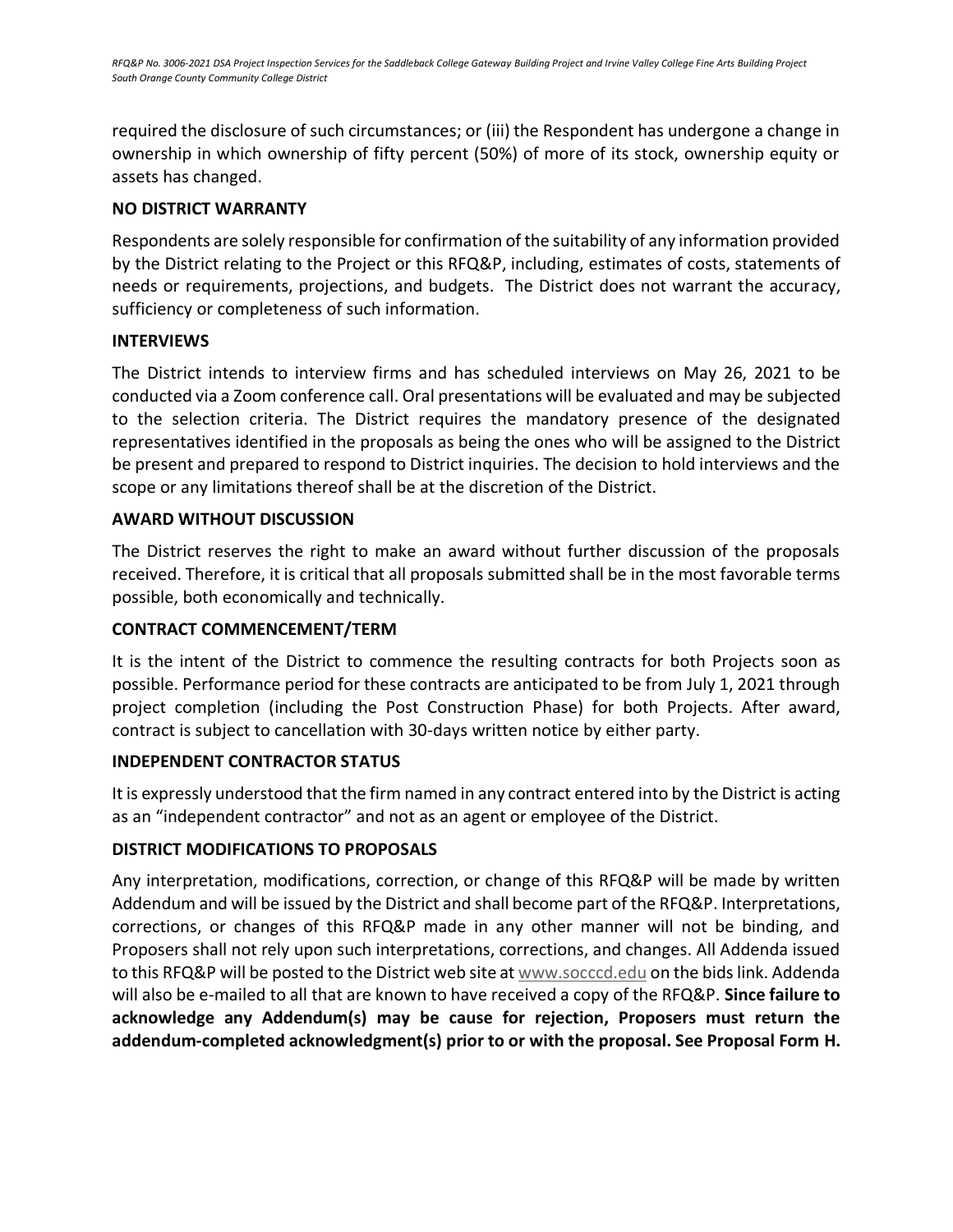### **NEGOTIATION**

<span id="page-11-0"></span>District reserves the right to negotiate the final pricing and all other terms and conditions before award of contract.

### **AWARD OF CONTRACT**

It is anticipated that a contract will be awarded by the Board of Trustees at a regularly scheduled meeting on June 28, 2021. The award will be made to the responsive and responsible firm/s judged to offer the most advantages and deemed the best fit for the District. At the time of the formal award, the apparent successful firm shall have agreed to contract terms representing the understandings between the parties as to terms and conditions which will govern the relationship of District and Proposer and the obligation of each party for performance of the Agreement.

### <span id="page-11-1"></span>**FINAL CONTRACT**

The following documents are considered part of the final Agreement, in order of precedence:

- A. The final Agreement between the District and the Proposer;
- B. This RFQ&P as originally released, with Appendices and any addenda released prior to proposal opening.
- C. The Proposer's proposal in total, including all addenda and attachments;

All of the above documents are intended to cooperate and be complementary; provided further, however, that in the event of a conflict between the final Agreement and the provisions set forth in the above referenced documents and/or any other attachments or exhibits thereto (referred to as "referenced documents" for the purposes of this section), the Agreement shall control, unless the provisions set forth in any of the above "referenced documents" to this Agreement provide the District with greater benefits or more expansive services in which case such provisions set forth in any "referenced documents" shall compliment the terms of the Agreement. The intention of the documents is to include all labor, materials, equipment and transportation necessary for the proper delivery of all services called for in any contract which may arise as a result of this RFQ&P.

### **NON-COLLUSION DECLARATION**

Declarations are required to be completed by the Proposer declaring that the proposal is in all respects fair and without collusion or fraud. Please see Appendix A.

### <span id="page-11-2"></span>**EQUAL OPPORTUNITY AFFIRMATIVE ACTION STATEMENT**

Proposer must accept and sign the Equal Opportunity and Affirmative Action Statement set forth in Appendix B.

### <span id="page-11-3"></span>**PROHIBITED INTEREST**

No official of the District who is authorized in such capacity and on behalf of the District to take part in negotiations or to make, accept or approve this contract, shall have direct or indirect financial interest in the award or any part thereof. Proposer shall receive no compensation hereunder should bidder aid, abet or knowingly participate in violation of this article or breach or violation of this article, the District shall have the right to terminate the contract either in part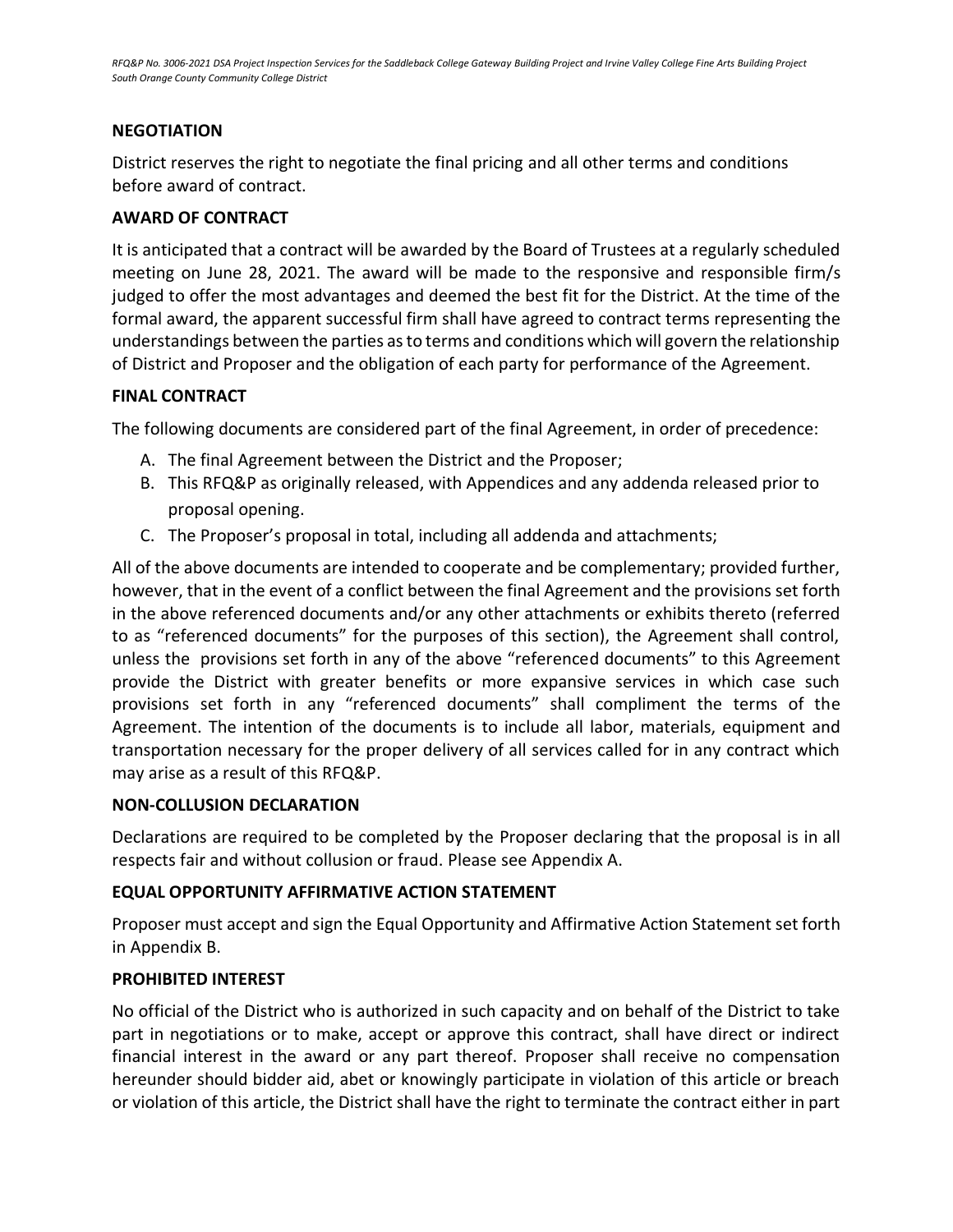or in whole and any loss or damage sustained by the District in procuring the services on the open market which the Proposer agreed to perform, shall be borne and paid for by the Proposer.

### <span id="page-12-0"></span>**QUALITY OF WORK**

The Proposer shall be responsible for the performance of all work as specified herein and shall guarantee that work will meet or exceed the specifications as set forth herein. If it is determined by the District that such services and/or materials do not meet requirements of the District, the Proposer shall be required to correct the same at their own expense.

### <span id="page-12-1"></span>**QUALITY OF PERSONNEL ASSIGNED TO THE WORK**

<span id="page-12-2"></span>The Proposer shall not employ on this account any unfit person or anyone not skilled in the work assigned to her/him and shall devote only its best qualified personnel to work under this contract. Should the District deem anyone employed under any contract which may arise as a result of this RFQ&P to be incompetent or unfit to perform their duties and so inform the Proposer, the Proposer shall immediately remove such person from this work and such individual shall not again, without prior written permission of the District, be assigned to work under this contract.

### **PROPOSER CONDUCT**

<span id="page-12-3"></span>During the RFQ&P window (from release of this RFQ&P to final award), proposer is not permitted to contact any District employees, members of the evaluation committee, members of the Board of Trustees or any consultant or professional retained by the District for the purpose of providing the District advice or professional services relating to the Project or the RFQ&P unless at the request of the District's designated contact person (Priya Jerome, Executive Director of Procurement, Central Services & Risk Management) or to fulfill pre-existing contractual obligations. No gratuities of any kind will be accepted, including meals, gifts, or trips. Violation of these conditions may constitute immediate disqualification.

### **ACCESSIBILITY OF INFORMATION TECHNOLOGY**

Proposer hereby warrants that the Work to be provided under this Agreement complies with the accessibility requirements of Section 508 of the Rehabilitation Act of 1973, as amended (29 U.S.C §794d), and its implementing regulations set forth at Title 36, Code of Federal Regulations, Part 1194. Products covered under this provision include, without limitation, the following: Software applications; operating systems; web-based intranet and internet information and applications; telecommunications products; video or multimedia products; self-contained closed products such as copiers; source codes and desktop and portable computers. Proposer agrees to respond promptly and resolve any complaints regarding accessibility of its products or services that are brought to its attention. Proposer further agrees to indemnify and hold harmless the District from and against any claim arising out of Proposer's failure to comply with these requirements. Proposer acknowledges that failure to comply with these requirements shall constitute a breach and be grounds for termination of this agreement or cancellation of the order.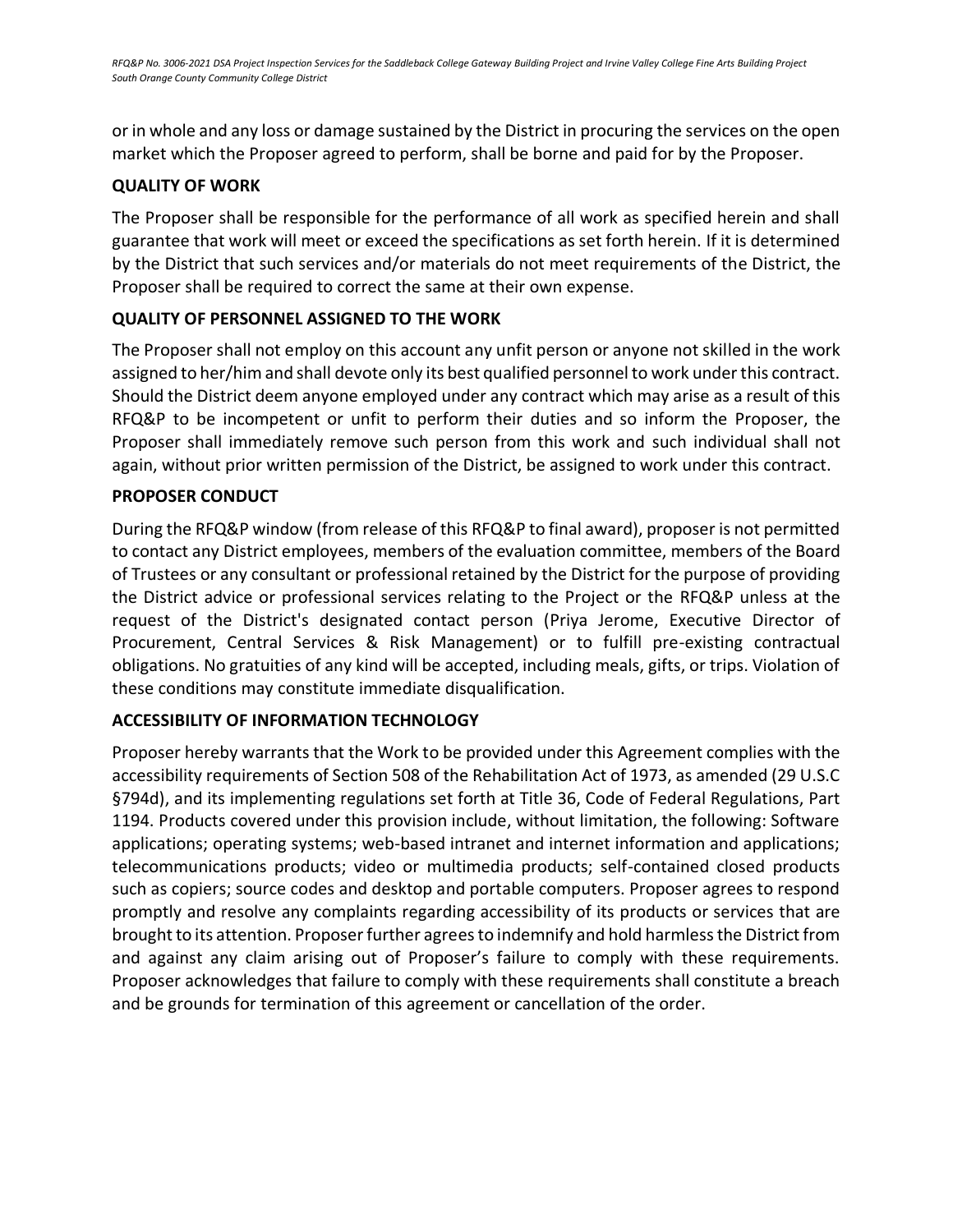# **3. EVALUATION OF PROPOSALS**

The proposals shall be primarily evaluated based upon qualifications of the firm and personnel, innovativeness, demonstrated knowledge, and estimated fees. Experience with higher education and California community college clients is desirable, but not absolutely required.

### **Selection Process**

All proposals will be examined for merit and ranked by a screening committee according to quality and responsiveness. The top proposals will be placed on a short list of finalists and may be called for interviews. The interview process may include members from the District's leadership in addition to select members of the screening committee.

Team members giving the presentation shall consist of those who will actually direct, execute, and complete the project. The firm or firms selected as first choice will be notified and asked to negotiate final terms of the contract. Contracts will be forwarded to the Board of Trustees for approval and authorization to proceed.

### **Content and Order of RFQ&P Response**

Firm's proposal should be concise and contain the proposal form and sections as identified below. RFQ&P responses submitted in formats other than those prescribed in this RFQ&P document may be rejected at the sole discretion of the District. All sections identified below must be included for the RFQ&P response to be considered complete and must be divided into tabbed sections.

| <b>Proposal Form</b> | <b>Section Title</b>               | <b>Points</b> |
|----------------------|------------------------------------|---------------|
|                      | Letter of Interest and Approach    | 10            |
|                      | Personnel and Staffing Resources   | 30            |
|                      | Related Experience and Methodology | 30            |
|                      | Fee and Rate Proposal              | 30            |
|                      | <b>Total</b>                       | 100           |

| Interviews | <b>Points</b> |
|------------|---------------|
|            | 100           |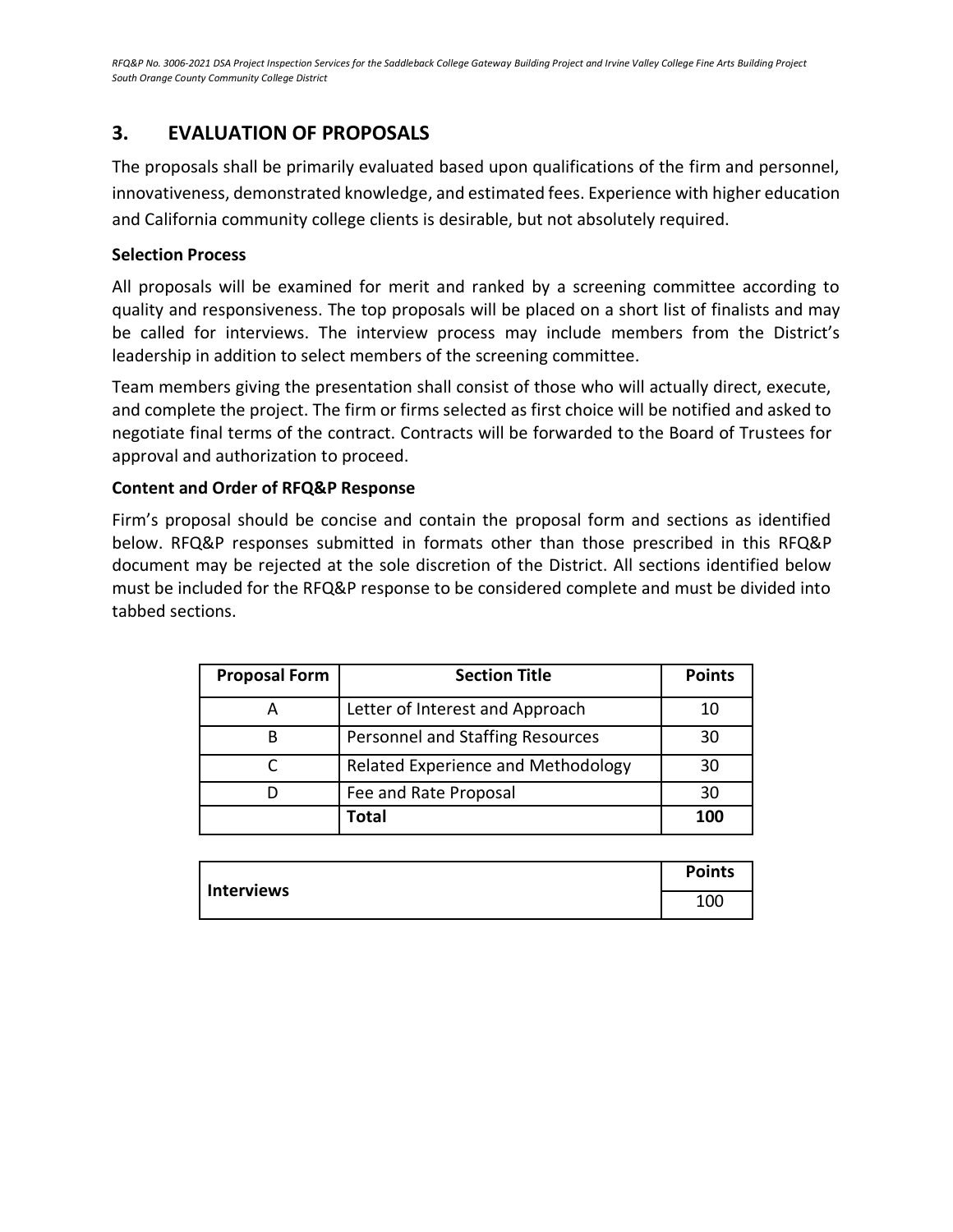# <span id="page-14-0"></span>**5. SCOPE OF SERVICES**

The District is requesting qualification statements and proposals from consultants with a proven track record of providing DSA project inspection services for projects similar to the upcoming projects summarized below. The awarded firm/s will be required to provide one DSA Class 1 Inspector for continuous inspection of the respective Project awarded. Please review each project for complexity, associated value, and timeframe.

The form and content of the Agreement the District anticipates entering into with the successful Firm(s) is incorporated into this RFQ&P as Appendix D. The specific scope of services for the project(s) and other obligations of the successful Firm(s) are set forth in the Agreement.

### **PROJECT 1: Saddleback College Gateway Building Project - New Construction**

The new Gateway Building will provide consolidated and expanded interdisciplinary instructional spaces and new highly integrated spaces for student services. The project includes the construction of a new Gateway Building for the campus of 52,156 assignable square feet (ASF) with a total of 77,985 gross square feet (GSF) within a new three-story building. The building will provide 9,806 ASF of classroom lecture space; 16,743 ASF of laboratory space; 15,869 ASF of office space; 4,199 ASF of library space; 602 ASF of AV/TV space and 4,937 ASF in other support space categories.

The scope encompasses the abatement and demolition of the existing parking lot and temporary facilities on the site, the construction of a LEED Gold equivalent three story 77,985 gross square foot building, and associate site and infrastructure work.

Due to the grade change on the site, several shoring walls will be placed to allow the building to be placed at grade with the soil retained to create space around the first-floor walls. The building design includes metal panel exterior plaster and curtainwall facades and exterior stair design. The interior of the building includes many open ceilings for a modern creative environment.

The building will be a Type II–A non-combustible construction, fully sprinkled, non-separated occupancy. The occupancy types include Business, A-3 Assembly and Storage. The structural system includes steel columns and beams, EBF HSS bracing, and metal deck and light-weight concrete fill slab. The design includes reinforced concrete footings.

## **PROJECT 2: Irvine Valley College Fine Arts Building Project - New Construction**

The Irvine Valley College Fine Arts Building project is the construction of a new three-building complex for the Fine Arts department. Currently, the Fine Arts department offers Art, Art History, Music and Dance in spaces located across campus. The new buildings will be a total of 43,255 assignable square feet (ASF) and 61,471 gross square feet (GSF). The buildings are steel frame construction on spread footings. The project was approved by DSA on December 4, 2020. The project is partially funded A Class 1 Project Inspection is required for this project. Construction Duration is anticipated to be 22 months.

Building A is the Music and Dance building, 32,500 SF, single story, 33 feet in height. It includes two music classrooms, two large rehearsal rooms, several small group rehearsal spaces, twelve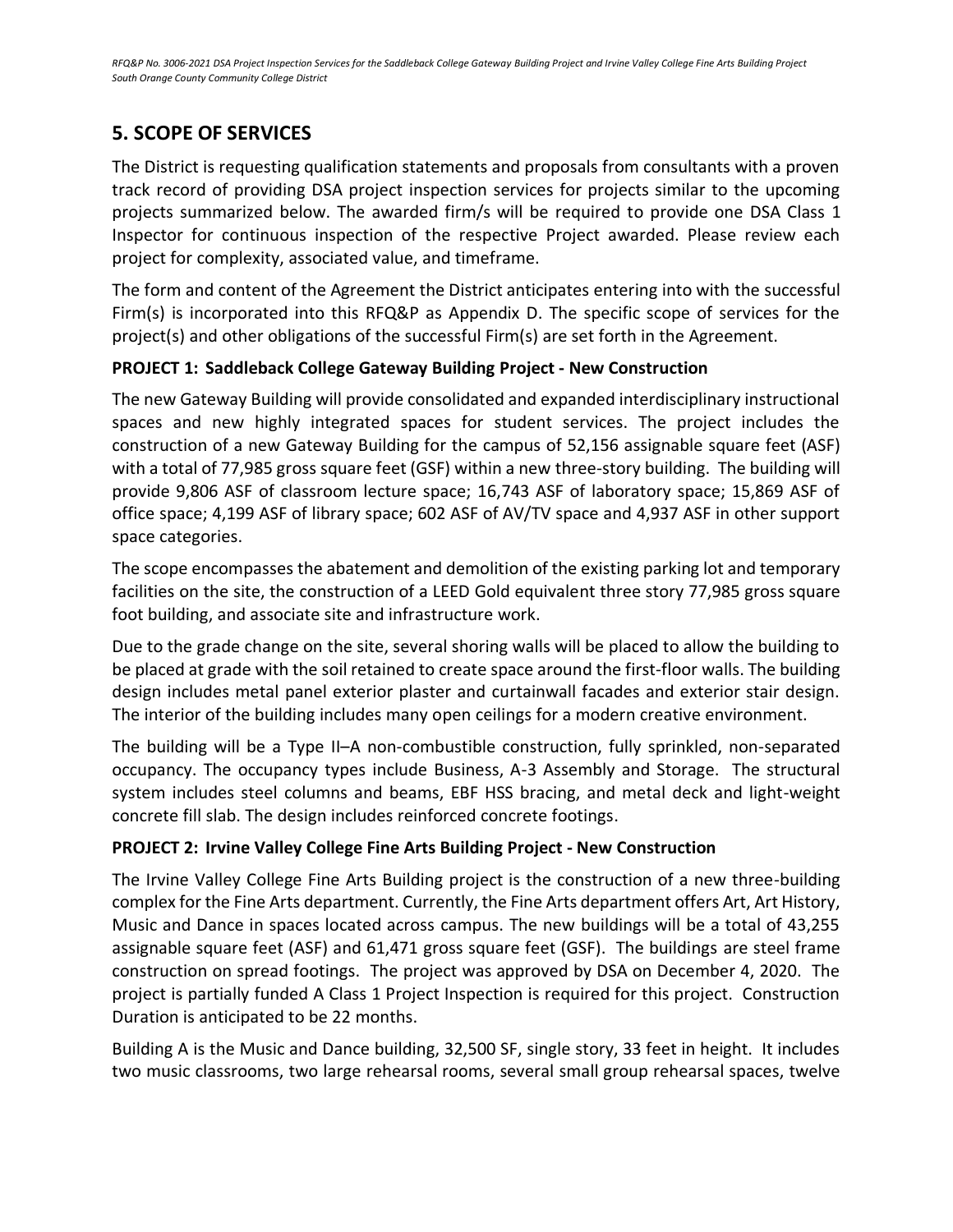individual practice rooms, two dance studios, a music library and instrumental and equipment storage spaces.

Building B is the Art and Sculpture building, 20,000 SF, single story, 21 feet in height. It includes two drawing and painting studios, two digital media studios, a printmaking studio, indoor and outdoor ceramics and sculpture studios, a conference room, office space and storage spaces.

Building C is the Lecture and Gallery building, 8,700 SF, single story, 33 feet in height. It includes a lecture and performance space, two galleries and music and art storage spaces.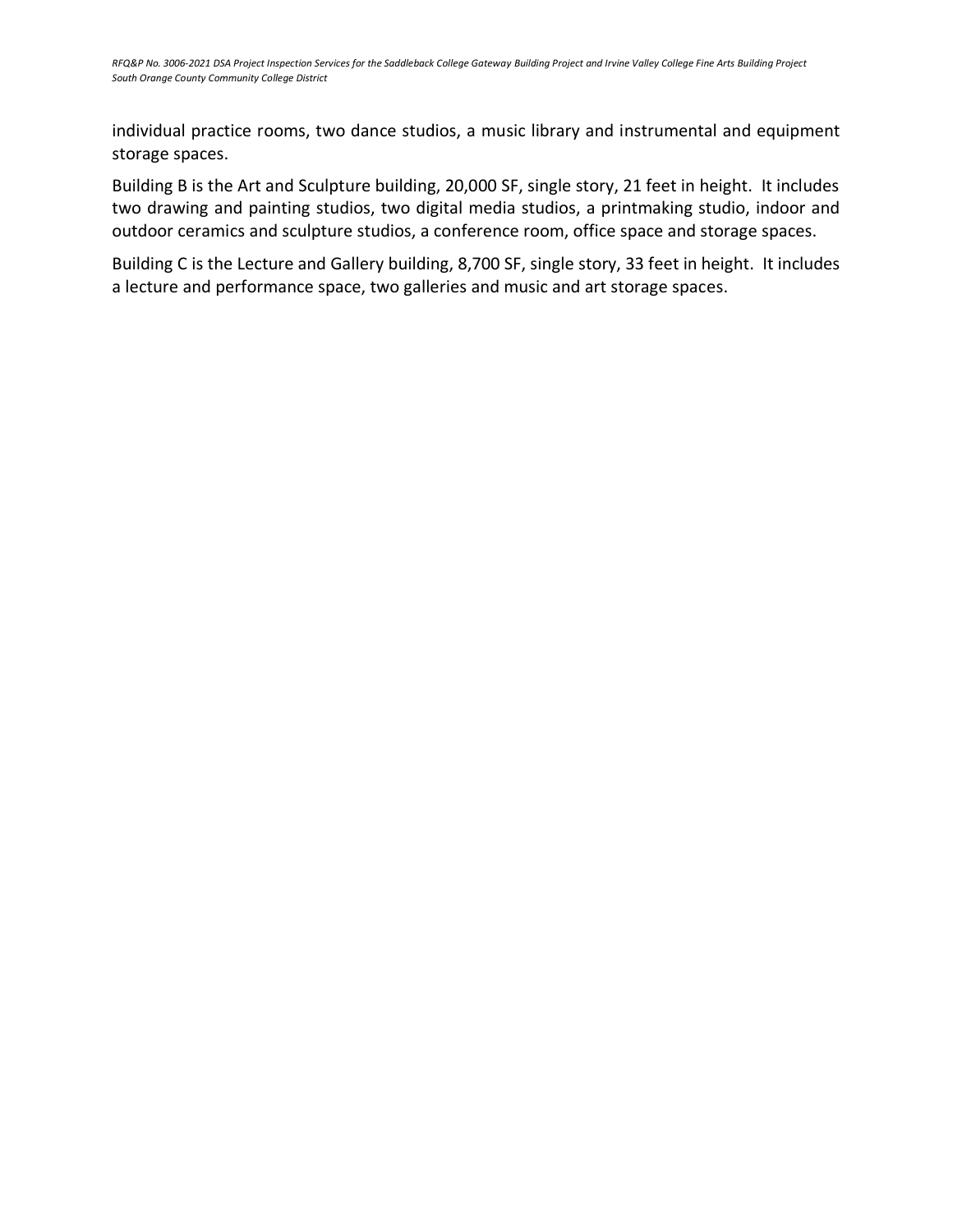# **PROPOSAL FORM A LETTER OF INTEREST AND APPROACH (1 Page Limit for Letter of Interest (1 Page Limit for Cover Letter (No Page Limit for Proposer Firm Information)**

### <span id="page-16-0"></span>**Letter of Interest and Approach**

The RFQ&P response should be introduced with a Letter of Interest that presents a statement of interest, firm's approach, and philosophy for implementing these services, and a brief description of the consultant/firm including qualifications for providing the requested services.

1. Describe what is unique about the consultant/firm as it relates to BOTH Project 1 AND Project 2.

### **Cover Letter to District in addition to the Proposer's narrative must include all of the information noted below in a letter format.**

The individual who is authorized to bind Consultancy Services for the Development of a District and Colleges' DSA Project Inspection Services for the Saddleback College Gateway Building Project and Irvine Valley College Fine Arts Building Project Proposal (hence, "Proposer") contractually must sign the cover letter, must indicate the signatory is so authorized, and must indicate the title or position of the signatory. **An unsigned cover letter shall cause the proposal to be rejected.** The cover letter must contain a statement from the Proposer that acknowledges that all documents submitted pursuant to this request for proposal process will become a matter of public record. The letter must contain the following:

- The Proposer's name, address, e-mail, telephone, and facsimile number.
- The Proposer's Federal Employer Identification Number and Corporate Identification Number, if applicable.
- The name, title or position, and telephone number of the individual signing the cover letter and statement signatory is authorized to bind the firm.
- The name, title or position, and telephone number of the primary contact and/or account administrator, if different from the individual signing the cover letter.
- Provide all the named people who will actually perform the work when the Program begins.
- A statement to the effect that the proposal is a firm and irrevocable offer, good for one hundred and eighty (180) days. **Please complete Proposal Form A through H and Appendices A through E as part of your RFQ&P response.**
- A statement expressing the Proposer's willingness to perform the services as described in this RFQ&P.
- A statement indicating that all forms, certificates and compliance requirements included in this RFQ&P are completed and duly submitted in the proposal response.
- A statement that there is no conflict of interest. Use Form E.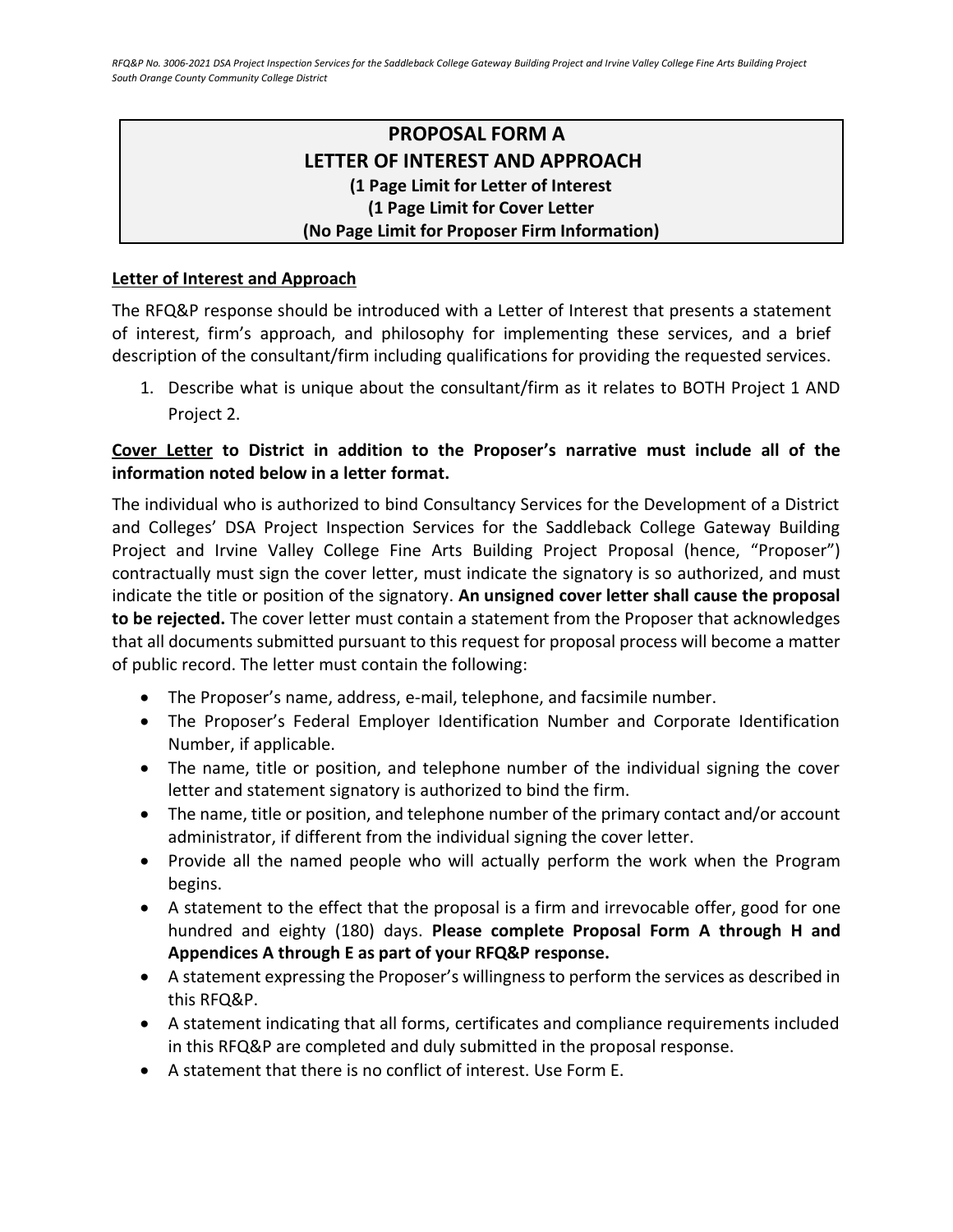- A statement expressing the Proposer's availability of staff and other required resources for performing all services and providing all deliverables within the specified time frames as described in the RFQ&P.
- A statement attesting that the Proposer is not on the federal list of current companies or individuals that have been declared ineligible to receive Federal contracts due to a violation of Executive Order 11246, as amended; Section 503 of the Rehabilitation Act of 1973, as amended 29 U.S.C. Section 793; and/or the Vietnam Era Veterans' Readjustment Assistance Act of 1974, as amended, 38 U.S.C. Section 4212.
- Please indicate if the firm is a small, minority, women, and/or disabled veteran business enterprise by providing a copy of the current certification.

### **Proposer Firm Information**

• Type of Firm:

|           |                                                                                  | Joint Venture: __________ Other (please describe): _____________________________      |
|-----------|----------------------------------------------------------------------------------|---------------------------------------------------------------------------------------|
|           |                                                                                  |                                                                                       |
| $\bullet$ | Number of years in business under firm name: ___________________________________ |                                                                                       |
| ٠         | Has the firm changed its name within the past 3 years?                           |                                                                                       |
|           | YES $\Box$ NO $\Box$                                                             |                                                                                       |
|           |                                                                                  |                                                                                       |
| $\bullet$ | of the firm?                                                                     | Have there been any recent (within the last three years) changes in control/ownership |
|           | YES $\Box$<br>$\blacksquare$ NO $\blacksquare$                                   |                                                                                       |
|           |                                                                                  |                                                                                       |
|           |                                                                                  |                                                                                       |

• Have officers or principals of the firm ever had their business license suspended or revoked for any reason?

 $\overline{\phantom{a}}$ 

YES □ NO □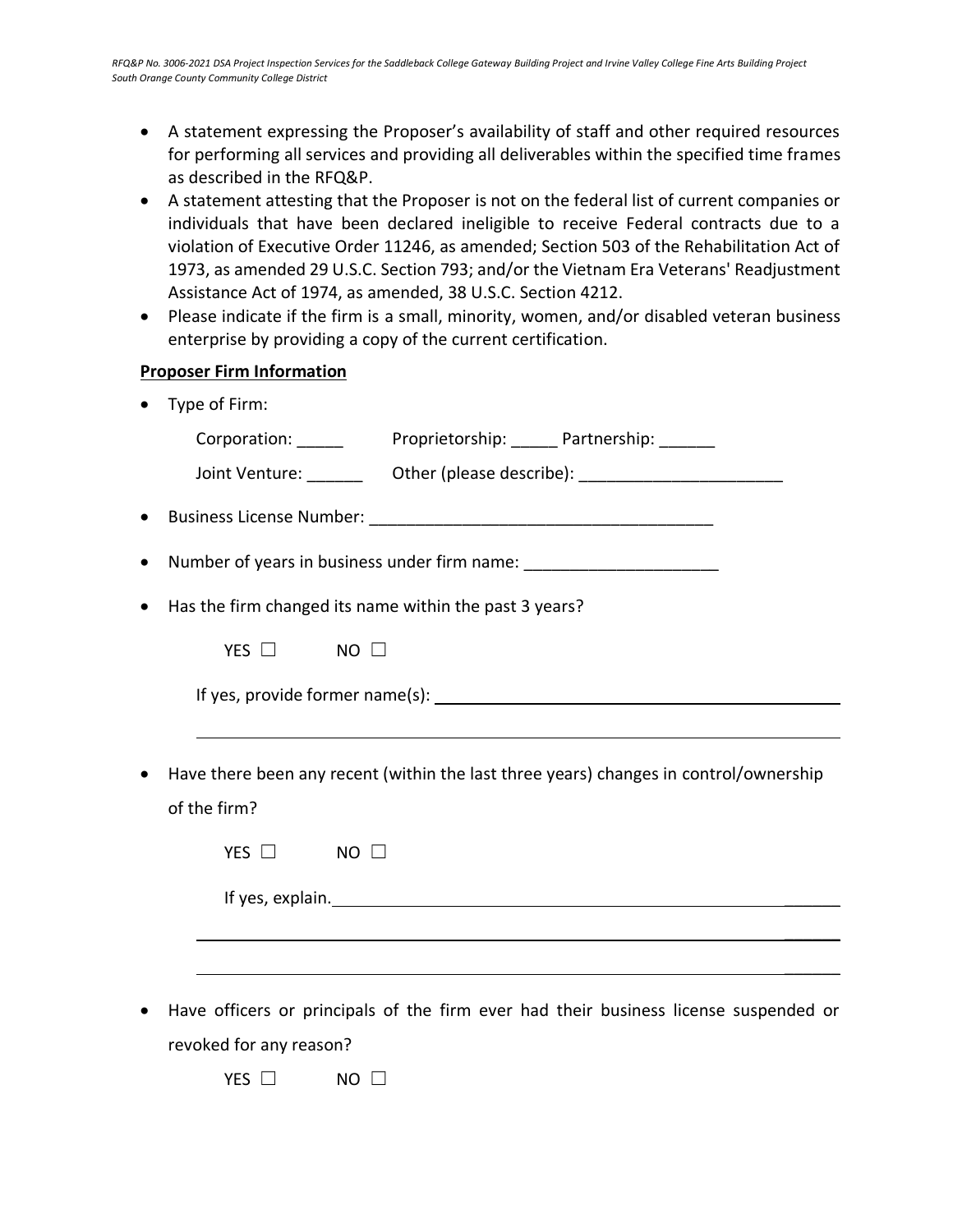|            | Does the firm have an acceptable history of working proactively to avoid litigation?                                                                                                                                           |
|------------|--------------------------------------------------------------------------------------------------------------------------------------------------------------------------------------------------------------------------------|
| YES $\Box$ | $NO$ $\square$                                                                                                                                                                                                                 |
|            | If no, please provide specific information on termination for default, litigation                                                                                                                                              |
|            | settled or judgments entered within the last five (5) years.                                                                                                                                                                   |
|            |                                                                                                                                                                                                                                |
|            | Within the past five (5) years, have one or more contract(s) to provide services to which                                                                                                                                      |
|            | the Respondent was a party to have been terminated for default of the Respondent                                                                                                                                               |
|            | officers or principals of the firm?                                                                                                                                                                                            |
| YES $\Box$ | $NO$ $\Box$                                                                                                                                                                                                                    |
|            |                                                                                                                                                                                                                                |
|            | If yes, please explain. The manufacturer of the state of the state of the state of the state of the state of the state of the state of the state of the state of the state of the state of the state of the state of the state |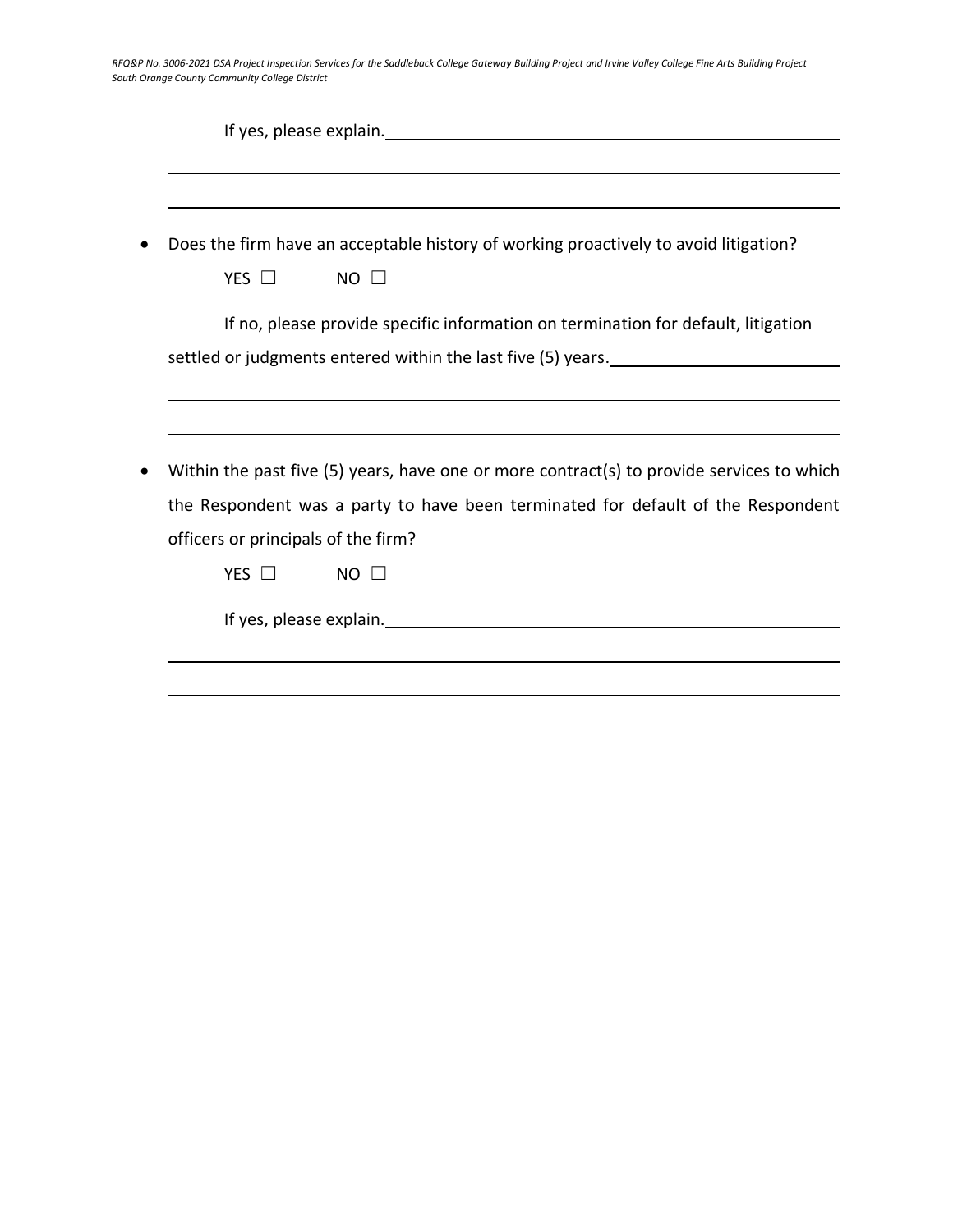# <span id="page-19-0"></span>**PROPOSAL FORM B PERSONNEL AND STAFFING RESOURCES (One Page Limit Per Resume) \*SEPARATE PROPOSAL FORM REQUIRED FOR PROJECTS 1 AND 2**

Submit resumes for each team member including sub-consultants proposed to provide service to the District including specific qualifications and recent related experience providing similar services. **List the proposed staff's current and anticipated availability during the contract period.** Include the following data and any other relevant information for the District to evaluate:

- 1. Provide total number of professional staff currently employed by the firm.
- 2. Resumes should include the Project Executive or person(s) providing oversight of the project team, if applicable.
- 3. Identify person/s who will be principally responsible for working with the District. Indicate the role and responsibility of each person/s, and how many years of experience with a focus on community college district qualifications relative to the proposed role. If the Proposer is chosen as a finalist, the proposed individual/s must attend the interview and in-person presentation.
- 4. Indicate whether or not individual is currently a direct employee of the firm. If a direct employee, indicate how many years with the firm.
- 5. Link each named person with the specific tasks, responsibilities, and deliverables.
- 6. If more than one person is named as a candidate for a specific role, include above information for all listed persons.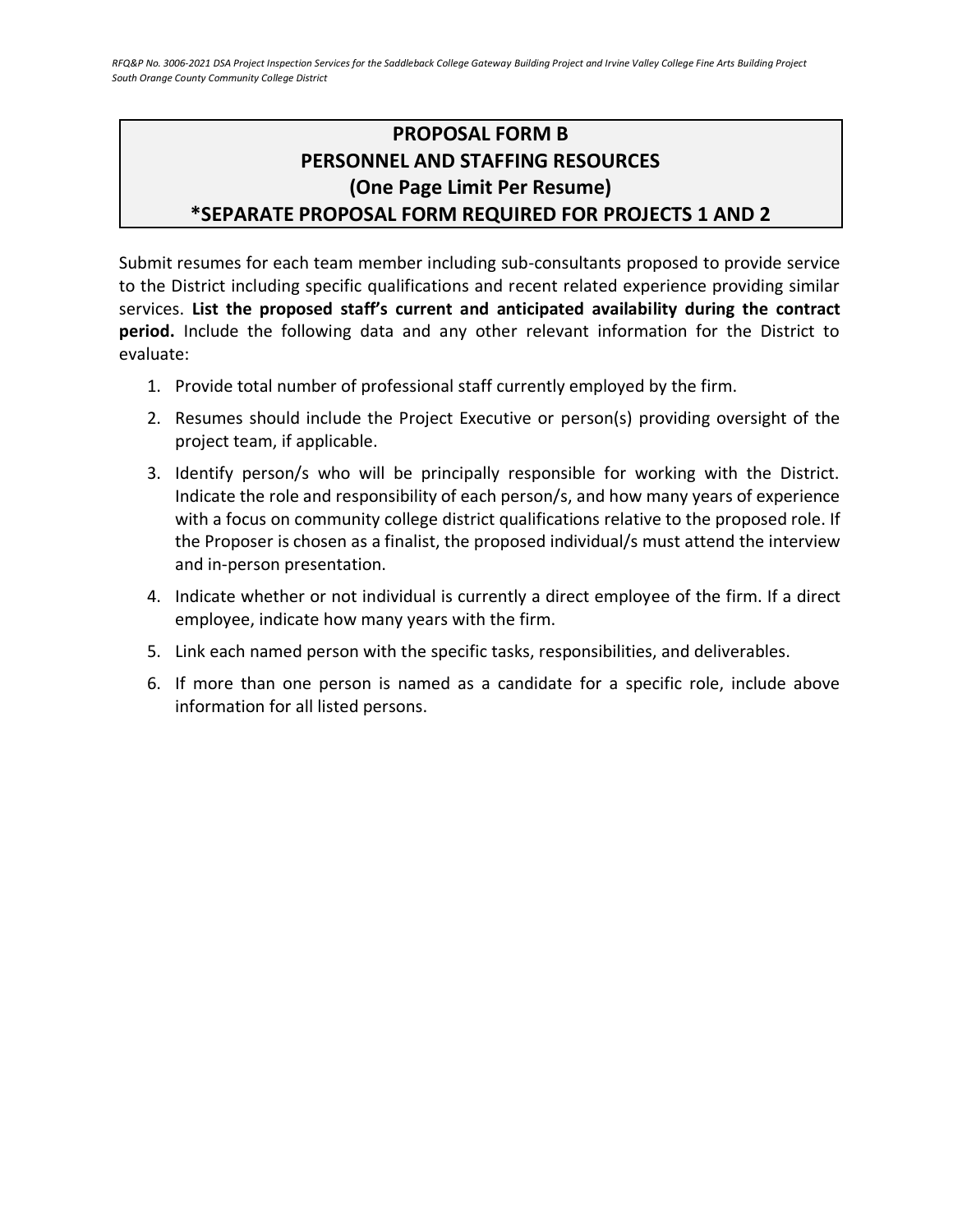# <span id="page-20-0"></span>**PROPOSAL FORM C RELATED EXPERIENCE AND METHODOLOGY (5 Page Limit Per Project) \*SEPARATE PROPOSAL FORM REQUIRED FOR PROJECTS 1 AND 2**

- 1. Provide a summary of the Firm's experience in relation to the services contemplated in this RFQ&P.
- 2. Describe how the firm will provide services and fulfill the requirements and expectations of the District.
- 3. Provide a summary of your Firm's experience working with Community Colleges and the experience of the staff assigned to this project.
- 4. Name and state the number of public entity clients served within the past 5 years.
- 5. Do you provide weekly status reports? If so, describe the type of information the status report contains.
- 6. Identify any special services typically provided by the firm that are not listed in the Scope of Services. Ensure that pricing for these services are included in Proposal Form D.
- 7. Indicate the firm's proximity to the District and availability to accomplish the work.
- 8. List projects in chronological order in which team members were involved. Indicate whether project was completed by firm or by a team member when employed by another firm.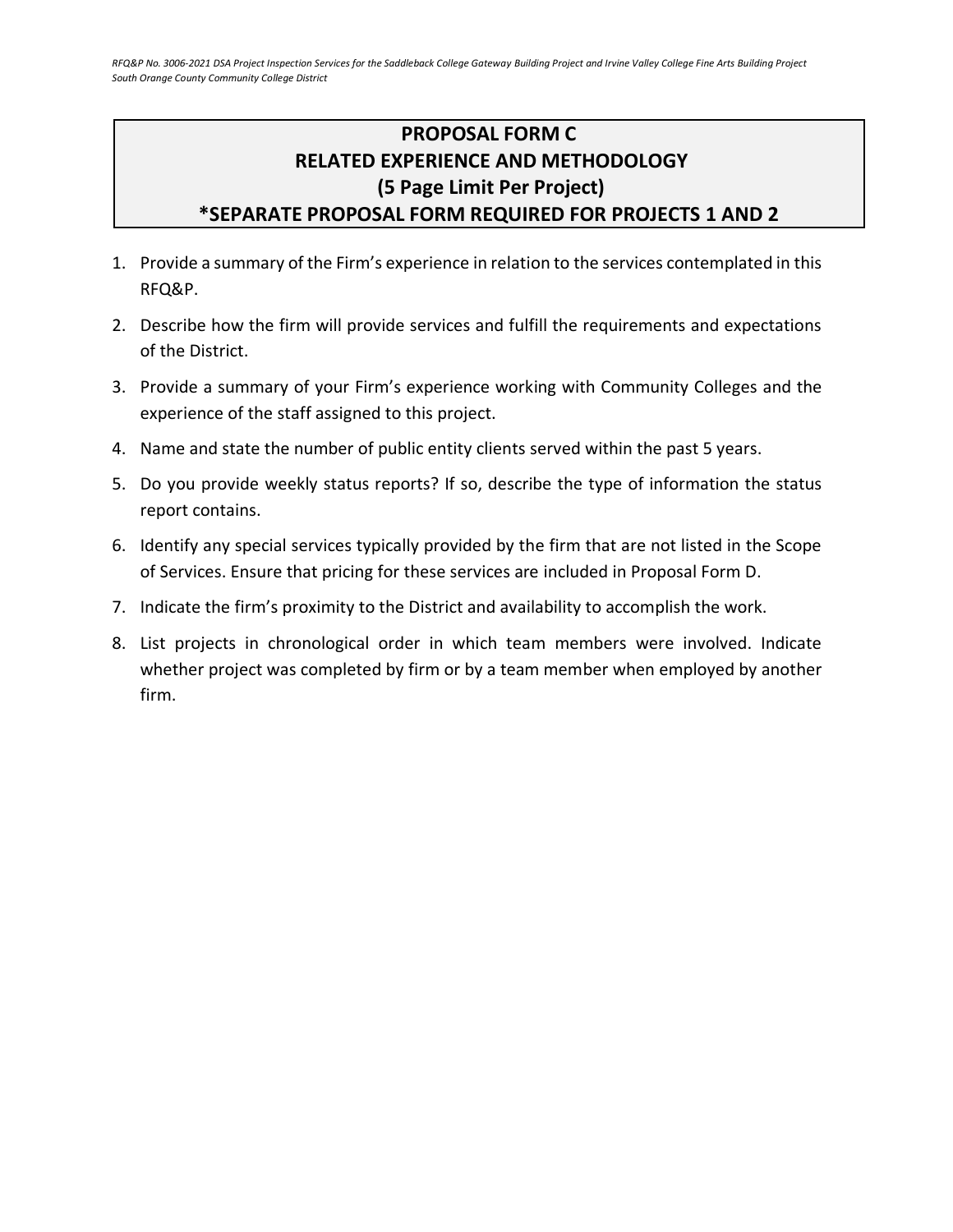# **PROPOSAL FORM D FEE AND RATE PROPOSAL \*FIRMS SHALL PROPOSE FEES FOR PROJECTS 1 AND 2**

<span id="page-21-0"></span>The proposed fee schedules shall include fully burdened hourly rates for each title/individual proposed for the work. It is the proposer's responsibility to understand the complexity of the District as well as the complexity of the proposed work and to submit a not-to-exceed fee accordingly using the form below.

Fees shall be firm and fixed.

Indicate the billable hourly rate and estimated total hours required to fulfill their duties. Such rates shall include all labor, materials, overhead and profit (OH&P), and other direct and indirect costs including incidental travel. Actual contract rates and project fees will be subject to negotiation prior to issuance of any agreement.

### **1. FEE AND RATE PROPOSAL FOR SADDLEBACK COLLEGE GATE BUILDING (PROJECT 1)**

| <b>Hourly Rate</b>                   |           |
|--------------------------------------|-----------|
| <b>Number of Hours</b>               |           |
| <b>Fee Subtotal</b>                  |           |
| <b>District Controlled Allowance</b> | 30,000.00 |
| <b>TOTAL FEES FOR PROJECT 1</b>      | \$        |

### **2. FEE AND RATE PROPOSAL FOR IRVINE VALLEY COLLEGE FINE ARTS BUILDING (PROJECT 2)**

| <b>Hourly Rate</b>                   |           |
|--------------------------------------|-----------|
| <b>Number of Hours</b>               |           |
| <b>Fee Subtotal</b>                  |           |
| <b>District Controlled Allowance</b> | 30,000.00 |
| <b>TOTAL FEES FOR PROJECT 2</b>      |           |

*[SECTION 3 – RATES FOR ADDITIONAL SERVICES ON FOLLOWING PAGE]*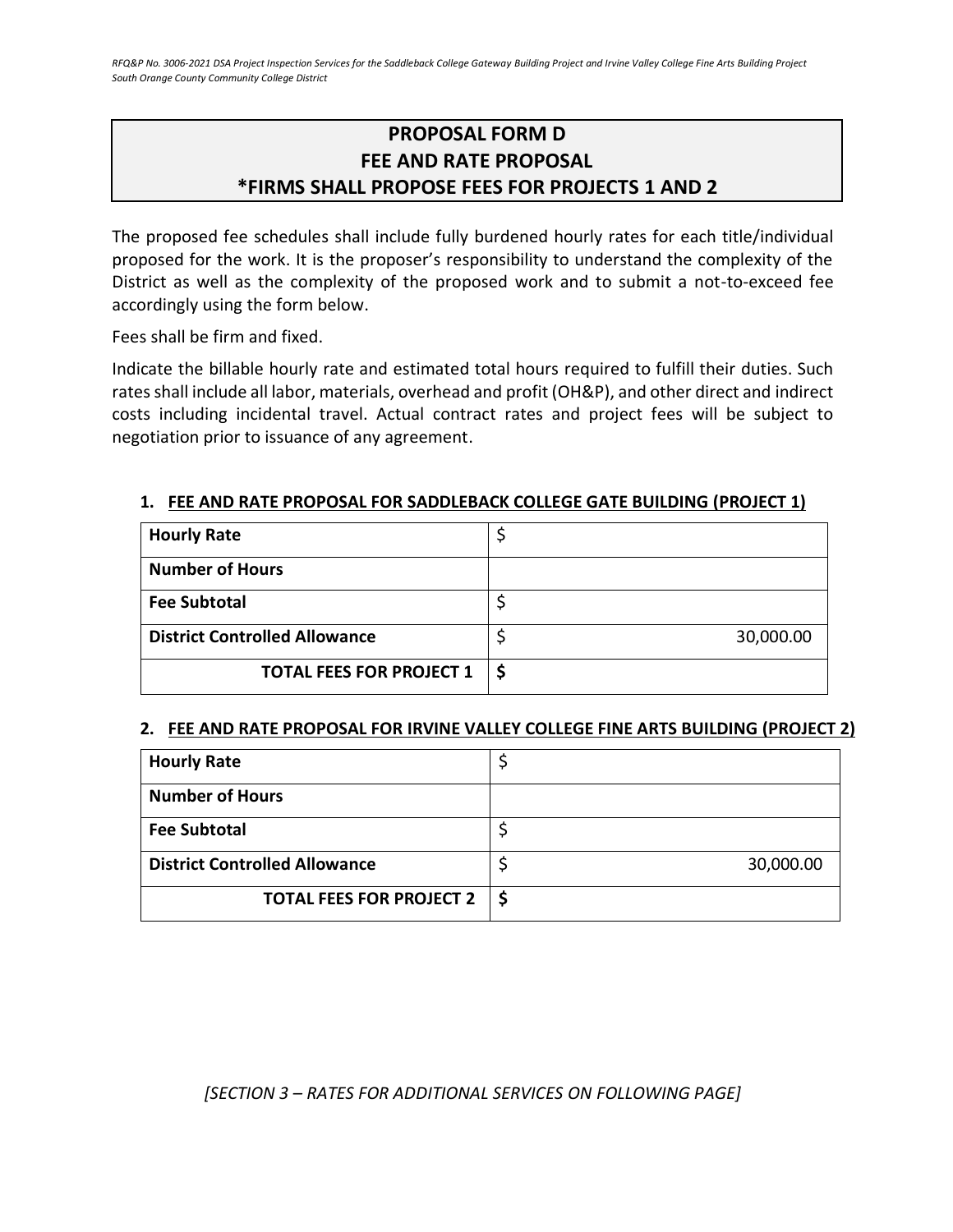### **3. RATES FOR ADDITIONAL SERVICES**

The following rates shall Apply to Project 1 AND Project 2, which include overhead, administrative cost and profit, shall be utilized in arriving at the fee for Additional Services. The hourly rates reflected below shall be effective as of the date of execution of an Agreement between the District and the Firm.

| Service/Discipline                                                                                | <b>Position/Title</b> | <b>Proposed Hourly Rate</b> |
|---------------------------------------------------------------------------------------------------|-----------------------|-----------------------------|
|                                                                                                   |                       |                             |
|                                                                                                   |                       |                             |
|                                                                                                   |                       |                             |
|                                                                                                   |                       |                             |
|                                                                                                   |                       |                             |
|                                                                                                   |                       |                             |
|                                                                                                   |                       |                             |
| Duplicate as necessary for ALL convises (discuplines, nesitions (titles and proposed bought rates |                       |                             |

*Duplicate as necessary for ALL services/disciplines, positions/titles and proposed hourly rates.*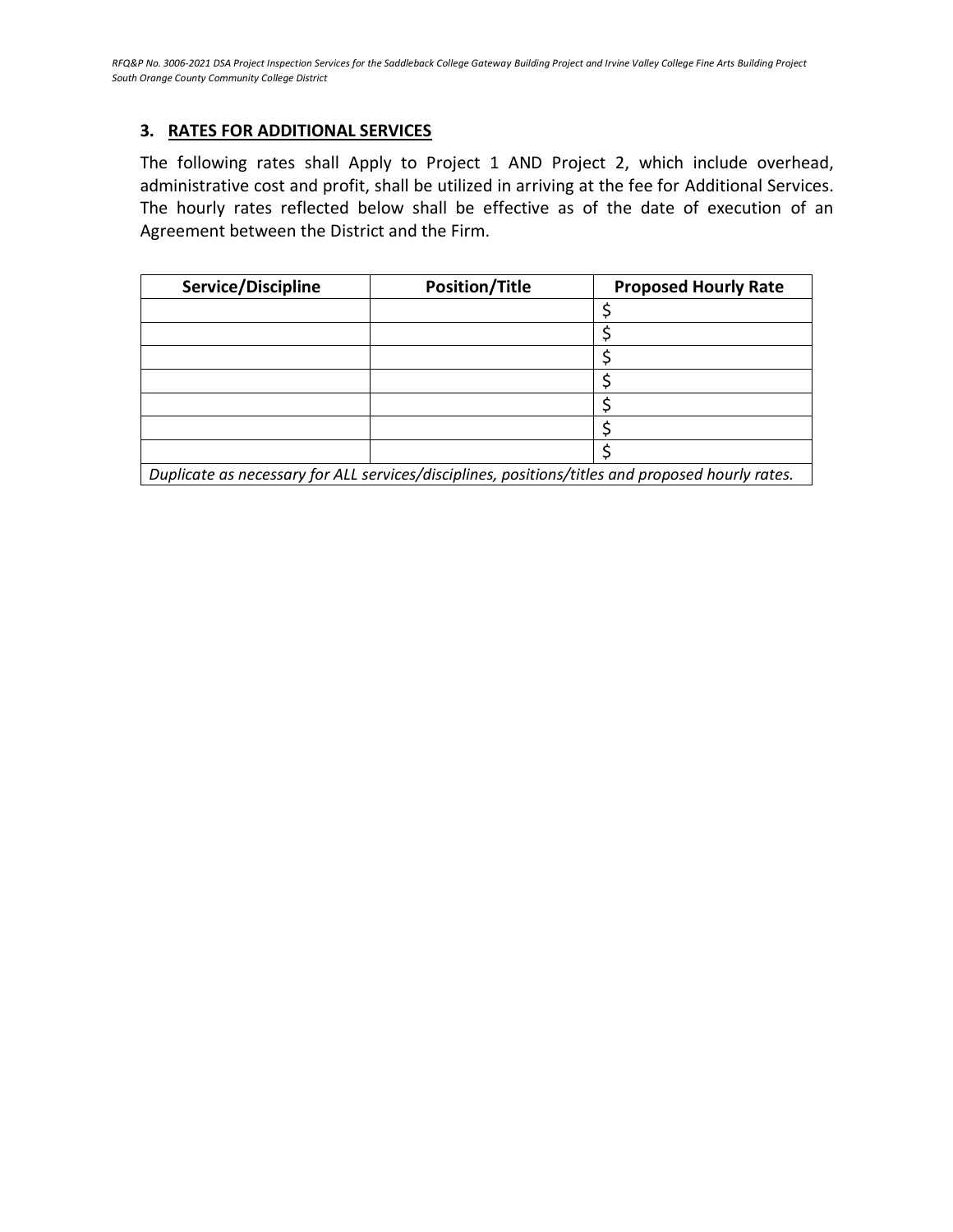# <span id="page-23-0"></span>**PROPOSAL FORM E GENERAL TERMS AND CONDITIONS**

**Offer Held Firm**: The Proposer agrees that it will not withdraw its offer for a period of *one hundred and eighty (180*) calendar days from the opening date.

**Right to Reject**: The Proposer understands that the District reserves the right to reject any or all proposals and to waive any irregularities and/or informalities in the evaluation of proposals. The District intends to verbally negotiate with the Proposers to reach a final agreement.

**Bidder Certification**: The Proposer certifies that this bid is made without previous understanding, agreement or connection with any person, firm, or corporation making a bid on the same services, and is in all respects fair and "without collusion or fraud."

**Execution of a Contract**: If awarded a contract, the Proposer agrees to execute a contract in accordance with this Proposal and the District's Instructions for Submittal of Proposals, Information for Proposers, General Conditions, and Service Requirements immediately upon receipt of written notice of acceptance of the Proposal by the District.

**Assumption of Contract**: The Proposer agrees to assume operations under the contract after the Board approval of contract and within ten (10) calendar days following the District's notification to proceed.

**Exceptions to Specifications**: In submitting a proposal, the Proposer affirms acceptance of the complete Conditions Specifications and Requirements associated with the District's RFQ&P document, unless otherwise stipulated. Any variances or exceptions which the Proposer wishes to note with respect to any of the Conditions, Specifications, or any District Service Requirements are to be stated herein or in an attachment to the RFQ&P submittal which is to be titled "Exceptions."

**Conflicts of Interest**: All Proposers must disclose the name of any Board of Trustees member, officer, director, or agent who is an employee of the South Orange County Community College District, which includes any District employee. Further all Proposers must disclose the name of any District or District employee, or Board of Trustees member, who has, directly or indirectly, any financial interests in the Proposer's firm or any of its branches. Submit this information on an attachment to the proposal which is titled "Conflict of Interest" and include the person's name, interest or position, and percent of ownership, if applicable**.**

**Financial Statement:** Prior to the award of contract, the District reserves the right to request and the proposer shall provide the current financial statement of the Proposer that is reviewed or audited by a Certified Public Accountant.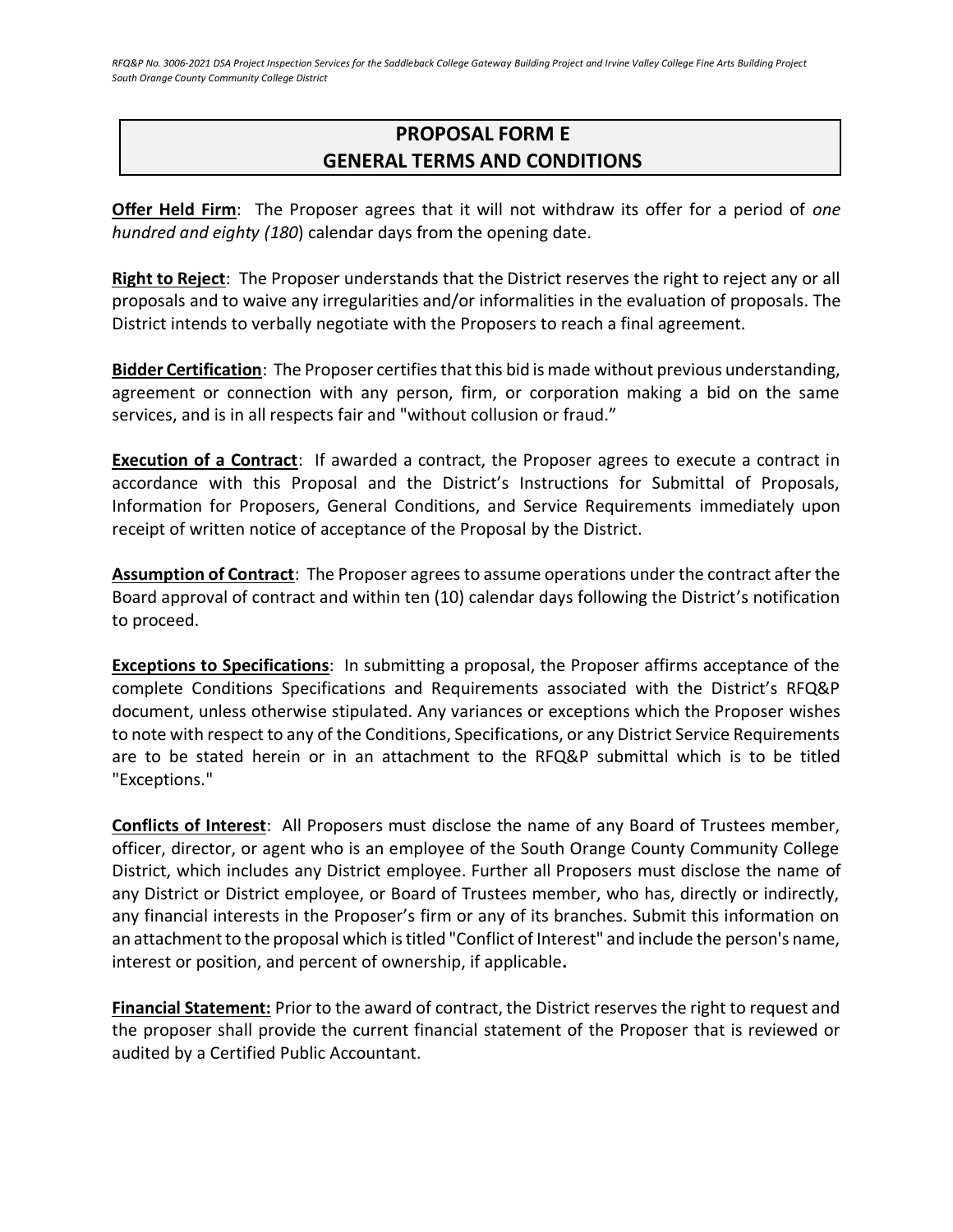**Required Submittals**: The Proposer's detailed responses to the District's specifications and evaluation criteria must accompany this Proposal.

**District's Right to Award**: The signer hereby acknowledges that the District reserves the right to make the award to the Proposer which the District judges to have submitted the proposal most favorable to the District, with the District being the sole judge thereof.

**Legally Binding**: It is further certified that the person whose signature appears below is legally empowered to bind the company in whose name the proposal is entered and declares under penalty of perjury under California law that the firm's proposal response to this RFQ&P is true and correct.

**Litigation History**: List all related litigation in the last five (5) years filed by either an owner, owner's consultant, or contractor, against the firm.

SUBMITTED BY:

| <b>Company Name:</b>                                                  |        |      |  |  |  |
|-----------------------------------------------------------------------|--------|------|--|--|--|
|                                                                       |        |      |  |  |  |
| <b>Contact Person:</b>                                                |        |      |  |  |  |
|                                                                       |        |      |  |  |  |
| Address:                                                              |        |      |  |  |  |
|                                                                       |        |      |  |  |  |
| City:                                                                 | State: | Zip: |  |  |  |
|                                                                       |        |      |  |  |  |
| Phone Number:                                                         | Fax:   |      |  |  |  |
|                                                                       |        |      |  |  |  |
| Email:<br><u> 1989 - Johann Stein, mars an de Francisco (f. 1989)</u> |        |      |  |  |  |
|                                                                       |        |      |  |  |  |
|                                                                       |        |      |  |  |  |
|                                                                       |        |      |  |  |  |
|                                                                       |        |      |  |  |  |
| By: Signature (Manual)                                                |        |      |  |  |  |

By: Signature (Typed or Printed)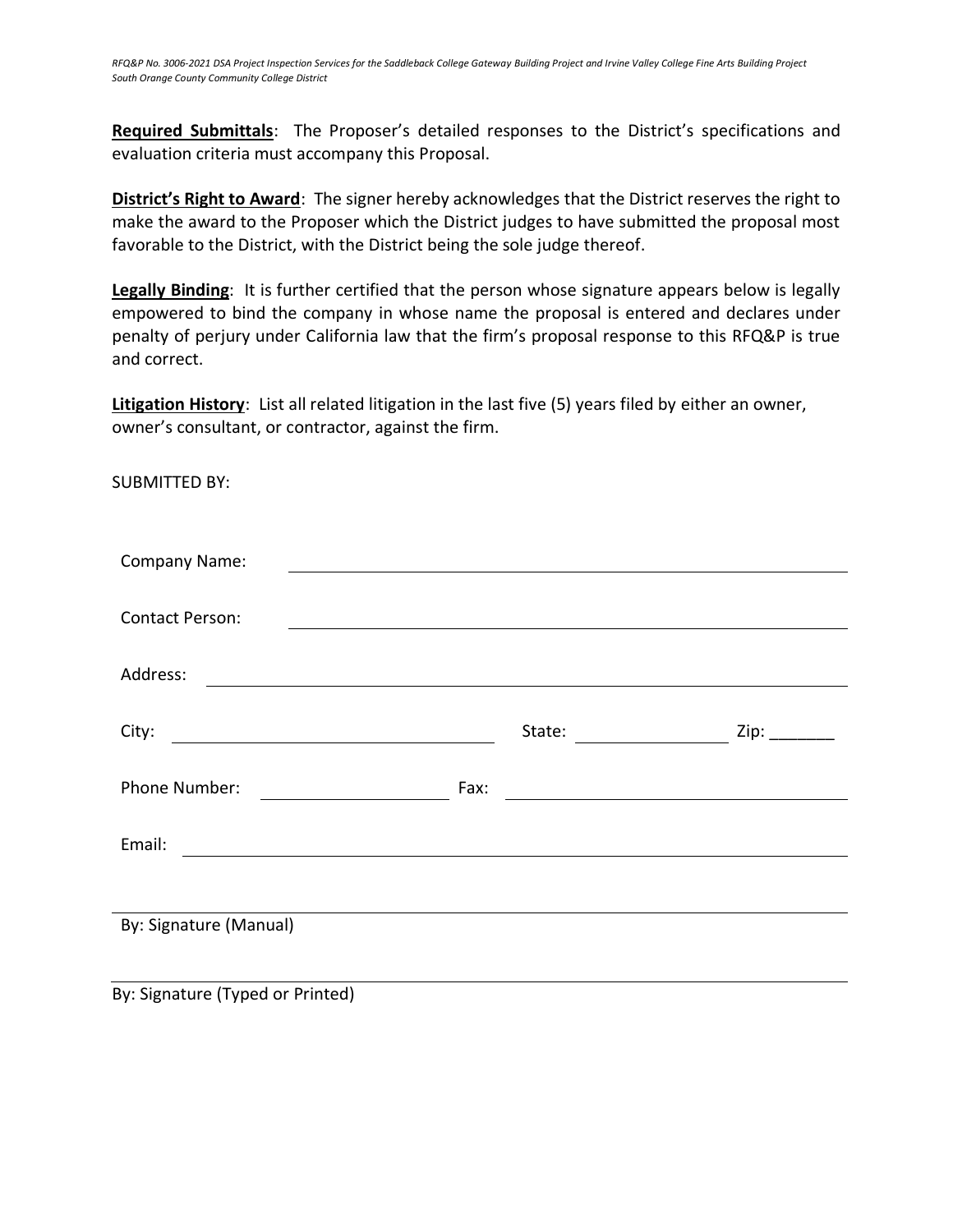# **PROPOSAL FORM F REFERENCES**

<span id="page-25-0"></span>Each Proposer must be able to present both current and past evidence of satisfactory experience in providing services requested. List all four-year higher education and community college districts that you or your firm has contracted with in the last five (5) years. Include the name of the institution or district, contact person, email address and phone number of individuals who can evaluate work that has been completed by the consultant(s)/firm/team member(s) in the past five (5) years. The District has prioritized collegiality and collaboration, and assessing how consultant(s) will function within that culture will be a critical evaluation component.

### **REFERENCES**

| Name of Entity:             |        |                                                           |
|-----------------------------|--------|-----------------------------------------------------------|
|                             |        |                                                           |
| <b>Contact Person:</b>      |        |                                                           |
| Address:                    |        |                                                           |
| City:                       | State: | Zip: _____________                                        |
|                             |        |                                                           |
| Phone Number:               | Fax:   |                                                           |
| Email:                      |        |                                                           |
| Dates of Services:<br>From: | To:    | <u> 1980 - Andrea Station Books, amerikansk politik (</u> |
| Types of Services Provided: |        |                                                           |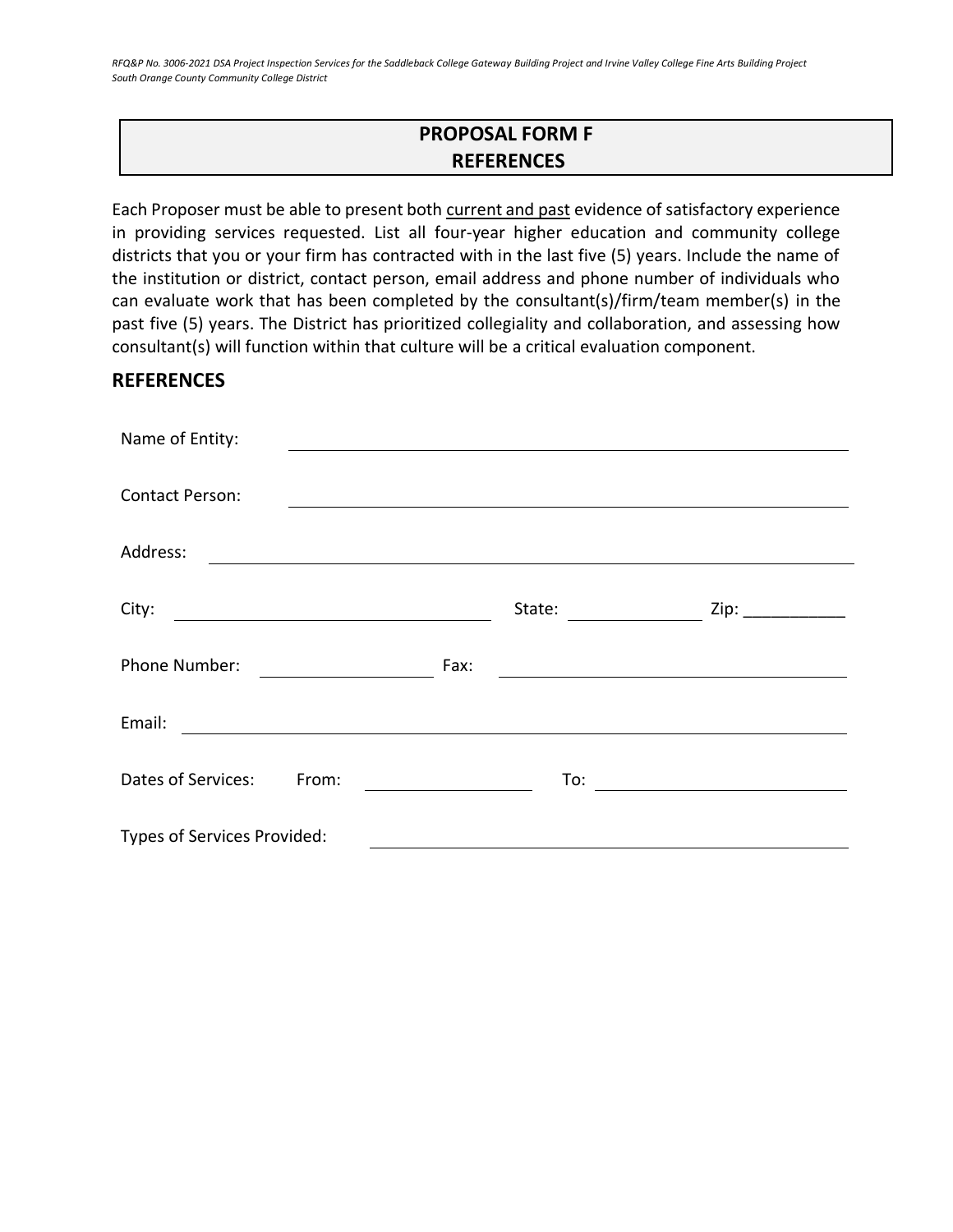# **PROPOSAL FORM H Addenda Acknowledgement**

<span id="page-26-0"></span>**Addenda**: Changes or corrections to the proposal document will be issued via a numbered addendum format at the time of the pre-proposal conference or at least five (5) calendar days prior to submittal date. Record below the number(s) and date(s) of addenda received, if applicable.

| Addendum #________  |  |
|---------------------|--|
| Addendum #_________ |  |
| Addendum #_________ |  |
| Addendum #_________ |  |
| Addendum #          |  |
| Addendum #_________ |  |
| Addendum #_________ |  |
| Addendum #________  |  |
| Addendum #_________ |  |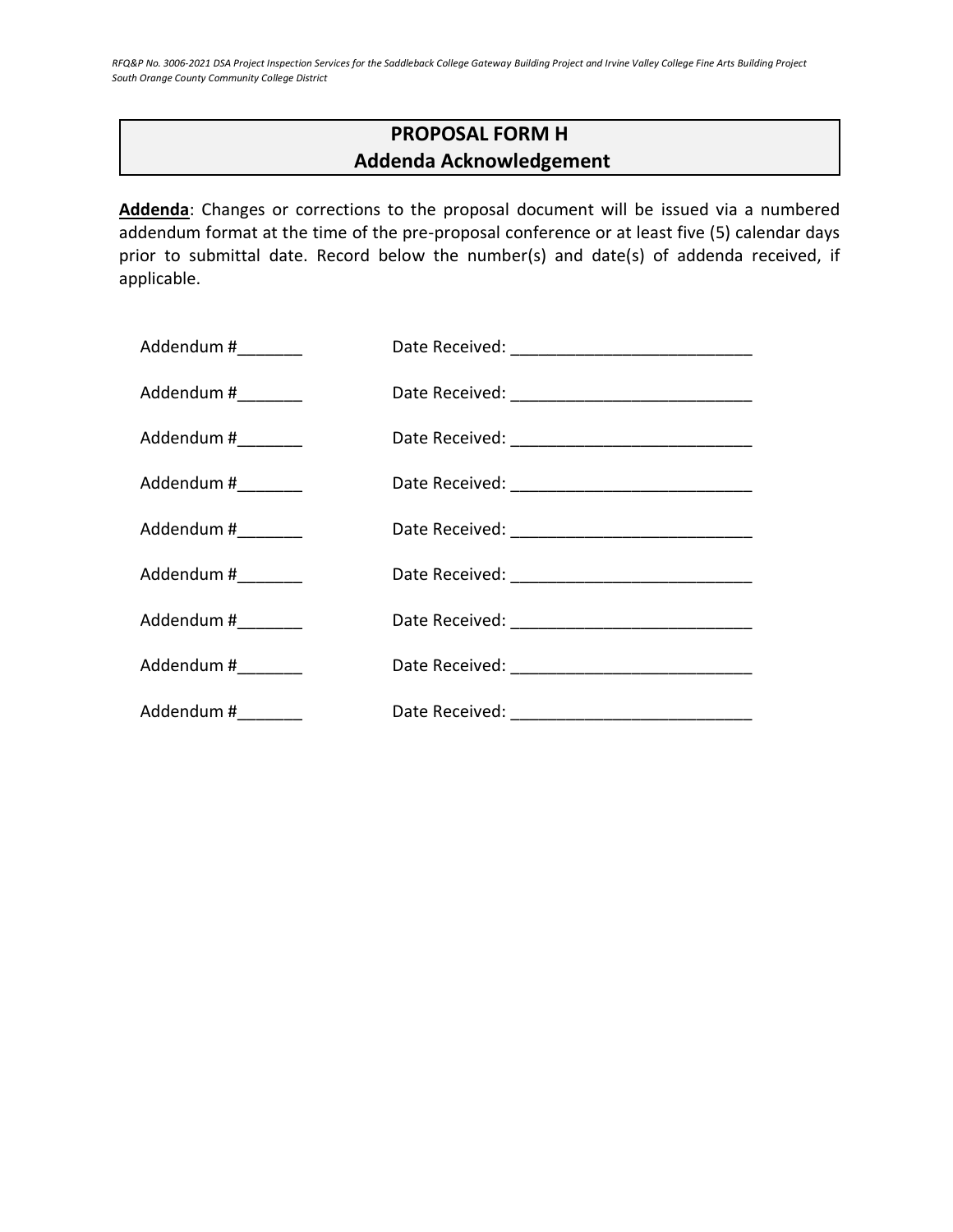# **APPENDIX A Non-Collusion Declaration**

### <span id="page-27-0"></span>**NON-COLLUSION DECLARATION TO BE EXECUTED BY PROPOSER AND SUBMITTED WITH PROPOSAL**

|           | State of California |    |     |     |    |                                              |
|-----------|---------------------|----|-----|-----|----|----------------------------------------------|
|           |                     |    | SS. |     |    |                                              |
| County of |                     |    |     |     |    |                                              |
|           |                     |    |     |     |    | being first duly sworn, deposes and          |
| savs      | that                | he | or  | she | 1S |                                              |
|           |                     |    |     |     |    | the party making the foregoing proposal that |

the proposal is not made in the interest of, or on behalf of, any undisclosed person, Proposer, company, association, organization, or corporation; that the proposal is genuine and not collusive or sham; that the Proposer has not directly or indirectly induced or solicited any other Proposer to put in a false or sham proposal, and has not directly or indirectly colluded, conspired, connived, or agreed with any Proposer or anyone else to put in a sham proposal, or that anyone shall refrain from submitting a proposal; that the Proposer has not in any manner, directly or indirectly, sought by agreement, communication, or conference with anyone to fix the proposal price of the Proposer or any other Proposer, or to fix any overhead, profit, or cost element of the proposal price, or that of any other Proposer, or to secure any advantage against the public body awarding the contract of anyone interested in the proposed contract; that all statements contained in the proposal are true; and, further, that the Proposer has not, directly or indirectly, submitted his or her proposal price or any breakdown thereof, or the contents thereof, or divulged information or data relative thereto, or paid, and will not pay, any fee to any corporation, Proposer, company association, organization, or to any member or agent thereof to effectuate a collusive or sham proposal.

I certify (or declare) under penalty of perjury that the foregoing is true and correct.

\_\_\_\_\_\_\_\_\_\_\_\_\_\_\_\_\_\_\_\_\_\_\_\_\_\_\_\_\_\_\_\_\_\_\_\_\_\_\_\_\_\_\_\_\_

\_\_\_\_\_\_\_\_\_\_\_\_\_\_\_\_\_\_\_\_\_\_\_\_\_\_\_\_\_\_\_\_\_\_\_\_\_\_\_\_\_\_\_\_\_

Print Name

Signature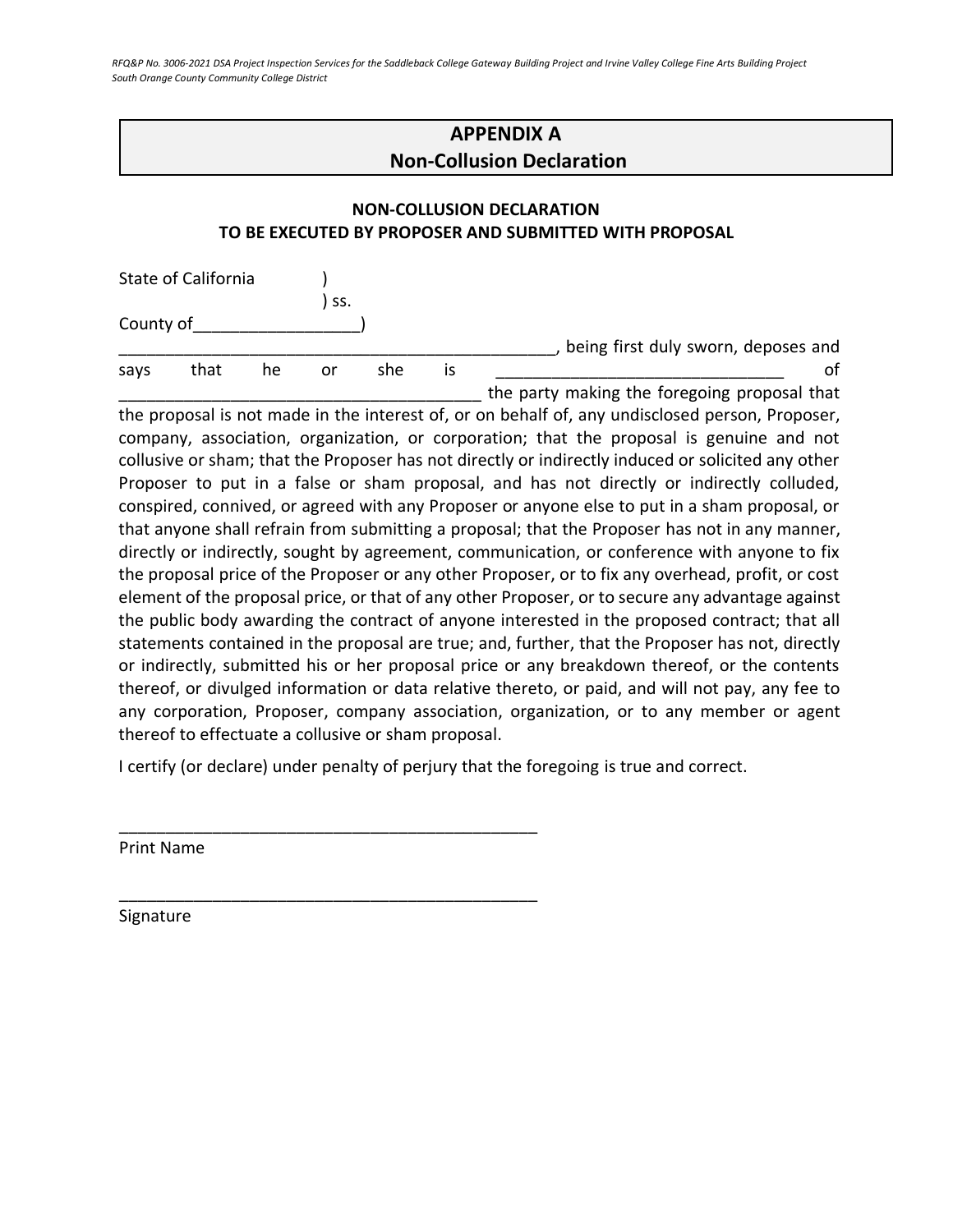# <span id="page-28-0"></span>**APPENDIX B Equal Opportunity Affirmative Action Statement**

### **SOUTH ORANGE COUNTY COMMUNITY COLLEGE DISTRICT EQUAL OPPORTUNITY AFFIRMATIVE ACTION STATEMENT**

Proposer hereby certifies that in performing work or providing products for the District, there shall be no discrimination in its hiring or employment practices because of age, sex, race, color, ancestry, national origin, religious creed, physical handicap, medical condition, marital status, or sexual orientation, except as provided for in Section 12940 of the California Government Code. Proposer shall comply with applicable federal and California anti-discrimination laws, including but not limited to the California Fair Employment and Housing Act, beginning with Section 12900 of the California Government Code.

IN WITNESS WHEREOF, the undersigned has executed this Certificate of Non-Discrimination this day of , 2018.

| Name of individual, company or corporation                                                                                                                                                                                                                                                                                                                                                                   |       |          |
|--------------------------------------------------------------------------------------------------------------------------------------------------------------------------------------------------------------------------------------------------------------------------------------------------------------------------------------------------------------------------------------------------------------|-------|----------|
|                                                                                                                                                                                                                                                                                                                                                                                                              |       |          |
| Title: $\frac{1}{\sqrt{1-\frac{1}{2}}\sqrt{1-\frac{1}{2}}\sqrt{1-\frac{1}{2}}\sqrt{1-\frac{1}{2}}\sqrt{1-\frac{1}{2}}\sqrt{1-\frac{1}{2}}\sqrt{1-\frac{1}{2}}\sqrt{1-\frac{1}{2}}\sqrt{1-\frac{1}{2}}\sqrt{1-\frac{1}{2}}\sqrt{1-\frac{1}{2}}\sqrt{1-\frac{1}{2}}\sqrt{1-\frac{1}{2}}\sqrt{1-\frac{1}{2}}\sqrt{1-\frac{1}{2}}\sqrt{1-\frac{1}{2}}\sqrt{1-\frac{1}{2}}\sqrt{1-\frac{1}{2}}\sqrt{1-\frac{1}{2$ |       |          |
| Address:                                                                                                                                                                                                                                                                                                                                                                                                     |       |          |
|                                                                                                                                                                                                                                                                                                                                                                                                              |       |          |
|                                                                                                                                                                                                                                                                                                                                                                                                              | State | Zip Code |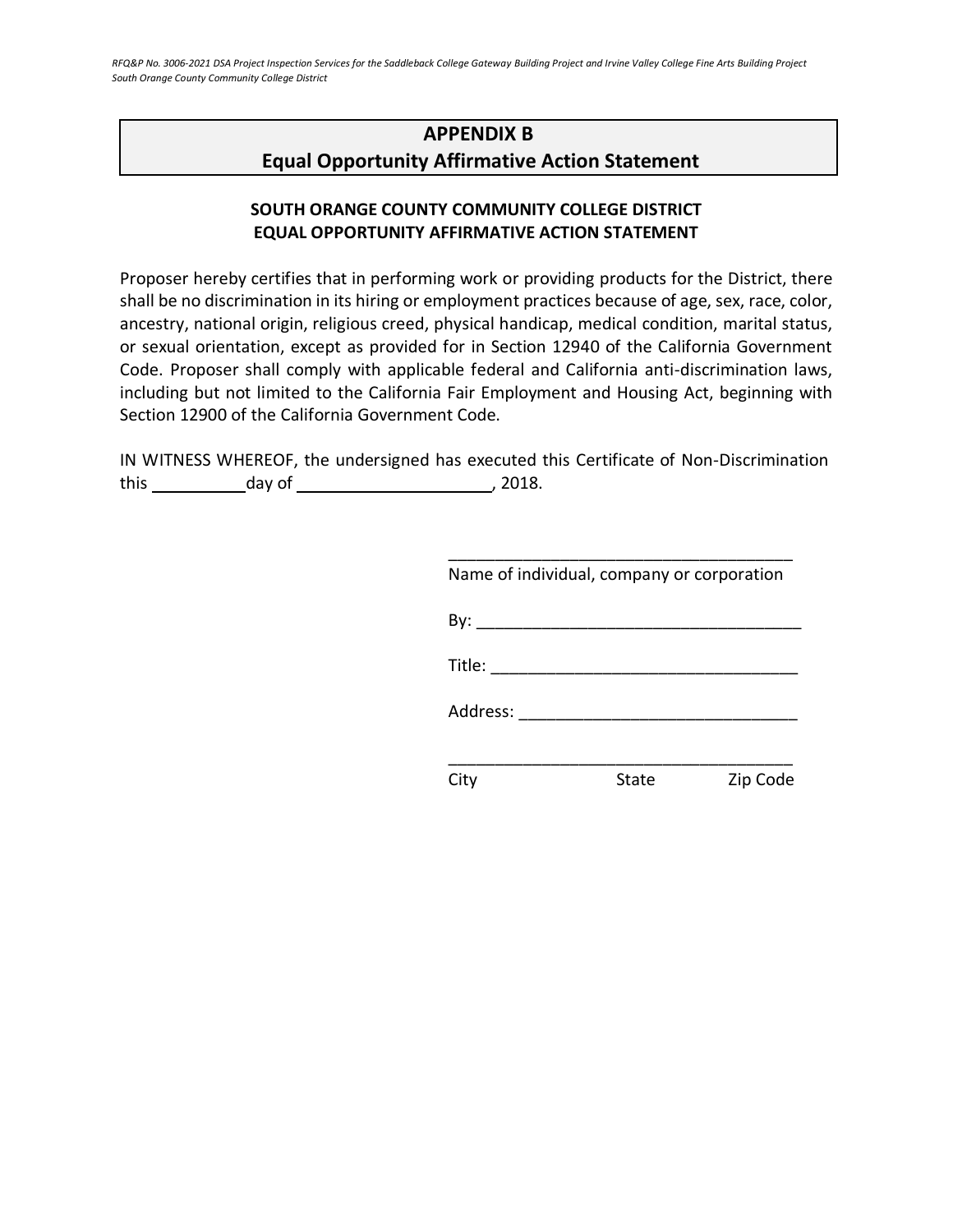# **APPENDIX C Firm's Certificate Regarding Worker's Compensation**

<span id="page-29-0"></span>Labor Code Section 3700 in relevant part provides:

Every employer except the State shall secure the payment of compensation in one or more of the following ways:

- (a) By being insured against liability to pay compensation in one or more insurers duly authorized to write compensation insurance in this State.
- (b) By securing from the Director of Industrial Relations a certificate of consent to self-insure, which may be given upon furnishing proof satisfactory to the Director of Industrial Relations of ability to self-insure and to pay any compensation that may become due to his employees.

I am aware of the provisions of Section 3700 of the Labor Code which require every employer to be insured against liability for Workers' Compensation or to undertake self-insurance in accordance with the provisions of that code, and I will comply with such provisions before commencing the performance of the work of this contract.

|                                                                                                                 | Name of individual, company or corporation |          |
|-----------------------------------------------------------------------------------------------------------------|--------------------------------------------|----------|
| By:                                                                                                             |                                            |          |
| $\text{Title:} \begin{tabular}{ c c c } \hline \quad \quad & \quad \quad & \quad \quad \\ \hline \end{tabular}$ |                                            |          |
| Address: ______                                                                                                 |                                            |          |
| City                                                                                                            | State                                      | Zip Code |

(In accordance with Article 5 (commencing at Section 1860), Chapter 1, Part 7, Division 2 of the Labor Code, the above certificate must be signed and filed with the awarding body prior to performing any work under this contract.)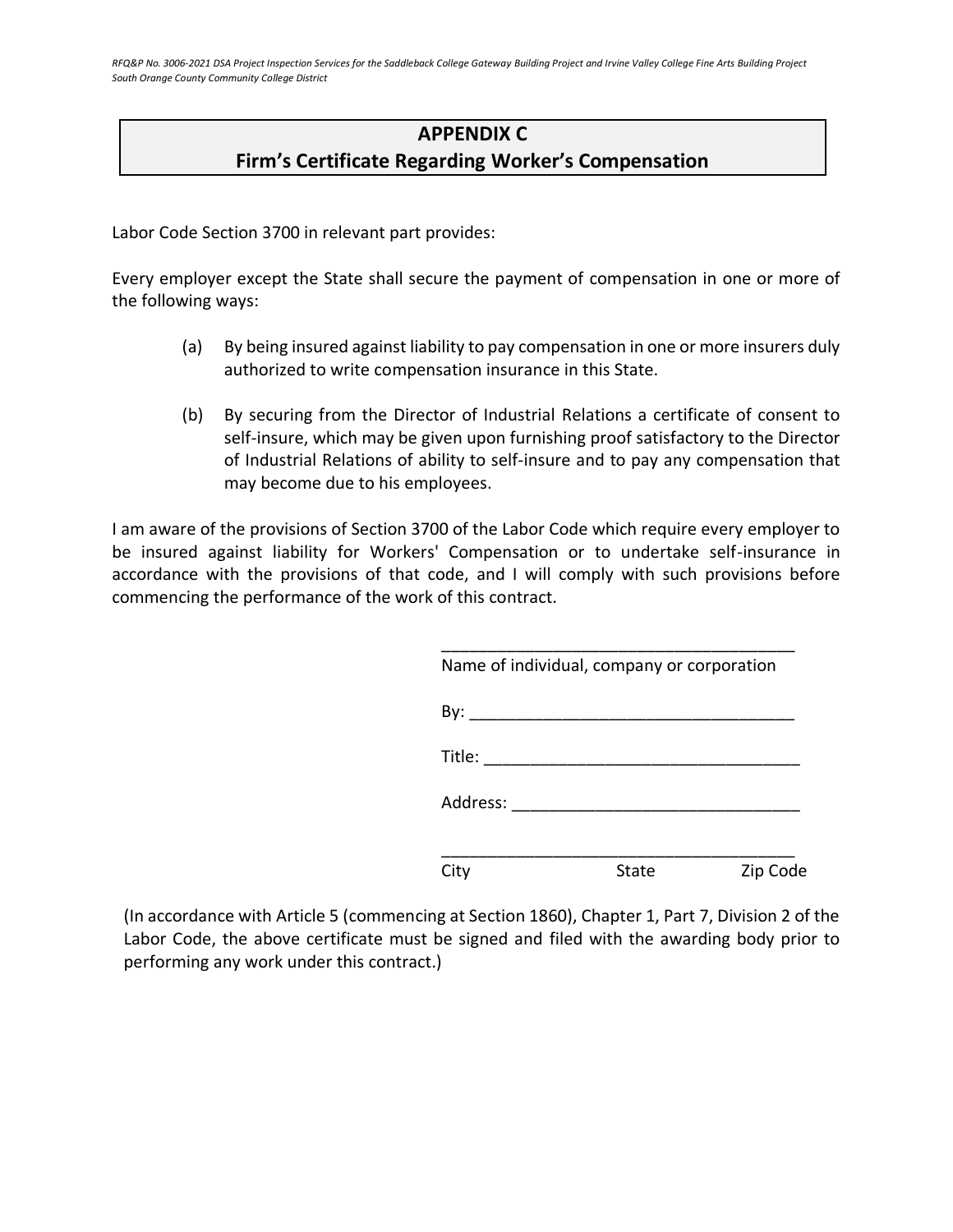# **APPENDIX D Sample Agreement**

# <span id="page-30-0"></span>**DSA Project Inspection Services for the Saddleback College Gateway Building Project and Irvine Valley College Fine Arts Building Project**

The Respondent shall thoroughly review the below Agreement. As part of the proposal submission, indicate in a separate Tab of the RFQ&P Response the Respondent's acceptance of all terms and conditions set forth in the Agreement. If there is any term or condition of the Agreement, which a Respondent requests to be modified, the Respondent must: (i) specifically identify such term or condition; and (ii) set forth the specific text of the modification requested for each such term or condition. Notwithstanding any requested modification to any term or condition of the Agreement, no such modifications are binding on the District or enforceable against the District unless the District affirmatively and specifically accepts any such requested modification. Any Respondent whose RFQ&P Response does not identify requested modifications to terms or conditions of the Agreement will be deemed to have agreed to all terms and conditions set forth therein; if awarded the Agreement, such Respondent must execute the Agreement in the form and content attached hereto subject only to elements of such Respondent's RFQ&P Response accepted by the District.

Proposer agrees to the Agreement's terms and conditions with no exceptions.

YES □ NO □

If no, pursuant to the above instructions, submit all exceptions in a separate tab.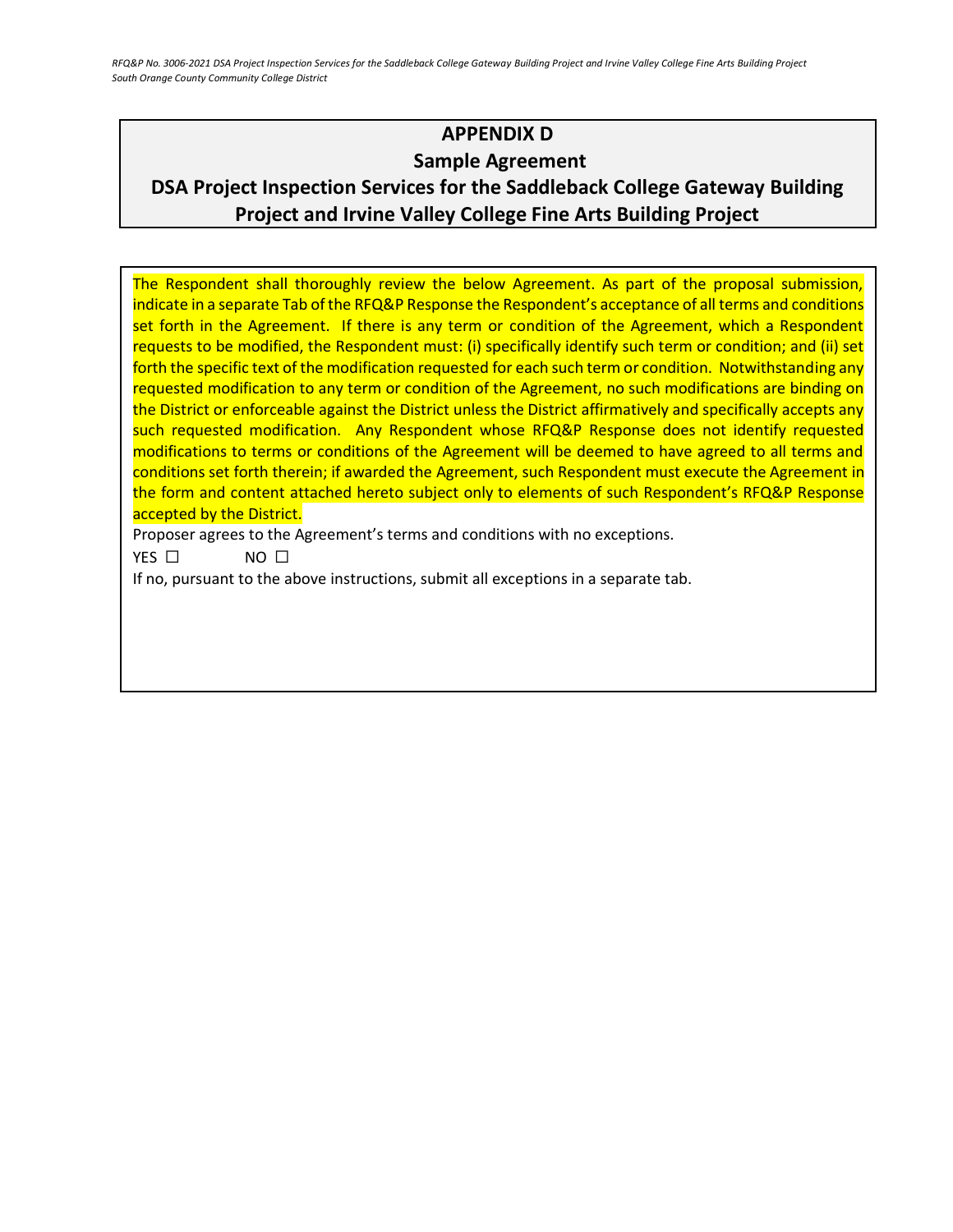

**SOUTH ORANGE COUNTY COMMUNITY COLLEGE DISTRICT**

### **DSA INSPECTION SERVICES AGREEMENT**

This DSA Inspection Services Agreement ("Agreement") is between **South Orange County Community College District - SOCCCD** ("District"), a California community college district and political subdivision of the State of California, and [[ Name (Primary Second Party) ]] ("Consultant"). District and Consultant are also referred to collectively as the "Parties" and individually as "Party".

WHEREAS, District is authorized by Section 53060 of the California Government Code to contract with and employ any persons for the furnishing of special services and advice in financial, economic, accounting, engineering, legal or administrative matters, if such persons are specially trained and experienced and competent to perform the special services required;

WHEREAS, District desires to obtain DSA Inspection Services for the IVC Fine Arts Building Project and Saddleback College Gateway Project, hereinafter referred to as "Project"; and

WHEREAS, Consultant is specially trained and fully licensed as required by the State of California, experienced and competent to provide Consultant services in conformity with the laws of the State of California; and

NOW, THEREFORE, the parties hereto agree as follows:

#### 1. **SCOPE OF CONSULTANT'S SERVICES.**

A. **Services**. The Consultant's services shall consist of those services performed by the Consultant and Consultant 's employees as enumerated in this Agreement, along with all aspects of services as identified in RFQ&P 3006-2021 for the IVC Fine Arts Building and Saddleback College Gateway Building Project, referenced herein and made a part hereof as Attachment A and Consultant's Proposal, referenced herein and made a part hereof as Attachment B. The Agreement, Attachment A and Attachment B shall collectively be defined as the "Services." The Parties understand and agree that the Agreement along with the Fee and Rate Proposal (Attachment C) and Criteria and Billing for Extra Work (Exhibit A) shall be the prevailing and governing documents and that Attachments A and B are intended to cooperate and be complementary.

#### **a. Task 1: Preparation for Entering Construction Phase.**

- i. Review of Design Documents. The Consultant shall review the Design Documents completed by the Architect to attain a complete understanding of the design and scope of the Project.
- ii. Constructability Review. Participate in the constructability review of Project documents with contracting firm, District, and College representatives.
- iii. Inspection Plan. Prior to commencement of work, Consultant will cooperate with the District, the Resident Inspector and the Construction Manager to develop an inspection plan for the construction of the Project.
- iv. Master Construction Schedule. The Consultant shall work with District and Architect to develop an understanding for the construction schedule requirements related to the associated work necessary for Project construction.
- b. **Task 2: Construction Phase.** Consultant's assigned personnel shall perform in accordance with all testing code compliance requirements and protocols during activities for the Project. Project components include:
	- i. Provide DSA inspection services to insure compliance with code, plans, specifications and quality control required of an educational facility. Issue correction and stop work notices and notify the District and Construction Manager in writing if work does not conform to contract document.
	- ii. Inspect and verify that Contractor's As-Built record documents are updated monthly prior to processing of Contractor's monthly payment request.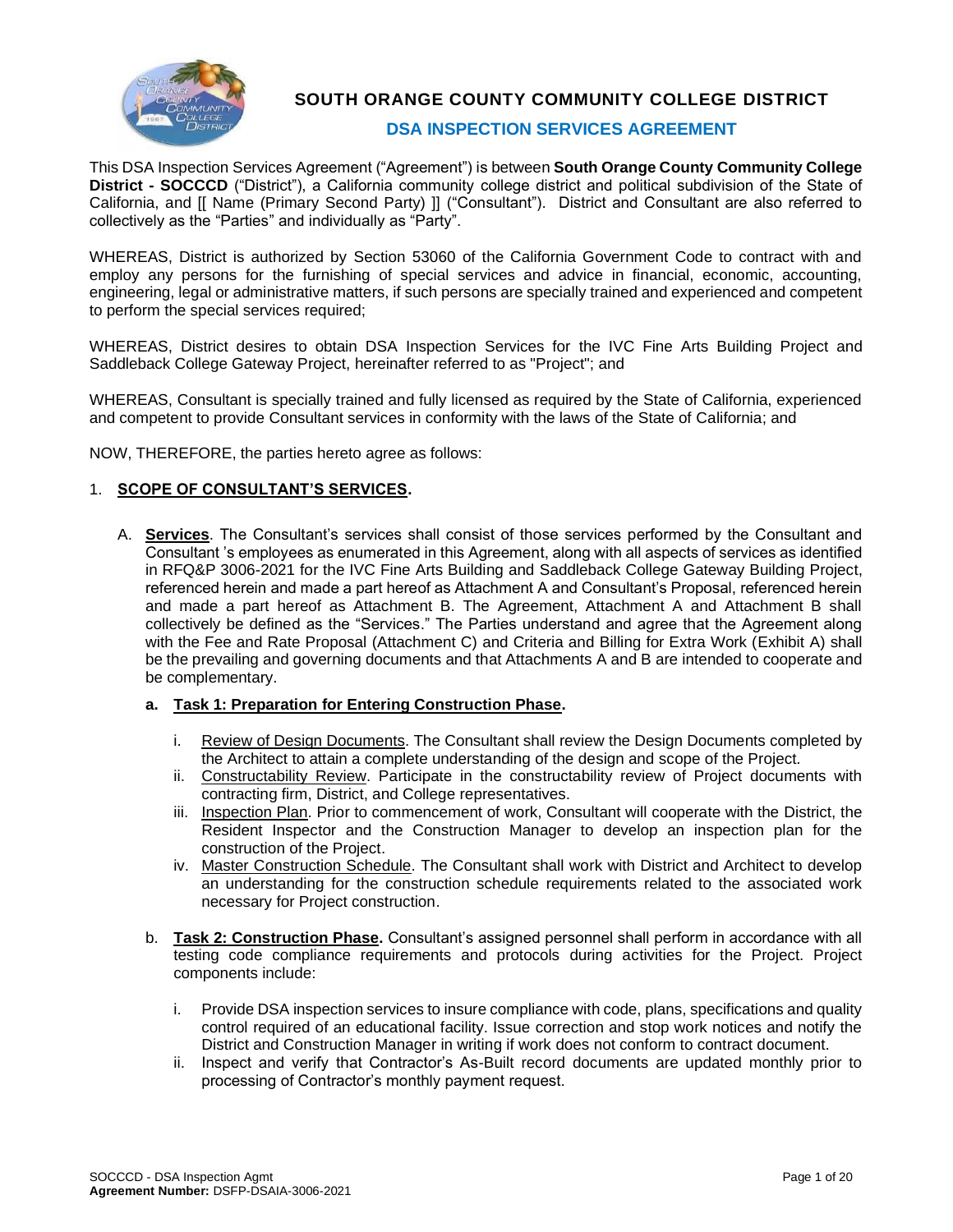- iii. Maintain liaison with the Resident Inspector, A/E, Construction Manager, Testing Lab, Special Inspections Lab, District and other regulatory agencies and governing bodies as necessary to maintain Project continuity.
	- (a) Weekly, provide an ongoing and updated log of all RFI's and approved submittals
	- (b) Provide electronic copy of all inspection requests
		- (i) Inspection requests shall be reviewed for conformance and signed according to project requirements.
		- (ii) Submittal and notice must conform to project requirements.
		- (iii) All utility trenches must be accompanied by a cleanly detailed sketch indicating type of utilities, points off buildings, changes in direction and depths. No backfill will be authorized without this document. This information must be on as-builts at next progress payment review.
		- (iv) See DSA 103 for requirements and earthwork specifications. The General Contractor shall review the DSA 103, fill out and sign the Contractor's statement of Responsibility per CBC 1709A.
	- (c) Complete DSA 156 and discuss during weekly progress meetings.
- iv. Submit, on a daily basis, an activity report to the Construction Manager and Resident Inspector, including the following information:
	- (a) Activities performed by the Contractors, and areas where work is performed.
	- (b) Staffing assigned to each Contractor and Subcontractor.
	- (c) Weather conditions.
	- (d) Equipment and materials delivered to the site.
	- (e) Construction equipment and vehicles utilized.
	- (f) Nature and location of the work being performed (starting and completion dates for various portions of the work).
	- (g) Verbal instruction and clarifications of the work given to the Contractor.
	- (h) Inspection by representatives of regulatory agencies.
	- (i) Note occurrences or conditions that might affect Contract Sum or Contract Time
	- (j) List visitors to the site, titles, and reasons for visit.
	- (k) List telephone calls made or received, and a substantial outline of the nature of such calls, including statements or commitments made during the call. Identify the parties calling.
	- (l) Record any work or material in place that does not correspond with the drawings or specifications, as well as resulting action taken. List any other problems or abnormal occurrences that arise during each day, including notations of any particular lack of activity on the part of the Contractor. Note corrective actions taken.
- v. Review and monitor Contractor's construction methods and procedures during all construction activities, including earthwork, concrete placement, masonry erection, welding procedures, all finishes, electrical, mechanical, fire alarm, etc.
	- (a) On the basis of on-site observations and inspections as DSA Inspector, the Consultant shall keep the District informed of the progress and quality of the work and shall use reasonable care to guard the District against defects and deficiencies in the work and against the Contractor's failure to carry out the work in accordance with the construction contract.
	- (b) Shop Drawings do not supersede DSA approved construction documents. If discrepancy, corrective action must be required.
	- (c) Deviation notices, Correction notices and CCD items will be tracked and shared during construction progress meetings.
	- (d) Deviation notice, DSA 154, will be issued for items pertaining to SS, FLS and AC that are not in compliance with the DSA approved construction documents.
	- (e) The project inspection card, DSA 152 will be signed off as approved sequence occurs.
	- (f) CCD A work may not be signed until after DSA approval.
- vi. The Consultant shall have access to the work at all times and shall spend be on site during all active construction hours maximizing the amount of time spent on the jobsite. Time spent in the inspection trailer shall be limited and may include reviewing plans in response to a specific question, meeting with the DSA Field Representative and arranging special inspections.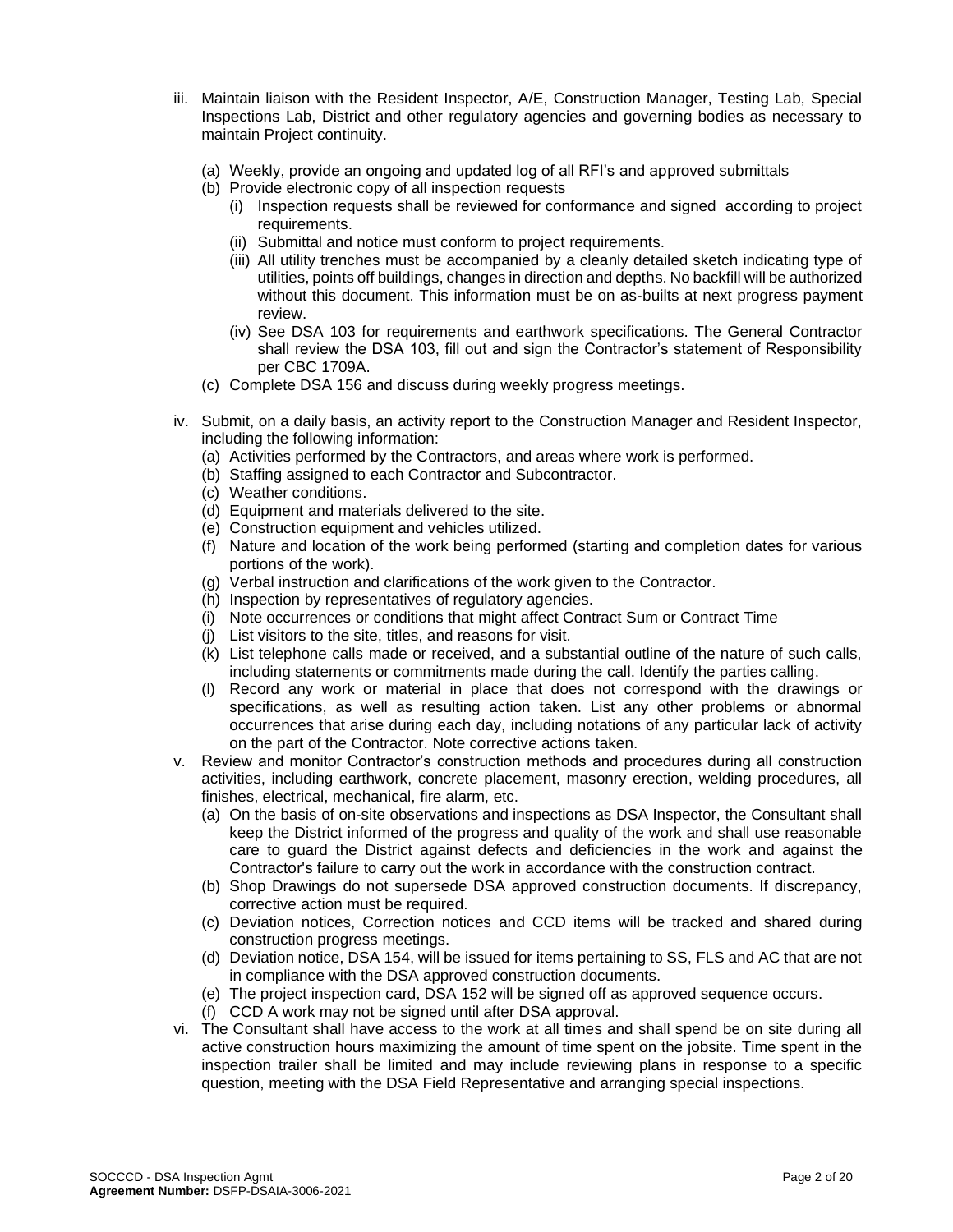- vii. Attend all meetings as required in contract documents and requested by District, i.e., billing meetings, specification review meetings, coordination meetings, weekly progress meetings, preroofing meetings, etc.
- viii. Assist the Construction Manager and District in scheduling all required tests, and testing laboratory visitations required by the Contract documents. Observe and record dates and times of all test procedures.
- ix. Inspect, verify, and document Contractor's delivered equipment and materials to insure that they meet submittal and specification requirements. Such inspection must occur within 48 hours of Contractor's delivery of equipment to the job site.
- x. Submit to the Construction/Project Manager, in a timely manner, a detailed report or request for a clarification whenever any corrective change is necessary in field construction that will result in a variance from the drawings or specifications as originally issued.
- xi. Review the Contractor's Payment Requests at billing meetings.
- xii. When the Contractor's work or a designated portion thereof is substantially complete, prepare for the District a list of incomplete or unsatisfactory items via a "punch list" and submit to the Construction Manager.
- xiii. Assist the District in the review of Contractor's Submittals.
- xiv. At completion of Project, deliver all inspection records and Project correspondence to the District.
- xv. Perform all necessary coordination to ensure timely submittals to DSA including managing "Box" activities and acting as liaison for the District on all project close out submittals. Examples of forms Consultant will include but are not limited to:
	- (a) DSA 6-PI: Project Inspector Verified Report.
	- (b) DSA 102-IC: Construction Start Notice/Inspection Card Request.
	- (c) DSA 151: Project Inspector Notifications.
	- (d) DSA 154: Notice of Deviations/Resolution of Deviations.
	- (e) DSA 155: Project Inspector Semi-Monthly Report.
	- (f) DSA 156: Commencement/Completion of Work Notification.
- xvi. Consultant will be required to have an understanding of all associated IR'S and advise Resident Inspector/District whenever conflict might arise.

#### **c. Task 3 - Post-Construction Phase.**

- i. Review and Transmittal of Contractor Close-Out Documents. The Consultant shall begin to consider associated work close out requirements upon execution of the contract. The Consultant shall receive from the Contractor the close-out documents required by DSA. The Consultant shall review the Contractor's close-out documents and items to determine conformity with requirements. If the Consultant determines that the Contractor's close-out documents and items are not in conformity with requirements, the Consultant shall make written recommendations to the Contractor for measures to secure compliance with the requirements. The Consultant shall deliver to the DSA box all the Contractor's close-out documents and items.
- ii. Consultant Project Records. Within 30 days of the date of issuance of an associated work completion, the Consultant shall assemble and deliver to the District all of the Project records maintained by the Consultant relating to the Project.
- iii. Contractor's Post-Construction Obligations. If the Contractor is obligated under the terms of its Contract to provide work, labor, materials or services after completion of Project construction, the Consultant shall monitor Contractor's post-construction activities for conformity with requirements of the Contract. The Consultant shall make written recommendations, as necessary, for securing Contractor's compliance with post-construction obligations.

#### **d. Task 4 –Project Specific Deliverables:**

N/A

- B. **Coordination of Others**. The Consultant shall coordinate efforts with the college, the college's designees, construction performed by separate contractors or by the District's own employees.
- C. **Compliance with Applicable Laws, Policies, Procedures, Rules & Regulations.** Consultant shall comply with District's policies, procedures, rules, regulations and/or guidelines that include but are not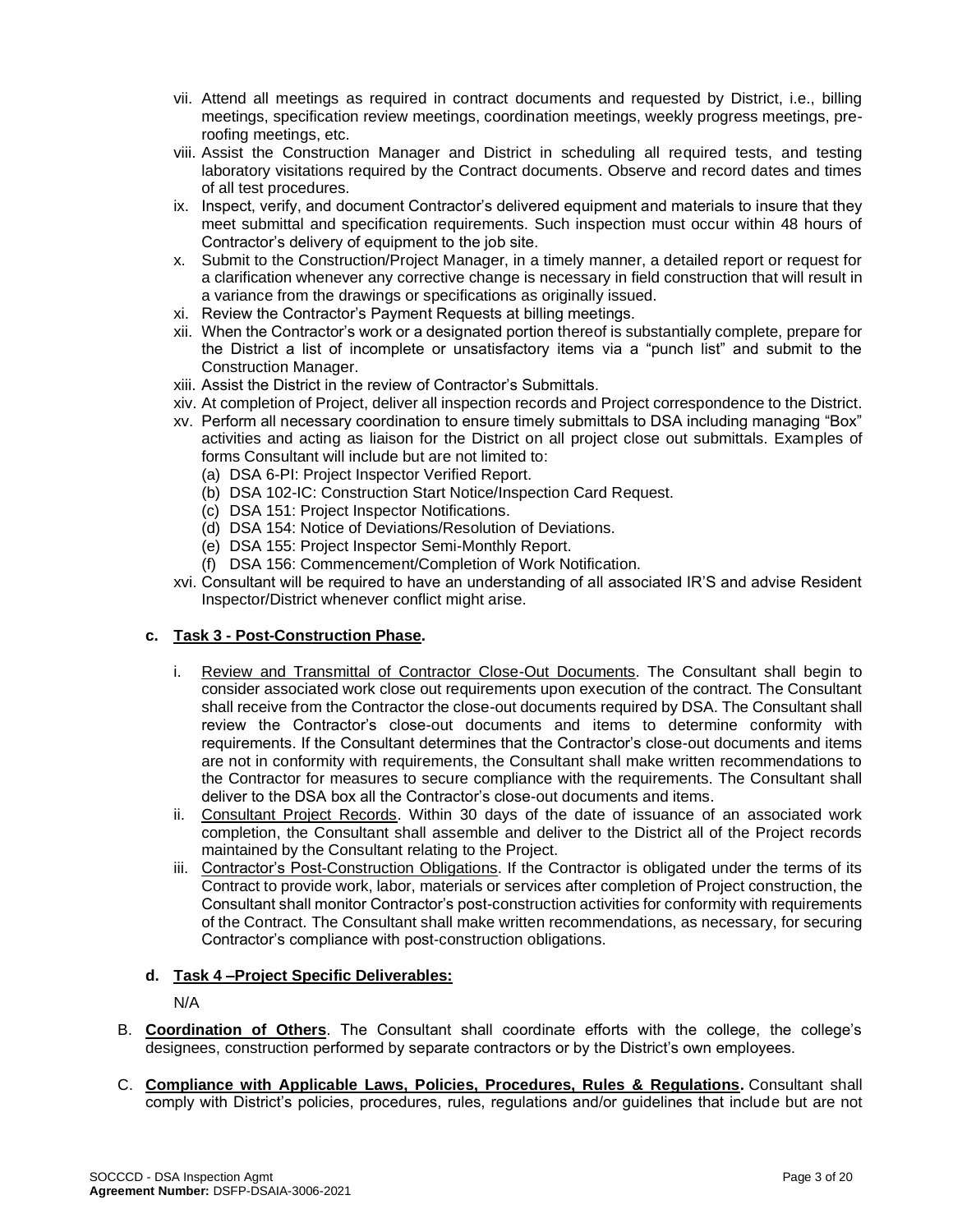limited to a smoke, alcohol, and controlled substances free campus, conflict of interest, workplace violence, code of conduct, harassment and discrimination prevention and drug-free environment.

Consultant agrees to comply with all federal, state and local laws, rules, regulations, and ordinances that are now and may in the future become applicable to Consultant, Consultant's business, equipment and personnel engaged in Work covered by this Agreement or accruing out of the performance of such Work. Additionally, Consultant shall strictly comply with all health and safety guidelines consistent with Cal/OSHA and CDC.

**COVID-19 Related Responsibilities**. Consultant shall respond to all potential COVID-19 exposure events immediately. If a possible COVID-19 infection or potential exposure event occurs involving Consultant and any of its employees performing Work on District property pursuant to the terms of this Agreement, Consultant shall immediately notify the District. While the confidentiality of all medical conditions must be maintained in accordance with applicable law, the District reserves the right to inform any District staff, employees, students, and/or visitors that an unnamed individual has been diagnosed with COVID-19 if any of the District's staff, employees, students, or visitors might have been exposed to the disease so such individual(s) may take measures to protect their own health.

Consultant and its subconsultants shall ensure that its employees will at all times comply with COVID-19 Addendum - *Contractor Protocols While on District Property During COVID-19 Pandemic*.

- D. **Existing Conditions.** The Consultant shall investigate existing conditions or facilities and make recommendations of work scope based on such conditions or facilities.
- E. **Materials and Expenses.** Consultant shall furnish, at their own expense, all labor, materials, equipment, supplies and other items necessary to complete the Services to be provided pursuant to this Agreement. The District shall not be liable to Consultant for any costs or expenses paid or incurred by the Consultant in performing Services for the District. The Consultant's Services will be performed, findings obtained, reports and recommendations prepared in accordance with generally and currently accepted principles and practices of their profession.
- F. **Work Plan.** Work with District to finalize project requirements:
	- a. Develop a list of all plans, specifications and other documents necessary to perform services.
	- b. Ensure that work scope conforms to the project plans and specifications.
	- c. Consultant recognizes the scope of work to include demolition/asbestos monitoring, project oversight, and meeting Procedure 5 requirements, referred to as associated work throughout the remainder of this contract.

#### 2. **ADDITIONAL CONSULTANT SERVICES.**

- A. **District Authorized Additional Services.** Requests for additional services shall be made by the District in writing. This Agreement is not a pre-authorization for additional services. Consultant shall be compensated for additional services in accordance with the provisions of the Agreement and the amounts indicated in Exhibit A. If the duration of Consultant Services is extended, due to the District's need for Additional Services, the Consultant shall be entitled to additional compensation as set forth in Exhibit A. Consultants shall perform additional services only upon the approval and execution of an amendment to this Agreement by both parties. The Consultant shall request payment for Additional Services in a separate line item on the same invoice submitted for services in a format pre-approved by the District.
- B. **Consultant's Request for Additional Services.** Consultant shall notify the District in writing of the need for additional services required due to circumstances beyond the Consultant's control. Consultant shall obtain written authorization from the District before rendering such services. Compensation for such services shall be compensated based on the amounts indicated in Exhibit A. Such services shall include:
	- a. Material Project Scope Changes. Services required or necessary as a result of significant changes in the Project scope or other requirements of the Project, including project size, quality, or complexity or material changes to the Master Construction Schedule.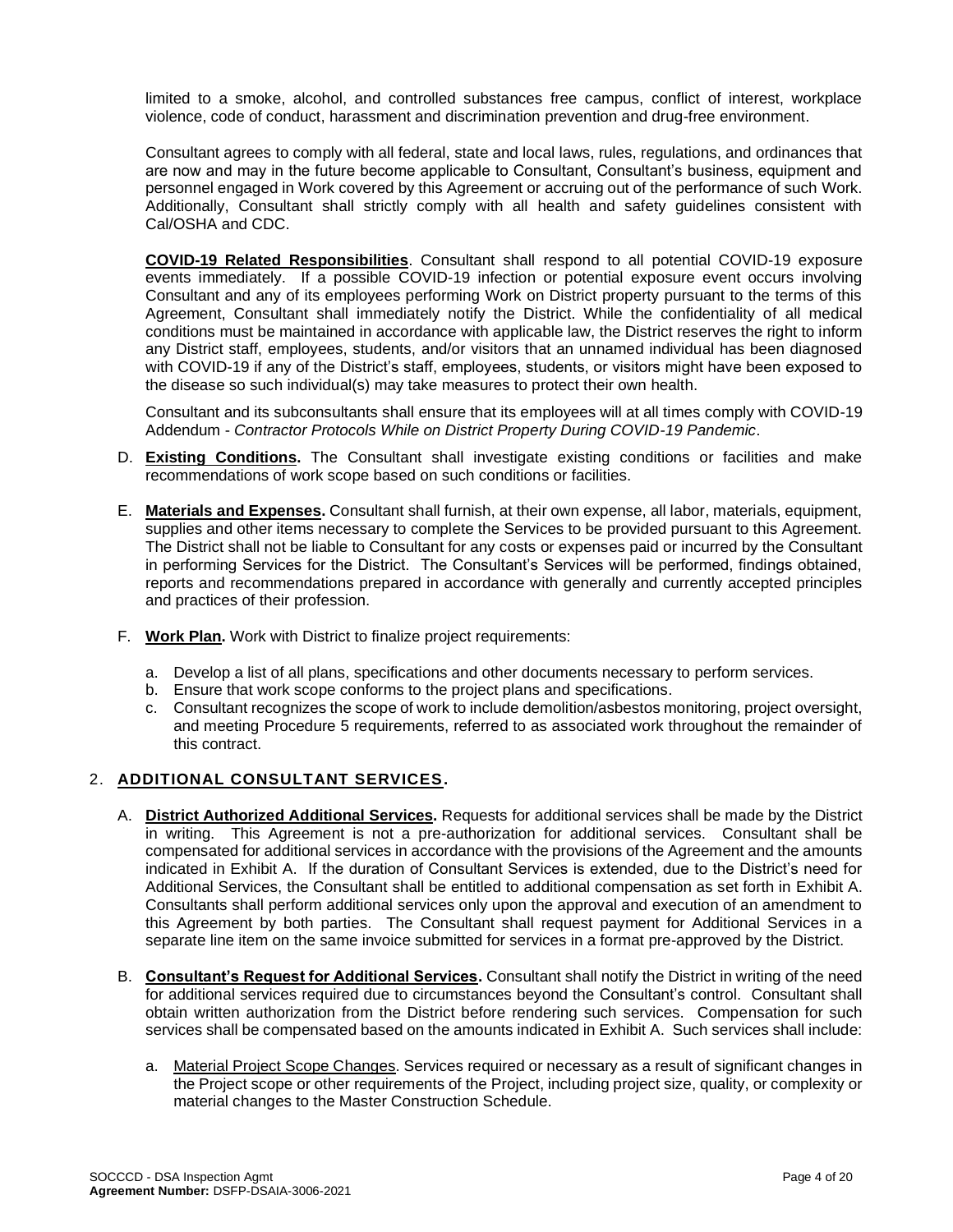- b. Termination/Default of Architect or Contractor. Services required or necessary as a result of the default or termination of the Architect or the Contractor, failure of Performance of the Contractor, or major defects or deficiencies in the work of the Contractor.
- c. Damage or Destruction to Project. Except to the extent caused by the Consultant, services and consultation associated or necessitated by damage or destruction to the Project prior to completion by an act of God, fire or other casualty.
- d. After Final Certificate of Payment. Providing services after issuance to the District of the final certificate for payment except as provided herein.
- e. Other Services. Providing any other services not otherwise included in this Agreement or not customarily furnished in accordance with generally accepted Consultant's practice.

#### 3. **TERMS OF SERVICE.**

- A. **Time is of the Essence.** Time is of the essence in the performance of each Party's obligations under this Agreement, including without limitation Consultant's performance of the Services required hereunder and District's payment of all sums due to Consultant.
- B. **Term**. This Agreement shall commence on **July 1, 2021**. The Parties understand that the Services under this Agreement shall be diligently performed by the Consultant for the anticipated construction timeframe of **24 months**. The Consultant's Agreement terminates at the issuance of the final Certificate for Payment to the District or 60 days after the date of substantial completion of construction.
- C. **Extension.** This term shall be extended at no cost to the District as result of delays caused directly by Consultant's actions. The term may be extended due to construction delay other than those delays caused by Consultant's actions.
- D. **Billing Rate.** Should services be necessary after the expiration of contract duration, they can be provided in accordance with the Billing Rates as provided in Exhibit A.
- 4. **COMPENSATION TO THE CONSULTANT.** The District shall compensate the Consultant as follows:
	- A. **Contract Price for Services.** The Contract Price for the Consultant's performance of the Services under this Agreement shall be firm and fixed consisting of the following not to exceed lump sum prices:

| Task 1: Preparation for Entering Construction Phase | \$<br>[[ Construction Prep<br>Amount II               |
|-----------------------------------------------------|-------------------------------------------------------|
| <b>Task 2: Construction Phase</b>                   | \$<br>[[ Construction<br>Amount II                    |
| Task 3: Post-Construction Phase                     | \$<br>[[ Post-Construction<br>Amount 1                |
| Task 4: Project Specific Deliverables               | \$<br>[[ Project Specific<br>Deliverables Amount<br>Ш |
| <b>District Controlled Allowance</b>                | \$<br>[[ District Controlled<br>Allowance Amount ]    |

District agrees to pay Consultant, as full consideration and compensation for Consultant's performance of the Work under this Agreement, a total amount not to exceed **[[ Contract Total Amount (Spelled Out) ]] Dollars (\$[[ Contract Total Amount ]])** ("Contract Amount"). Additional details: Final Fee and Rate Proposal (Attachment C).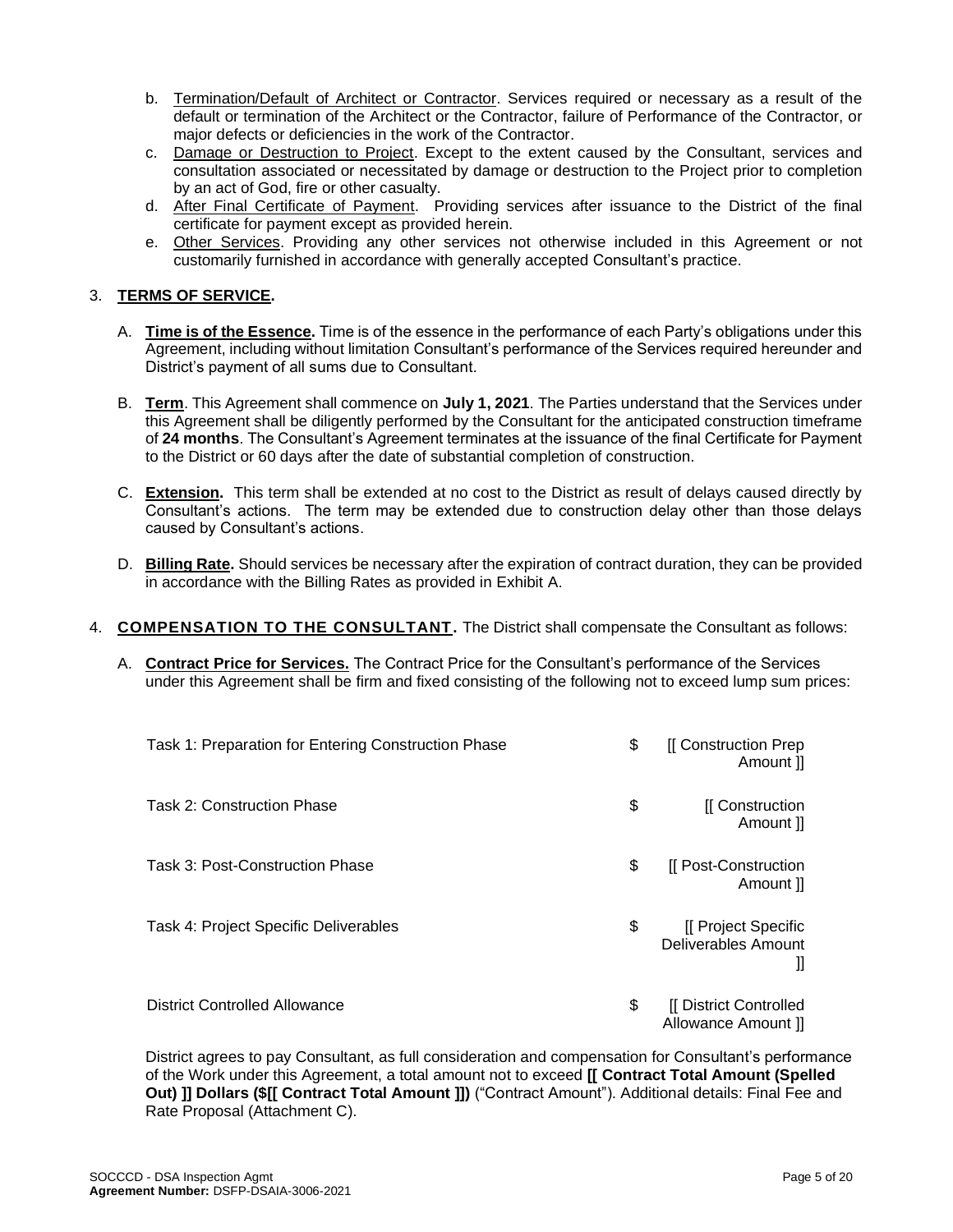- B. **Price Inclusions.** The Agreement Price is inclusive of personnel expenses (inclusive of all benefits and burdens), fees, labor, material, all direct and indirect cost, personnel expenses of any sub-consultant or subcontractor to the Consultant, travel for personnel to and from the Site, travel within the Counties of Los Angeles, Orange, Riverside, San Diego, San Bernardino, and Ventura, insurance and all other overhead/administrative expenses or costs and profit associated with performance of the Services, except for Allowable Reimbursable Expenses as described in the provision below. At no time shall meals be considered a reimbursable expense.
- C. **Payment in Full**. This compensation shall be compensation in full for all Services performed by the Consultant under the terms of this Agreement, except where additional compensation is agreed upon between the Consultant and District in writing as provided for as additional services.
- D. **Reimbursable Expenses.** Any expenses incurred by the Consultant and Consultant's employees in the interest of the Project shall require District's written approval before being incurred. The District shall not be liable to Consultant for any costs or expenses paid or incurred by Consultant and Consultant's employees in performing Services for District, except reimbursable expenses that has been pre-approved in writing. Records of such expenses shall be provided to the District's review and approval. Reimbursable Expenses:
	- a. Are in addition to compensation for Basic and Additional Services and include expenses incurred by the Consultant and Consultant's employees and Consultants in the interest of the Project.
	- b. Shall only be authorized, pre-approved and most economical transportation, air fare for out-of-town travel related to the Project; and fees paid for securing approval of authorities having jurisdiction over the Project. Consultant's normal travel expense (including to and from the Project) and meals are excluded.
	- c. Expenses related to reproduction, (except those needed for the use of the Consultant and their Consultants or identified specifically as a deliverable), postage and handling of Drawings, Specifications and other documents.
	- d. Expense of renderings, models and mock-ups requested by the District if not part of Consultant's Basic Services will be reimbursed.
	- e. There shall be no markups on reimbursable expenses.
- E. **Criteria and Billing for Extra Work.** The following extra services to this Agreement shall be performed by Consultant if needed and requested by the District:
	- f. Providing inspection services that are outside Orange, Los Angeles, San Diego or Riverside County.
	- g. Provide inspection services that are beyond allowable daily hours.
	- h. Providing services required in connection with replacement of such work because of damage caused by fire or other causes during construction.
	- i. Providing services made necessary because of construction contractor default.
	- j. Extra Work fees shall not be paid in the event that the Consultant is required to adjust performance as a result of the Division of the State Architect's definition of required knowledge.
	- k. The fee per hour for extra work identified below shall be inclusive of all overhead, administrative, direct and indirect costs and profits. The hourly rates reflected in Exhibit A shall be effective as of the date of execution of this Agreement and shall remain firm through the entirety of the term.
- F. **Consultant Monthly Billing Statements.** Consultant shall submit monthly billing invoices to the District for payment of the Contract Price for Services, authorized Additional Services, and previously approved and allowable Reimbursable Expenses performed or incurred in the immediately prior month in a format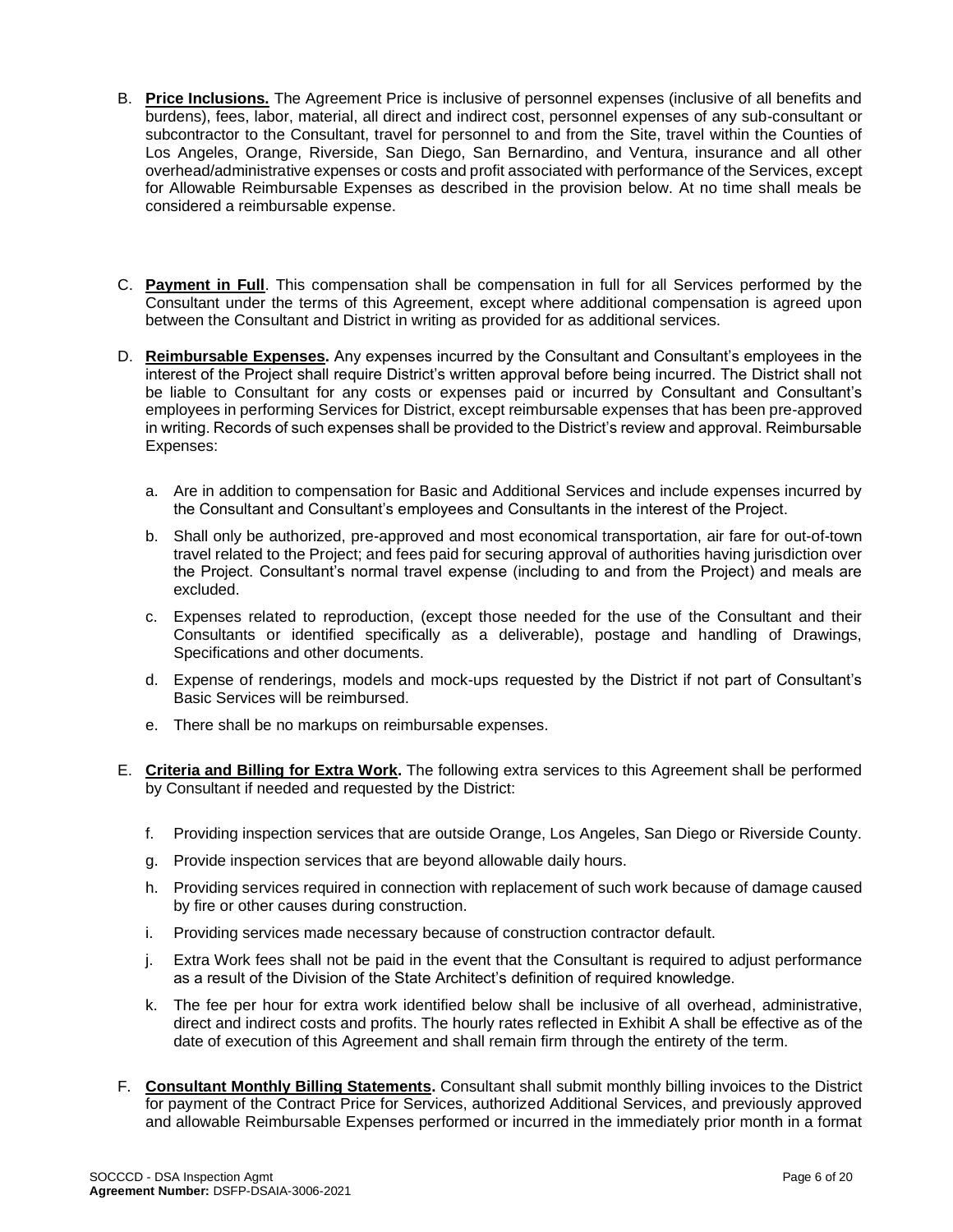previously approved by the District. Previously approved and allowable Reimbursable Expenses shall be itemized and evidence shall be provided of the cost or value of any Allowable Reimbursable Expense costs for which payment is requested by Consultant. Services are to be invoiced in accordance with the percentage of Services completed in each phase.

Contractor to send invoices to [AccountsPayable@socccd.edu](mailto:AccountsPayable@socccd.edu) and to the District Project Manager at mschoeppner@socccd.edu or mail to South Orange County Community College District, 28000 Marguerite Parkway, Mission Viejo, CA 92692, Attn: Accounts Payable. Payment shall be net 30 days upon satisfactory completion and acceptance of Services. If payment term differs, it must be noted in the Compensation to the Consultant provision as stipulated herein. **To ensure prompt and accurate payment, all invoices related to this Agreement shall reference the following Agreement Number: DSFP-DSAIA-3006-2021.**

- G. **Non-Waiver of Rights.** Neither the District's review, approval of, nor payment for, any of the Services required under this Agreement shall be construed to operate as a waiver of any rights under this Agreement. Consultant shall remain liable to the District in accordance with applicable law for all damages to the District caused by Consultant's failure to perform any of the Services furnished under this Agreement.
- H. **District Payment of Contract Price.** Within 30 days of the date of the District's receipt of Consultant's billing invoices, District will make payment to Consultant of undisputed amounts of the Contract Price due for Basic Services, authorized Additional Services, and Allowable Reimbursable Expenses.
- I. **Withholding Payment**. The District may, however, withhold or deduct from amounts otherwise due Consultant hereunder if Consultant shall fail to timely and completely perform material obligations to be performed on its part under this Agreement, with the amounts withheld or deducted being released after Consultant has fully cured its failure of performance, less costs, damages or losses sustained by the District as a result of such failure of performance of a material obligation hereunder.
- J. **Late payments.** Invoices shall be on a form and in the format approved by the District. Payments are due and payable upon receipt of the Consultant's invoice. Amounts unpaid 30 days after the invoice date shall bear interest at the legal rate prevailing at the time, at the site of the Project.
- K. **Schedule Delay.** To the extent that the time initially established for the completion of Consultant's Services is exceeded or extended through no fault of the Consultant, compensation for any Services rendered during the additional period of time shall be computed at standard hourly rates as established in Exhibit A.

#### 5. **CONSULTANT'S SERVICES AND RESPONSIBILITIES.**

- A. **Statement of Services.** The Consultant's Services shall consist of those Services performed by the Consultant and Consultant's employees as enumerated in this Agreement.
- B. **Standard of Care and Professional Conduct.** The Consultant shall perform all Services hereunder in a professional manner, using the degree of care and skill ordinarily exercised by, and consistent with, the current professional practices and standards of a professional practicing in California. The Consultant will furnish, at its expense, the Services that are set forth in this Agreement and represents that the Services are within the technical and professional areas of expertise of the Consultant or any subconsultant the Consultant has engaged or will engage to perform the Service(s). If the District desires, the District shall request in writing, the Consultant to provide Services in addition to, or different from, the Services described herein. The Consultant shall advise the District in writing of any Services that, in the Consultant's opinion, lie outside of the technical and professional expertise of the Consultant. The Services completed herein must meet the approval of the District and shall be subject to the District's general right of inspection to secure the satisfactory completion thereof.

Consultant or Consultant's employees, sub-consultants, or volunteers who are determined by District to be uncooperative, incompetent, a threat to the adequate or timely completion of the Services described herein, a threat to the safety of persons or property, or any of Consultant's employees, subconsultants,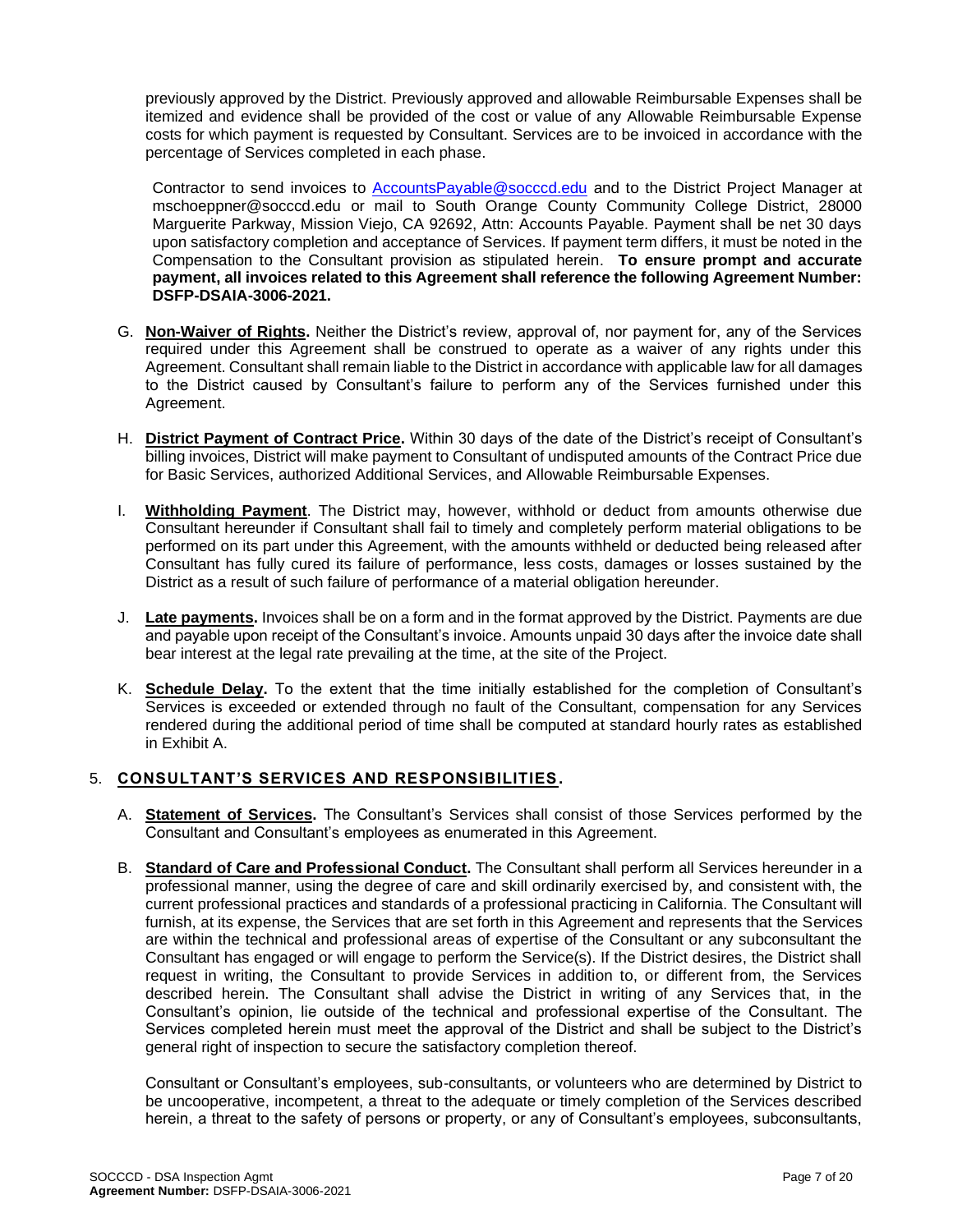or volunteers who fail or refuse to perform the Services in a manner acceptable to the District, shall be promptly removed by the Consultant and shall not be contracted to perform this or any future Services for the District.

- C. **Key Individual Assignment.** The Consultant has been selected to perform the Services described herein because of the skills and expertise of key individuals. Consultant assignment for this Project is referenced in the Communication provision as stipulated herein. The Consultant shall designate [[ Name of Project Executive ]] as Project Executive, [[ Name of DSA Inspectors ]] and a Project Management Team consisting of [[ Project Management Team (List individuals and titles) ]]. So long as their performance continues to be acceptable to the District, these named individuals shall remain in charge of the Project. Additionally, the Consultant must furnish the name of all other key personnel in Consultant's firm that will be associated with the Project.
- D. **Replacement of Key Individual.** If the designated project manager or any other designated lead or key person fails to perform to the satisfaction of the District, then upon written notice, the Consultant will have 10 working days to remove that person from the Project and replace that person with one acceptable to the District after review of resume and/or interview.
- E. **Relationship of Consultant to Other Project Participants.** Consultant's Services hereunder shall be provided in conjunction with contracts between the District and: (a) the Architect; (b) the Contractor; (c) Test/Inspection Service Providers; and (d) others providing services in connection with the Project. The Architect is responsible for the adequacy and sufficiency of the Project design and the contents of Design Documents for the Project. Except as expressly set forth herein, neither this Agreement, nor Consultant's rendition of Services hereunder shall be deemed Consultant's assumption of responsibility for the adequacy or sufficiency of the Project design or the Design Documents for the Project, which are and remain that of the Architect. Consultant shall coordinate all work with District consultants as necessary to complete contract requirements. The Consultant shall be responsible for assisting the District with generally coordinating the services of the Inspector and Test/Inspection providers during the construction phase. The Consultant is not responsible for the completeness or accuracy of the work product or services provided by the Inspector or Test/Inspection Service Providers.
- F. **Acceptance of Project Schedule.** The Consultant shall accept the District's Project schedule for the performance of the Consultant's Services. The schedule may be adjusted as the Project proceeds by mutual written agreement of the Parties and shall include allowances for time required for the District's review and for approval by authorities having jurisdiction over the Project. The time limits established by this schedule shall not, be exceeded by the Consultant, except for reasonable cause, as established by the District.

#### 6. **HOLD HARMLESS & INDEMNIFICATION AND INSURANCE.**

A. **Hold Harmless & Indemnification.** To the fullest extent permitted by law, the Consultant and it subconsultants shall defend (with counsel of District's choosing), indemnify, and hold harmless the District, its Board of Trustees, officers, agents, employees, representatives, and volunteers (collectively "Indemnified Parties") from any and all claims, demands, causes of action, costs, expenses, liabilities, losses, in law or equity, property damage, personal injury, damages or injuries/illnesses of any kind, including COVID-19 and wrongful death, in any manner arising out of, pertaining to, or incident to any alleged acts, errors or omissions, negligence, recklessness or willful misconduct of Consultant, its officials, officers, agents, employees, representatives, subconsultant, or volunteers, in connection with the performance of the Consultant or its subconsultant's Work of this Agreement or obligations hereunder, including without limitation the payment of all consequential damages, expert witness fees, attorney's fees, and other related costs and expenses. In the event any article sold and delivered hereunder is covered by any patent, copyright, or application thereof, Consultant and its subconsultants shall defend, indemnify, and hold harmless South Orange County Community College District, its Board of Trustees, officers, agents, employees, representatives, and volunteers from any and all losses, costs or expenses resulting from claims, suits or judgments rendered for violation of rights under such patents, copyright, or application. Consultant and its subconsultants shall reimburse the District, its Board of Trustees, officers, agents, employees, representatives, and/or volunteers for all legal expenses and costs incurred by each of them in connection therewith or in enforcing the indemnity provided herein. This hold harmless and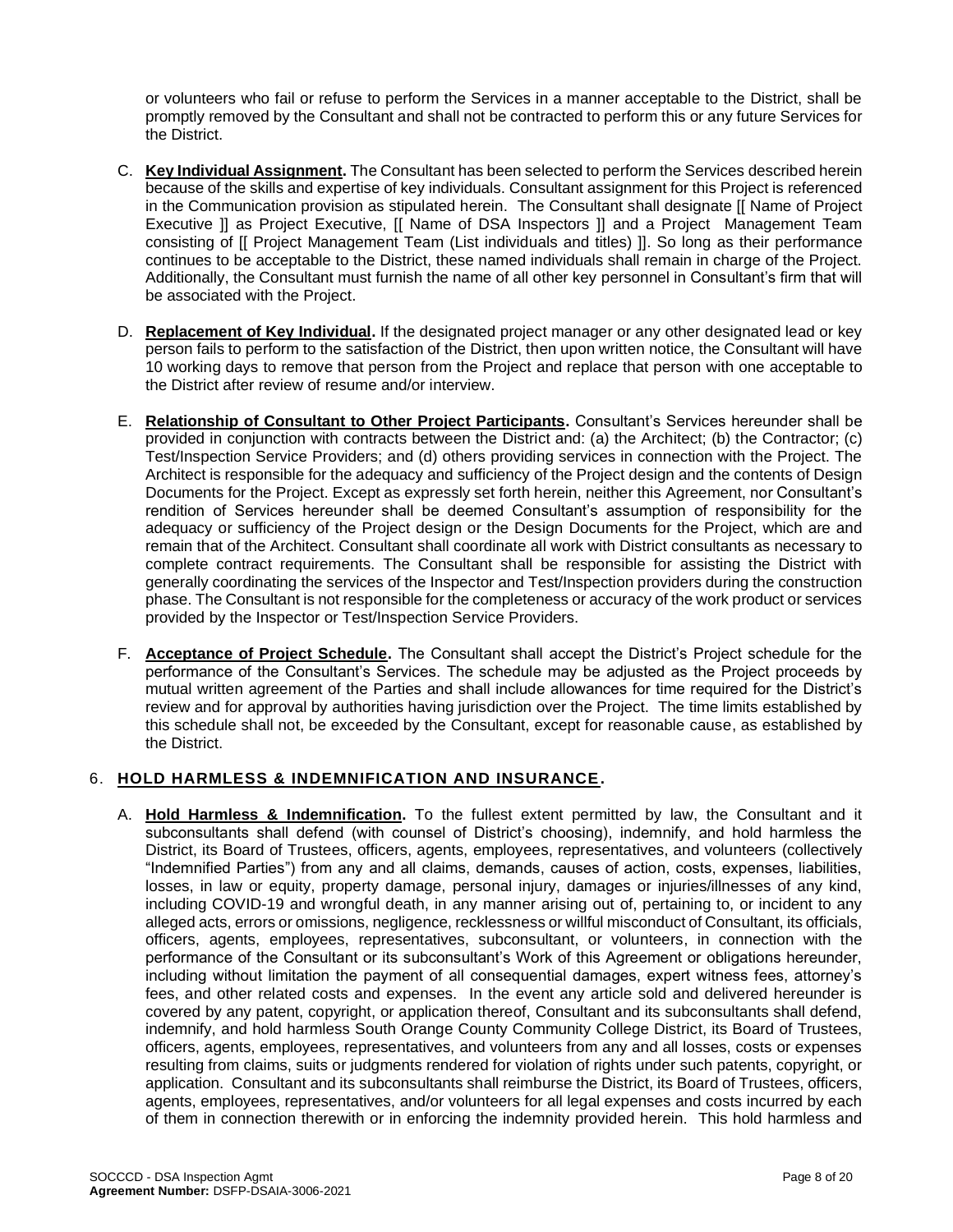indemnification includes, but is not limited to, compensatory damages, regulatory fines, penalties, and extra-contractual liability. In no event shall the District, its Board of Trustees, officers, agents, employees, representatives, and/or volunteers be liable for any loss of Consultant or its subconsultants' business, revenues or profits, or special, consequential, incidental, indirect or punitive damages of any nature, even if the District its Board of Trustees, officers, agents, employees, representatives, and/or volunteers have been advised in advance of the possibility of such damages.

- a. Consultant and its subconsultants' obligation to indemnify the District, its Board of Trustees, officers, agents, employees, representatives, and/or volunteers shall not be restricted to insurance proceeds, if any, received by the District, its Board of Trustees, officers, agents, employees, representatives, and/or volunteers.
- b. The Parties understand and agree that this shall be the sole indemnity, as defined by California Civil Code § 2772, governing this Agreement. Any other indemnity that may be attached to this Agreement as an Exhibit shall be void and unenforceable between the Parties.
- c. Neither termination of this Agreement nor completion of the acts to be performed under this Agreement shall release Consultant and/or its subconsultants from their obligations to indemnify as to any claims or causes of action asserted so long as the event(s) upon which such claim or cause of action is predicated shall have occurred prior to the effective date of termination or completion.
- B. **Insurance.** The Consultant and its subconsultants shall maintain in full force and effect throughout the term of this Agreement, the following policies of insurance with no less than the limits set forth herein. District may require an adjustment to the minimum coverage and/or limits set forth herein by providing written notice to Consultant at least 30 days prior to the commencement of a renewal term.
	- a. A.M. Best Financial Rating.Policies of insurance required herein shall be issued by insurers with an A.M. Best financial rating of A:VII or better.
	- b. Admitted Carrier(s). Policies of insurance shall be afforded by insurers who are admitted and licensed to transact business in the State of California.
	- c. Workers' Compensation and Employer's Liability.In accordance with the laws of the State of California, Consultant and its subconsultants shall each procure and maintain Workers' Compensation insurance with a statutory limit and Employer's Liability coverage with limits of not less than One Million Dollars (\$1,000,000) for Each Accident, One Million Dollars (\$1,000,000) for Disease - Each Employee, and One Million Dollars (\$1,000,000) for Disease - Policy Limit.
	- d. Commercial General Liability. Consultant and its subconsultants shall each procure and maintain Commercial General Liability insurance with limits of not less than Two Million Dollars (\$2,000,000) per occurrence and Two Million Dollars (\$2,000,000) general aggregate to cover losses including, but not limited to blanket contractual, broad form property damage, products & completed operations, personal injury, and wrongful death.
	- e. Automobile Liability. Consultant and its subconsultants shall each procure and maintain Automobile Liability insurance with combined single limits of not less than Two Million Dollars (\$2,000,000) per occurrence and Two Million Dollars (\$2,000,000) general aggregate to cover losses involving "Any Auto".
	- f. Professional Liability aka Errors and Omissions.Consultant and its subconsultants shall each procure and maintain, Professional Liability insurance with limits of not less than Two Million Dollars (\$2,000,000) per occurrence or claim and Two Million Dollars (\$2,000,000) general aggregate to cover against liability claims/lawsuits related to the professional services as stated herein. If policy is issued on a claims made and reported form, such coverage shall contain an Extended Reporting Period (aka tail coverage) for a minimum of two (2) years following the termination date of this Agreement.
	- g. Additional Insured Endorsement. Consultant and its subconsultants shall each issue District an endorsement naming District, its Board of Trustees, officers, agents, employees, representatives, invitees, and volunteers as Additional Insureds to Consultant's and its subconsultants' Commercial General Liability and Automobile Liability insurance policies.
	- h. Primary and Non-Contributory Endorsement. Consultant and its subconsultants' insurance coverage and limits shall be primary and any of the District's insurance coverage and limits shall be noncontributory.
	- i. Waiver of Subrogation Endorsement. Consultant and its subconsultants shall each issue District an endorsement waiving all rights of subrogation against the District, its Board of Trustees, officers,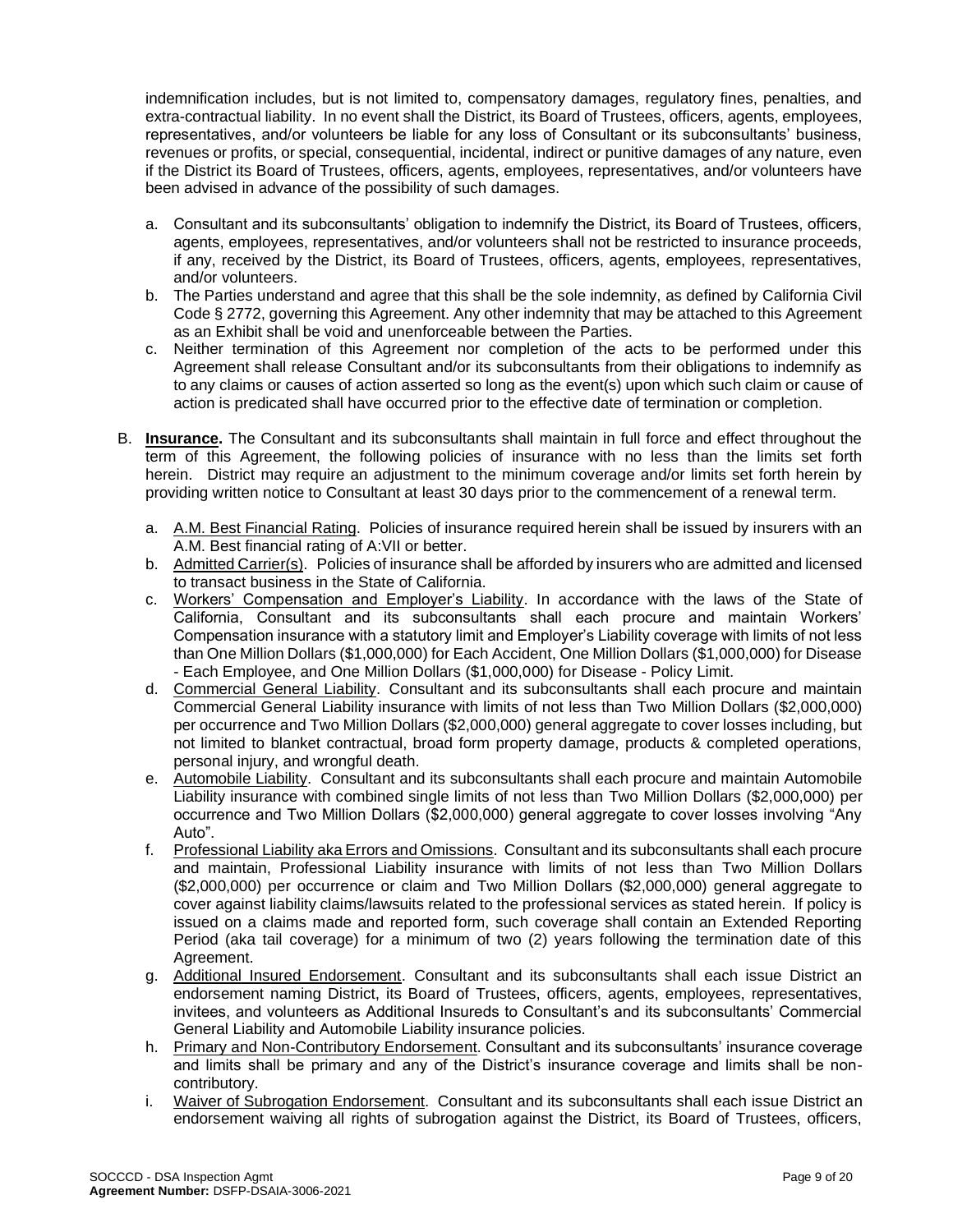agents, employees, representatives, invitees, and volunteers with respect to Consultant's and subconsultant's Commercial General Liability, Automobile Liability, and Workers' Compensation insurance policies.

- i. No Cancellation or Material Modification. Policies of insurance and accompanying endorsements required by this Agreement shall not be cancelled or materially modified, except upon 30 days advance written notice to District. Written notice of cancellation or material modification shall be from the insurer(s) issuing the policy(ies) of insurance to the District.
- k. Certificate(s) of Insurance and Endorsement(s). Certificate(s) and endorsement(s) evidencing the required coverages and limits set forth herein shall be provided to District upon Consultant's execution of this Agreement. No Services shall commence by Consultant or its subconsultants until the required certificate(s) of insurance and endorsement(s) have been furnished to the District. Should Consultant's or its subconsultant's insurance expire during the term of this Agreement, renewal certificate(s) of insurance and endorsement(s) shall be provided prior to the expiration of the policies or within 10 days of expiration. Failure of Consultant or its subconsultants to furnish the required certificate(s) and endorsement(s) shall not be deemed a waiver of the insurance provisions, as stated herein.
- 7. **INDEPENDENT CONTRACTOR**. Consultant, in the performance of this Agreement, shall be and act as an independent contractor and not an employee of the District. Consultant and its subconsultants, understand and agree that they shall not be considered officers, agents, employees, or volunteers of the District, and are not entitled to benefits of any kind or nature normally provided employees of the District and/or to which District's employees are normally entitled, including, but not limited to, State Unemployment Compensation or Workers' Compensation. Consultant assumes the full responsibility of their actions and/or liabilities including those of their employees or agents as they relate to the Work to be provided under this Agreement. Consultant shall assume full responsibility for withholding and payment of all federal, state, local and applicable income taxes; workers' compensation; contributions, including but not limited to, unemployment insurance and social security with respect to Consultant and Consultant's employees. Consultant should be aware that the IRS regulations require District to report total income exceeding six hundred dollars (\$600) under this and any additional Agreements in any given year. The District will not withhold taxes, unemployment insurance or social security for Consultant or Consultant's employees or subconsultants. Consultant agrees to defend, indemnify and hold the District, its Board of Trustees, officers, agents, employees, representatives, and volunteers harmless from and against any and all liability arising from any failure or alleged failure of Consultant to withhold or pay any applicable tax, unemployment insurance or social security when due or any failure or alleged failure to comply with any applicable regulation applicable to Consultant's employees or subconsultants.

### 8. **CONSULTANT'S WORK PRODUCT.**

- A. **Matters Produced Under this Agreement.** Consultant understands and agrees that all matters produced under this Agreement shall become the property of District and cannot be used without District's express written permission. District shall have all rights, titles and interests in said matters, including the right to secure and maintain the copyright, trademark and/or patent of said matter in the name of the District. Consultant consents to use of Consultant's name in conjunction with the sale, use, performance, and distribution of the matters, for any purpose and in any medium.
- B. **District Ownership of Documents.** Documents prepared by the Consultant for this Project shall be and remain the property of the District. Such documents supplied as herein required shall be the property of the District whether or not the work for which they were made is executed. Consultant grants to the District the right to copy, use, modify, and reuse any and all copyrights and designs embodied in the documents prepared or caused to be prepared by the Consultant pursuant to this Agreement.
- C. **Electronic Copy of Documents.** The Consultant shall perform the Services under this Agreement and shall deliver electronic copy of all reports and documentation via flash drive and/or a reasonable medium chosen by the District in PDF format upon completion of work. If Services are terminated prior to completion, a copy of the Services completed to date shall be provided to the District.
- D. **Documentation.** The Consultant shall provide daily reports.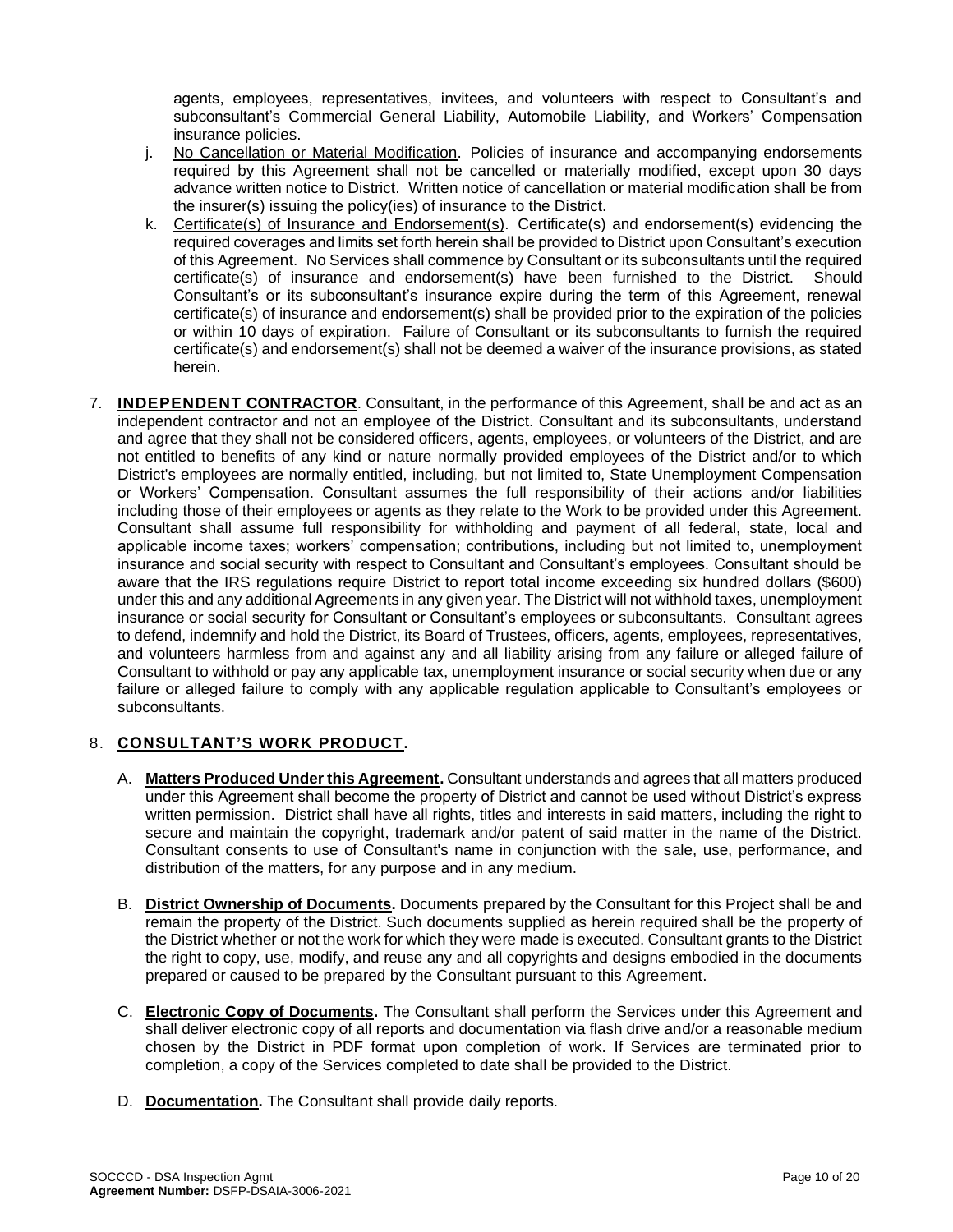### 9. **TERMINATION OR SUSPENSION OF PROJECT.**

- A. **Termination for Convenience.** The District may, at any time, with or without reason, terminate this Agreement and compensate Consultant only for Services satisfactorily rendered to the date of termination. Seven day written notice by District shall be sufficient to stop performance of Services by Consultant. Notice shall be considered applicable as of the date established on the termination notice and deemed given when received by the Consultant or no later than three days after the day of mailing, whichever is sooner.
- B. **Termination for Cause.** District may terminate this Agreement upon giving of written notice of intention to terminate for cause. Cause shall include: (a) material violation of this Agreement by the Consultant; or (b) any act by Consultant exposing the District to liability to others for personal injury or property damage; or (c) Consultant is adjudged a bankrupt, Consultant makes a general assignment for the benefit of creditors or a receiver is appointed on account of Consultant's insolvency. Written notice by District shall contain the reasons for such intention to terminate and unless within ten days after service of such notice the condition or violation shall cease, or satisfactory arrangements for the correction thereof be made, this Agreement shall upon the expiration of the ten days cease and terminate. In the event of such termination, the District may secure the required Services from another Consultant. The foregoing provisions are in addition to and not a limitation of any other rights or remedies available to District. Written notice by District shall be deemed given when received by the other party or no later than three days after the day of mailing, whichever is sooner.
- C. **Suspension of Project.** The District may suspend this Agreement at any time without penalty by written notice to Consultant of such suspension. The Suspension Notice shall set forth the reason for the suspension, the anticipated term of the suspension and shall be provided to the Consultant not less than 15 days prior to the suspension date. If the Project is suspended by the District for more than 90 consecutive days, the Consultant shall be compensated for Services satisfactorily performed prior to such suspension. When the Project is resumed, and upon District's review and approval, the Consultant's compensation shall be equitably adjusted to provide for expenses incurred in the interruption and resumption of the Consultant's Services.
- D. **Abandonment of Project.** If the District abandons the Project for more than ninety consecutive days, the Consultant shall be compensated for Services satisfactorily performed prior to the abandonment. Upon mutual consent by both Parties this Agreement may terminated.
- E. **Non-Payment.** Except for the Withholding Payment provision, the District's failure to make payments to the Consultant in accordance with this Agreement shall be considered substantial non-performance and cause for termination by the Consultant.
	- a. In the event the District fails to make timely payment, the Consultant may, upon seven (7) days written notice to the District, suspend performance of Services under this Agreement.
	- b. Unless payment in full is received by the Consultant within seven (7) days of the date of the notice, the suspension shall take effect without further notice.
- F. **Consultant Compensation.** The Consultant shall be compensated for Services satisfactorily performed prior to a termination, which is not the fault of the Consultant. The District shall pay the Consultant only the fee associated with the Services provided, since the last billing and up until the notice of termination.
- G. **Liability for District Damages.** In the event of termination due to the fault of the Consultant, Consultant shall receive compensation due for Services satisfactorily rendered prior to the date of termination. The Consultant is liable for all damages suffered by the District due to Consultant's failure to perform as provided in the Agreement.

#### 10. **DISPUTES, MEDIATION, AND ARBITRATION.**

A. **Mediation Requirements.** All claims, disputes, controversies, or breaches arising out of or relating to the Project or to this Agreement, shall be first attempted to be resolved through mediation. The District and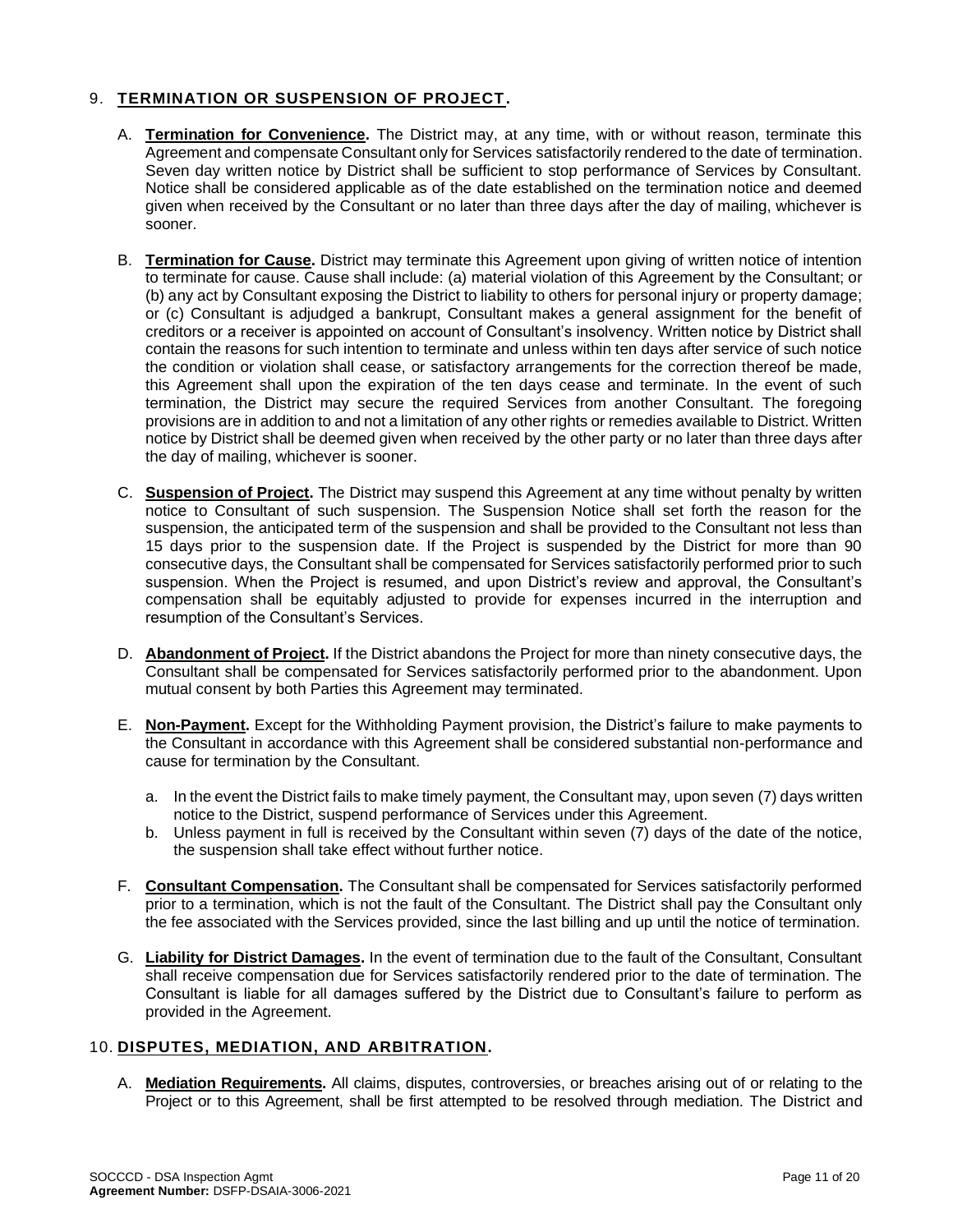Consultant agree that, in the event that a dispute comes to litigation, the Consultant shall be responsible for the District's legal expenses.

- B. **Arbitration.**If mediation is unsuccessful, claims, disputes, controversies, or breaches arising out of or relating to this Agreement shall be decided by arbitration in accordance with the American Arbitration Association then prevailing unless the Parties mutually agree otherwise.
	- a. No arbitration arising out of or relating to this Agreement shall include, by consolidation, joinder or in any other manner, any additional person not a party to this Agreement except by written consent containing a specific reference to this Agreement and signed by the Consultant, District and any other person sought to be joined. Consent to arbitration involving an additional person or persons shall not constitute consent to arbitration of any dispute not described therein or with any person not named therein.
	- b. This Agreement to arbitrate shall be specifically enforceable under applicable law in Orange County, California court having jurisdiction thereof.
	- c. Notice of demand for arbitration shall be filed in writing with the other Party to this Agreement in accordance with the rules of the American Arbitration Association. The demand shall be made within a reasonable time after the claim, dispute or other matter in question has arisen. In no event shall the demand for arbitration be made after the date when institution of legal or equitable proceedings based upon such claim, dispute or other matter in questions would be barred by the applicable statutes of limitation.
	- d. In any judicial proceeding to enforce this Agreement to arbitrate, the only issues to be determined shall be those set forth in 9 U.S.C. Section 4 Federal Arbitration Act and such issues shall be determined by the court without a jury. All other issues, such as, but not limited to, the ability to arbitrate, prerequisites to arbitration, compliance with contractual time limitations, applicability of indemnity clauses, clauses limiting damages and statutes of limitation shall be for the arbitrators whose decision thereon shall be final and binding. There shall be no interlocutory appeal of an order compelling arbitration.
	- e. The award rendered by the arbitrators shall be final and judgment may be entered upon it in accordance with applicable law in any court having jurisdiction thereof.
	- f. Unless otherwise provided, this Agreement shall be governed by the law of the state and county where the Project is located.
- C. **Services to Continue.** In the event of a dispute between the Parties as to performance of the Services, the interpretation of this Agreement, or payment or non-payment for Services performed or not performed, the Parties shall attempt to resolve the dispute. Pending resolution of the dispute, Consultant agrees to continue to diligently perform and provide Services hereunder until completion of the Services. If the dispute is not resolved, Consultant agrees it will neither rescind this Agreement nor stop the progress of the Services.

#### 11. **DISTRICT'S RESPONSIBILITIES.**

- A. **District Provided Information.** The District shall provide to the Consultant full information regarding requirements for the Project, including information regarding the District's objectives, schedule, constraints and criteria. At the written request of the Consultant, District shall provide Consultant copies of applicable documents related to the Project.
- B. **District Representative.** The District shall appoint a representative authorized to act on the District's behalf with respect to the Project. The District or its authorized representative shall render decisions in a timely manner. Consultant shall follow and accept directives from the District's designated representatives and not from other District employees or consultants. The District shall notify Consultant in writing if, at its sole option, it makes a change in the District representatives. Unless modified by written notice by the District to the Consultant, the primary District Representative is:

Project Manager Mark Schoeppner mschoeppner@socccd.edu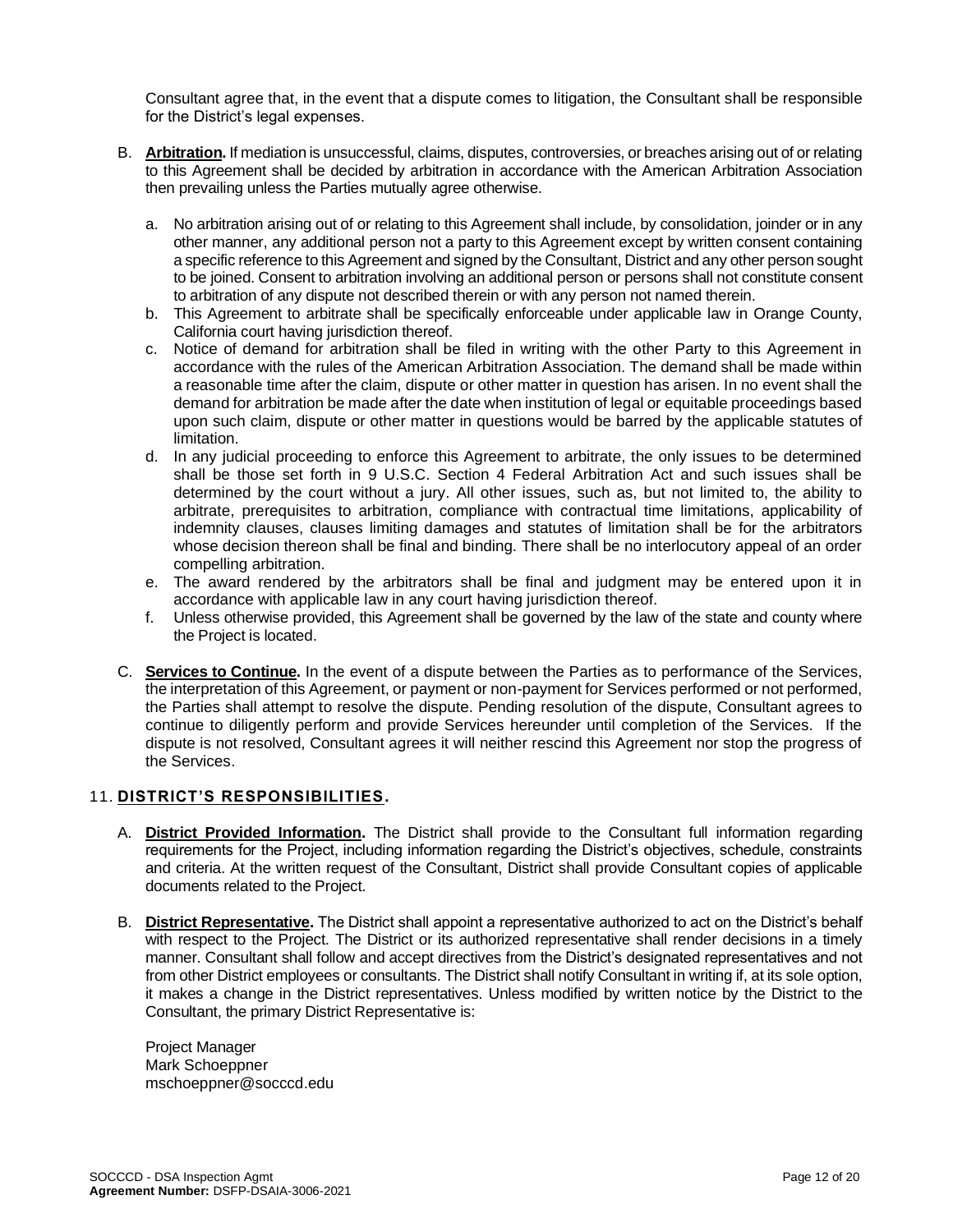- C. **District Notification.** The District shall give prompt written notice to the Consultant if the District becomes aware of any fault or defect in the Project or nonconformance with the construction Agreement. However, the District's failure or omission to do so shall not relieve the Consultant of their responsibilities hereunder and the District shall have no duty to observe, inspect or investigate the Project.
- D. **Tests/Inspections.** The District shall retain Test/Inspection Service Providers to conduct Construction Phase tests/inspections of materials/equipment forming a part of the Project as required by applicable laws, codes, rules, regulations, or ordinances. Consultant must coordinate Service efforts as needed.
- E. **District Consultants.** Other consultants required or desired by the District in connection with the Project shall be retained and paid for by the District. Such other consultants include, but may not be limited to, legal counsel, insurance/surety consultants and audio-visual equipment/installation consultants.

#### 12. **MISCELLANEOUS.**

A. **Representations and Warranties.** Consultant and its sub-consultants on its own behalf and on behalf of all of its employees, makes the following certifications, representations, and warranties for the benefit of the District. In addition, Consultant and its sub-consultants acknowledge and agree that the District, in deciding to engage Consultant pursuant to this Agreement, is relying upon the truth and validity of the following certifications, representations and warranties and their effectiveness throughout the term of this Agreement and the course of Consultant's engagement hereunder:

Consultant and its employees are qualified in all respects to provide to the District all of the Services contemplated by this Agreement and, to the extent required by any applicable laws, Consultant and its employees have all licenses, permits, qualifications, and/or governmental approvals that are legally required to perform the Work as described herein. Such licenses, permits, qualifications, and/or governmental approvals shall be maintained throughout the term of this Agreement.

Consultant, in providing the Services and in otherwise carrying out its obligations to the District under this Agreement, shall, at all times, comply with all applicable federal, state, and local laws, rules, regulations, and ordinances, including workers' compensation and equal protection and non-discrimination laws. Consultant shall be liable for all violations of such laws and regulations in connection with the Work as described herein.

B. **Equal Opportunity/Non-Discrimination.** Consultant shall not discriminate against any individual with respect to their compensation, terms, conditions, or privileges of employment; or discriminate in any way which would deprive or tend to deprive any individual of employment opportunities or otherwise adversely affect their status as a consultant because of such individual's race, color, religion, sex, national origin, age, disability, medical condition, marital status, veteran status, or any other category protected by law.

Consultant shall ensure that all Services and benefits rendered to the District, its Board of Trustees, officers, agents, employees, representatives, students, consultants/contractors and volunteers are provided free of any form of harassment and without regard to race, color, religion, sex, age, disability, medical condition, marital status, national origin, veteran status, or any other category protected by law. Consultant shall comply with Americans with Disabilities Act and the Rehabilitation Act of 1973, as amended.

C. **Certification Regarding the California Penal Code Section 290.** By executing this Agreement, Consultant agrees to comply with the rules and regulations of the Sex Offender Registration Act, California Penal Code Section 290.95. Consultant certifies and understands that every person required to register under Section 290 shall disclose their status as a registrant, upon application or acceptance of a position, to that person, group, or organization. Furthermore, no person who is required to register under Section 290 because of a conviction for a crime where the victim was a minor under sixteen (16) years of age shall be an employer, employee, or independent Consultant, or act as a volunteer with any person, group, or organization in a capacity in which the registrant would be working directly and in an unaccompanied setting with minor children on more than an incidental and occasional basis or have supervision or disciplinary power over minor children. A violation of this section is a misdemeanor punishable by a fine not exceeding One Thousand Dollars (\$1,000), by imprisonment in a county jail not to exceed a period of six (6) months, or by both that fine and imprisonment.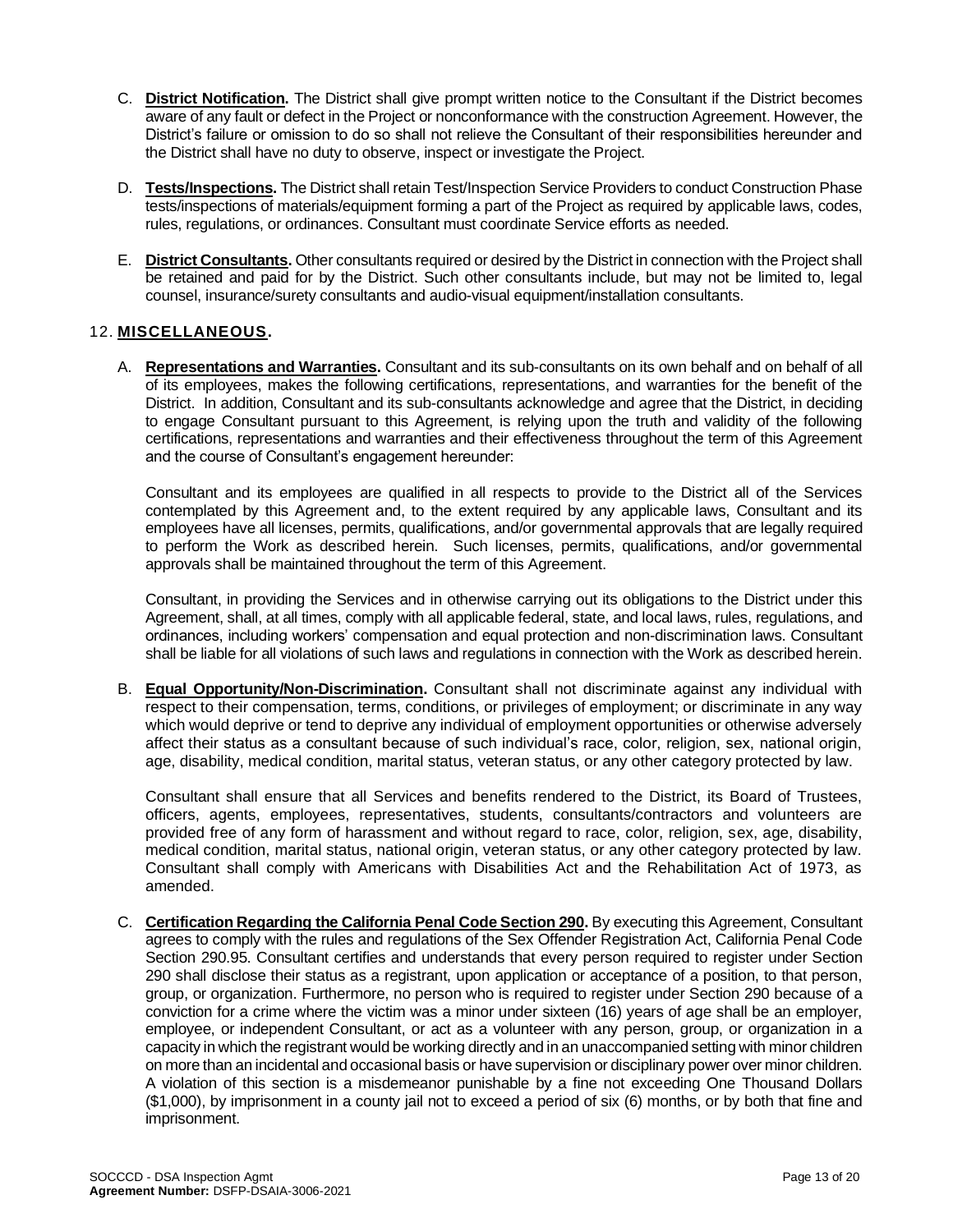- D. **Background Check.** Consultant hereby certifies that Consultant has never been charged with a felony, including any "violent felony" as defined in California Civil Code section 667.5(c) or serious felony defined by California Civil Code section 1192.7 prior to, or on the date of, this Agreement. Consultant shall notify District in writing immediately if Consultant is charged with any felony during the term of this Agreement in which case District may terminate this Agreement immediately. Consultant further hereby authorizes the District or other organizations to conduct a comprehensive review of his/her background upon District's request. Consultant hereby consents to the background check to the fullest extent permitted by law. Consultant agrees to indemnify, defend and hold harmless the District from any claims, damages, harms, and costs, including legal and processing fees arising from the requirements of this Section, including any such issue arising from any felony Consultant has been charged with, or is charged with, during this Agreement. Failure to complete any required step to provide the background check and information required herein upon District request within thirty (30) days shall be grounds for termination of this Agreement.
- E. **Audit and Inspection of Records.** At any time during the normal business hours and as often as District may deem necessary, Consultant shall make available to District for examination at District's place of business as specified herein, all data, records, investigation reports and all other materials respecting matters covered by this Agreement and Consultant will permit the District to audit, and to make audits of all invoices, materials, payroll, records of personnel and other data related to all matters covered by this Agreement.
- F. **Review, Approval, or Acceptance.** Review, approval or acceptance of Consultant's Services whether by District or others, shall not relieve Consultant from responsibility for accuracy of Consultant's Services.
- G. **Cumulative Rights, Waiver, and Modification.** Duties and obligations imposed by this Agreement, and rights and obligations hereunder are in addition to and not in lieu of any imposed by or available at law or inequity. The failure of District or Consultant to seek redress for violation of, or to insist upon, the strict performance of any term or condition of this Agreement shall not be deemed a waiver by that party of such term or condition, or prevent a subsequent similar act from again constituting a violation of such term or condition.
- H. **Employment with Public Agency.** If Consultant is an employee of another public agency, Consultant agrees that they will not receive salary or remuneration, other than vacation pay, for the actual time in which Services are actually being performed pursuant to this Agreement.
- I. **Governing Law.** The terms and conditions of this Agreement shall be governed by the laws of the State of California with jurisdiction/venue in Orange, California.
- J. **Force Majeure.** The Consultant and District are excused from performance during the time and to the extent that they are prevented from obtaining, performing any act or rendering any Services required under this Agreement by a Force Majeure Event. If a Force Majeure Event caused the failure or delay beyond the Parties' control and which by the Parties' exercise of due diligence could not reasonably have been avoided, an extension of contract times in an amount equal to the time loss due to such delay shall be the Consultant's sole and exclusive remedy for such delay. A "Force Majeure Event" shall mean events or circumstances occurring by acts of God, such as tornadoes, lightning, earthquakes, hurricanes, floods, or other natural disasters; epidemics; pandemics; quarantine restrictions; fire; strikes; lock-out; commandeering of materials, products, plants or facilities by the government; terrorist attacks; wars; riots; civil disturbances; or governmental acts, including sanction, embargo, and import or export regulation, or order; when satisfactory evidence thereof is presented to the other party, provided that it is satisfactorily established that the non-performance is not due to the fault or neglect of the party not performing.
- K. **Assignment.** The obligations of the Consultant pursuant to this Agreement shall not be assigned by the Consultant without the express written approval of the District.
- L. **Notices.** All notices or demands to be given under this Agreement by either Party to the other Party shall be in writing and given either by: (a) personal service or (b) by U.S. Mail, mailed either by certified or registered mail, return receipt requested, with postage prepaid. Service shall be considered given when received, if personally served, or, if mailed, on the third day after deposit in any U.S. Post Office. The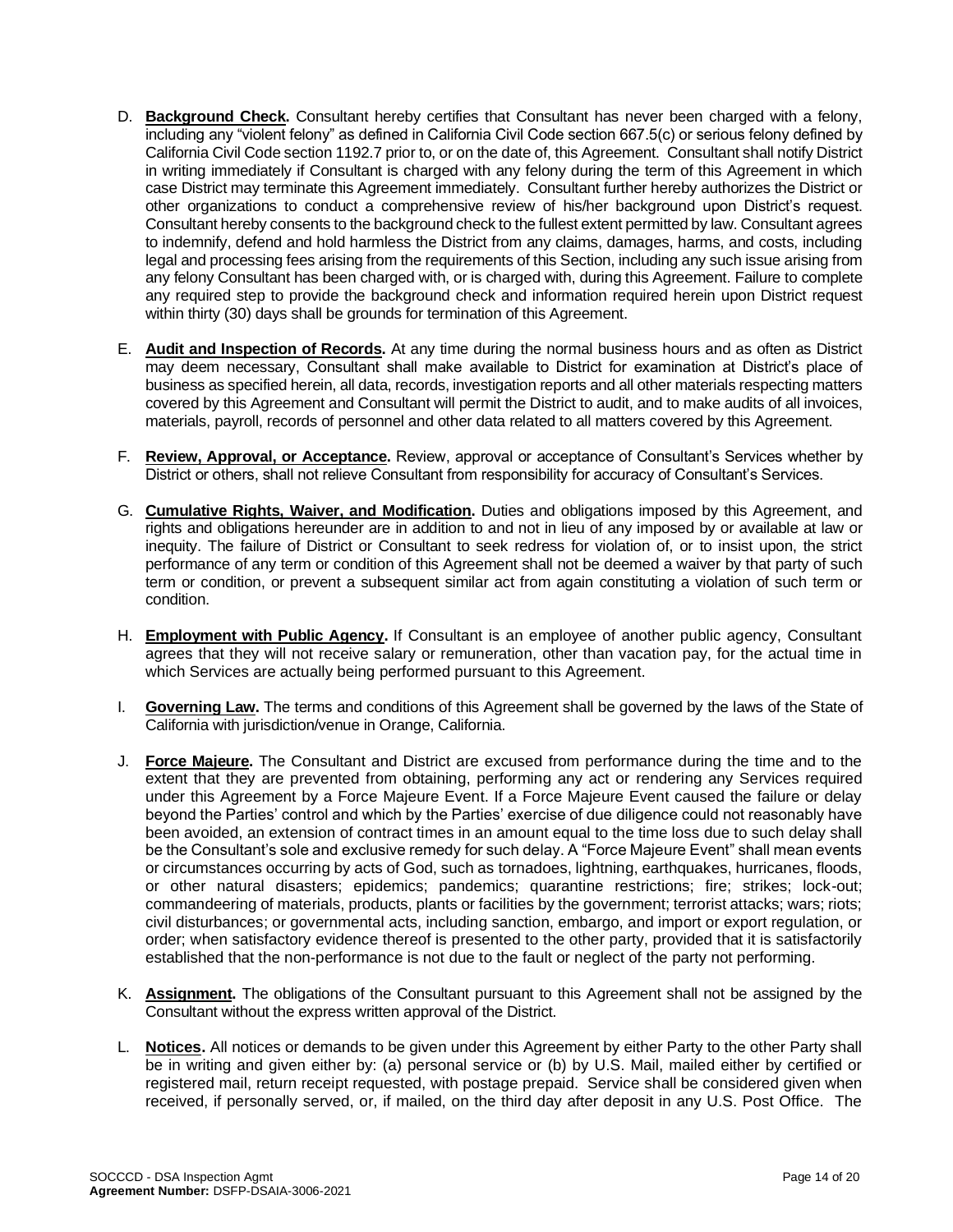address to which notices or demands may be given by either Party may be changed by written notice given in accordance with the notice provisions of this Article. At the date of this Agreement:

| DISTRICT:                                                 | South Orange County Community College District<br>Priya Jerome, Exec. Dir.-Procurement, Central Srvs. & RM<br>28000 Marguerite Parkway<br>Mission Viejo, CA 92692<br>(949) 582-4850 / purchasing-dept@socccd.edu |
|-----------------------------------------------------------|------------------------------------------------------------------------------------------------------------------------------------------------------------------------------------------------------------------|
| CONSULTANT:                                               |                                                                                                                                                                                                                  |
|                                                           | [[ Name (Primary Second Party) ]]                                                                                                                                                                                |
| (Primary Second Party Contact) ]]                         | [[ Contact Name (Primary Second Party Contact) ]], [[ Contact Title                                                                                                                                              |
|                                                           | [[ Street Line 1 (Primary Second Party) ]]                                                                                                                                                                       |
| Second Party) ]] [[ Postal Code (Primary Second Party) ]] | [[ City/Town (Primary Second Party) ]], [[ State/Province (Primary                                                                                                                                               |
| E-mail (Primary Second Party Contact) ]]                  | [[ Contact Phone Number (Primary Second Party Contact) ] / [[ Contact]                                                                                                                                           |

A Party may change their designated representative and/or address for the purposes of receiving notices and communications under this Agreement by notifying the other Party of the change in writing and in the manner described in this Article.

M. **Communications.** Communication between the Parties shall be sent to the following addresses:

Mark Schoeppner [[ Name (Primary Second Party) ]] South Orange County Community College District 28000 Marguerite Parkway [[ Street Line 1 (Primary Second Party) ]] mschoeppner@socccd.edu [[ Consultant Email ]]

#### **DISTRICT CONSULTANT**

TBD

Mission Viejo, CA 92692 **[City/Town (Primary Second Party)** ]]

#### **N. Definitions.**

- a. Contract. An agreement for Construction Services awarded by the District to a Design Build Entity/Contractor/Consultant for the construction of a portion of the Project.
- b. Design Documents. The drawings, specifications, calculations and other work product and instruments of service prepared by or on behalf of the Architect for the Project. Design Documents include surveys, soil reports and other documents prepared for the Project by a licensed Architect or registered Engineer, under contract with the District.
- c. Architect. The Architect is [[ Architectural Firm ]] References to the Architect include [[ Name of Architect ]] and their managers retained to prepare or provide any portion of the Design Documents.
- d. Submittals. Shop Drawings, Product Data, or Samples prepared or provided by a Contractor or a Subcontractor to a Contractor or suppliers illustrating some portion of work of the Project.
- e. Site. The physical area for construction and activities relating to construction of the Project.
- f. Construction Contract Documents. The Contract Documents issued by or on behalf of the District under an Agreement for construction of the Project. Construction Agreement Documents include all modifications issued by or on behalf of the District. Unless otherwise expressly stated, references to the Construction Agreement Documents are referenced to all of the Agreement Documents issued for the Contract awarded for Project construction.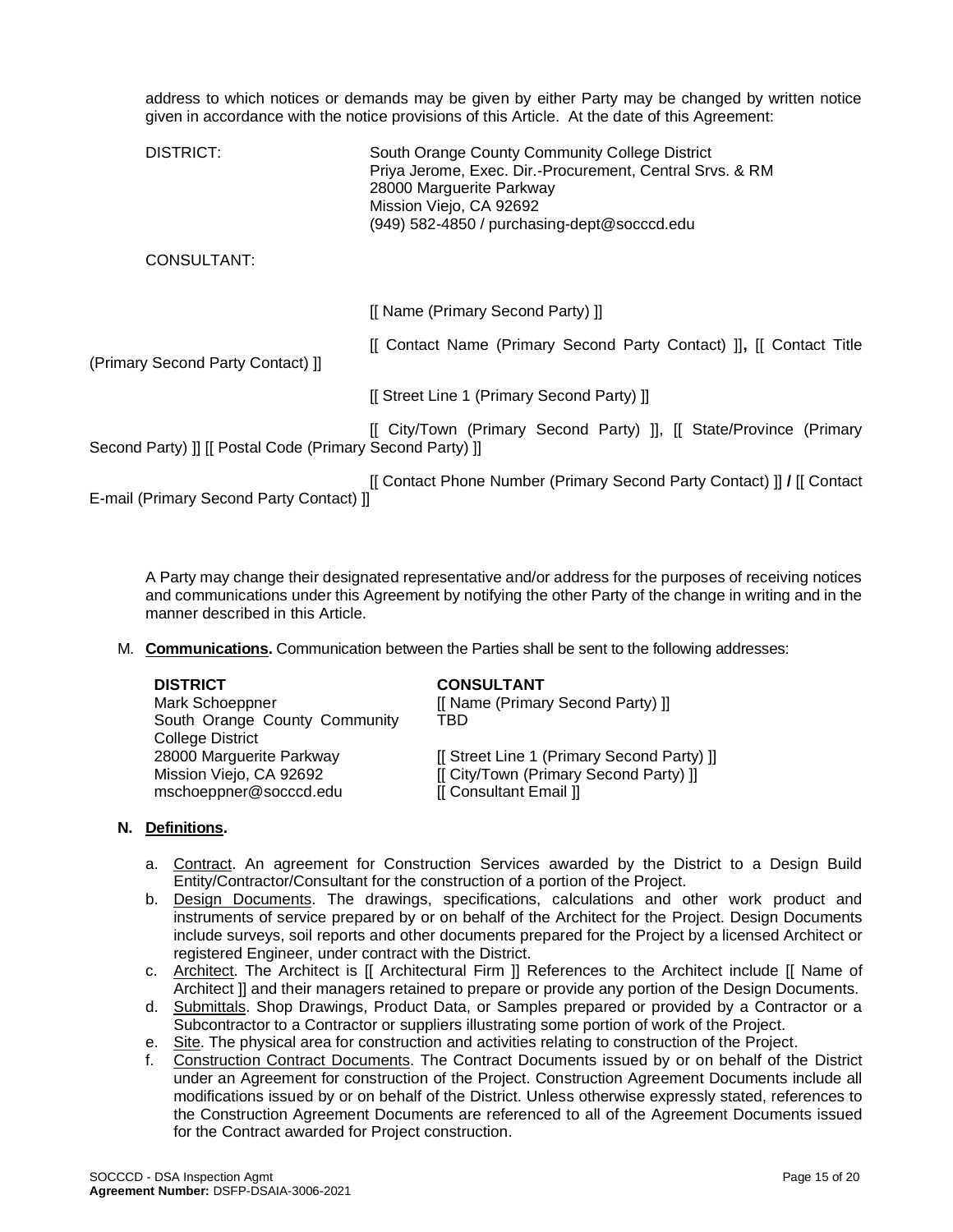- g. Substantial Completion. Substantial Completion is when the Services identified in the Agreement has been completed, including completion of all installation Services. Substantial Completion shall deemed to have been achieved when the Project can be used for its intended purposes, subject only to minor corrections, repairs or modifications.
- h. Final Completion. Final Completion is when all of the Services in the Agreement have been completed and installed (including items noted for correction, repair or modification upon Substantial Completion) and the Consultant has completed all other obligations to be performed on its part under the Agreement.
- O. **Severability.** If any provision of this Agreement is deemed illegal, invalid unenforceable or void by any court of competent jurisdiction, such provision shall be deemed stricken and deleted here from, but all remaining provisions will remain and continue in full force and effect.
- P. **Interpretation.** In interpreting this Agreement, it shall be deemed to have been prepared by the Parties jointly, and no ambiguity shall be resolved against District on the premise that it or its attorneys were responsible for drafting this Agreement or any provision hereof. The captions or heading set forth in this Agreement are for convenience only and in no way define, limit, or describe the scope or intent of any Articles or other provisions of this Agreement. Any reference in this Agreement to an Article, unless specified otherwise, shall be a reference to an Article of this Agreement.
- Q. **Conflict of Interest.** Consultant hereby represents, warrants and covenants that (i) at the time of execution of this Agreement, Consultant has no interest and shall not acquire any interest in the future, whether direct or indirect, which would conflict in any manner or degree with the performance of Work under this Agreement; (ii) Consultant has no business or financial interests which are in conflict with Consultant's obligations to District under this Agreement; and (iii) Consultant shall not employ in the performance of Work under this Agreement any person or entity having any such interests.
- R. **Certification Regarding Debarment, Suspension or Other Ineligibility.** (Applicable to all agreements funded in part or whole with federal funds).
	- a. By executing this contractual instrument, Consultant agrees to comply with applicable federal suspension and debarment regulations, including, but not limited to, regulations implementing Executive Order 12549 (29 C.F.R. Part 98) (see Appendix 15).
	- b. By executing this contractual instrument, Consultant certifies to the best of its knowledge and belief that it and its principals:
		- i. Are not presently debarred, suspended, proposed for debarment, declared ineligible, or voluntarily excluded from covered transactions by any federal department or agency;
		- ii. Have not, within a three-year period preceding the execution of this contractual instrument, been convicted of, or had a civil judgment rendered against them, for: (a) Commission of fraud or a criminal offense in connection with obtaining, attempting to obtain, or performing a public (Federal, State or Local) or private transaction or contract; (b) Violation of Federal or State antitrust statutes; (c) Commission of embezzlement, theft, forgery, bribery, falsification or destruction of records, making false statements, tax evasion, receiving stolen property, making false claims, or obstruction of justice; or (d) Commission of any other offense indicating a lack of business integrity or business honesty that seriously and directly affects Consultant's present responsibility;
		- iii. Are not presently indicted for, or otherwise criminally or civilly charged by any government entity (Federal, State or Local), with commission of any of the offenses enumerated in b.2) above, of this certification; and
		- iv. Have not, within a three-year period preceding the execution of this contractual instrument, had one or more public transaction (Federal, State or Local) terminated for cause or default
	- c. Shall not, except as otherwise provided under applicable federal regulations, knowingly enter into any lower tier covered transaction with a person who is proposed for debarment, debarred, suspended, declared ineligible, or voluntarily excluded by any federal department or agency from participation in such transaction; and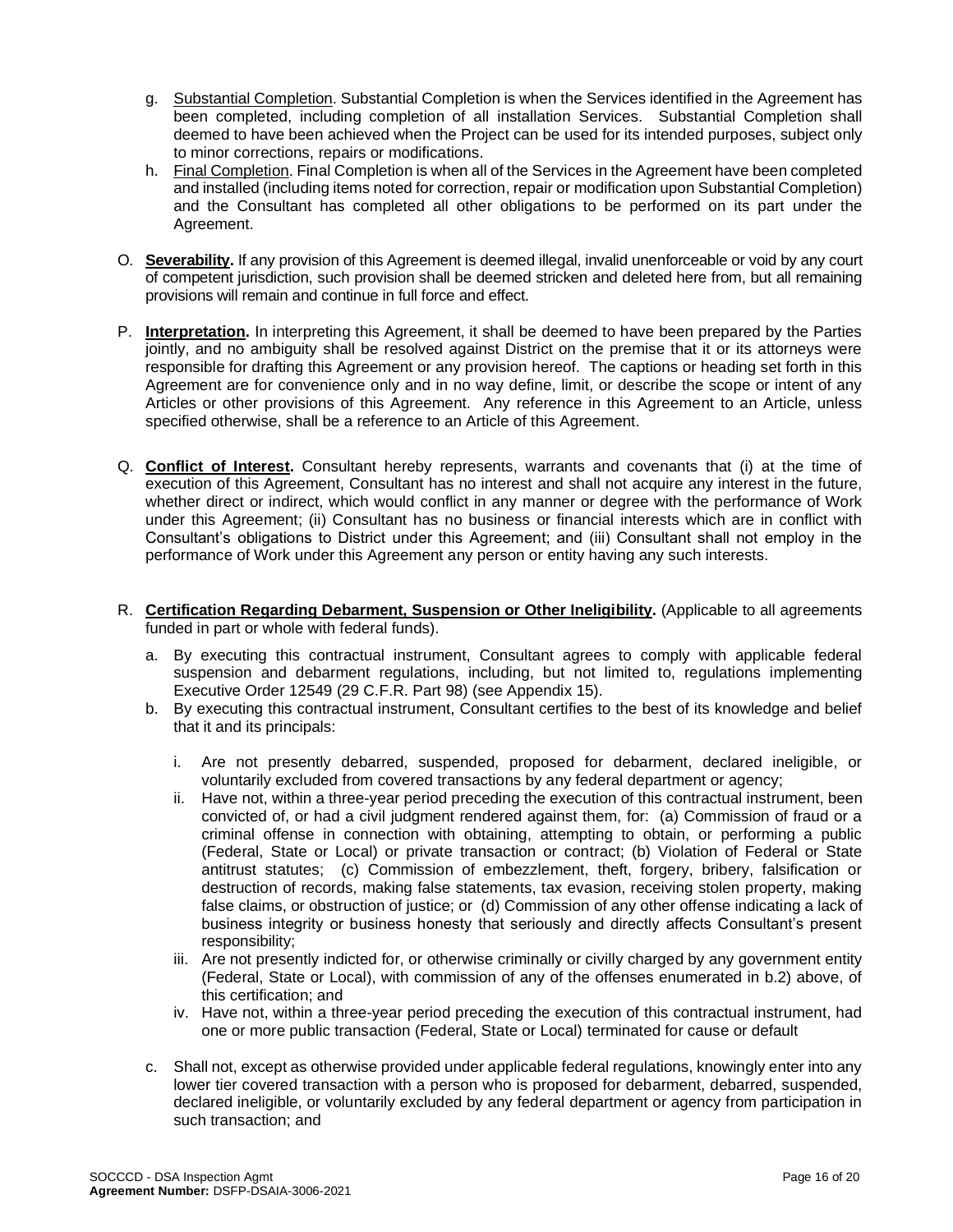- d. Include in all lower tier covered transactions, and all solicitations for covered transactions, provisions substantially similar to those set forth herein.
- S. **Entire Agreement/Amendment.** The Agreement documents consist of this Agreement, any attachments referenced herein, and all amendments and/or modifications issued in writing, duly approved or ratified by the District's Board of Trustees, and executed by the Parties shall be interpreted to the benefit of the District. Conflicting provisions hereof, if any, shall prevail in the following descending order of precedence: (a) provisions set forth in this Agreement, (b) provisions set forth in any referenced attachments or exhibits to this Agreement attached or incorporated herein by reference. However, the Parties understand and agree that the service specified in the Agreement and any provisions set forth in any referenced attachments or exhibits to this Agreement is intended to cooperate and be complementary; provided further, however, that in the event of a conflict between the Agreement and the provisions set forth in any referenced attachments or exhibits, the Agreement shall control, unless the provisions set forth in any referenced attachments or exhibits to this Agreement provides the District with greater benefits or more expansive Work in which case the provisions set forth in any referenced attachments or exhibits to this Agreement shall complement the terms of this Agreement.
- T. **Supersedes.** This Agreement constitutes the entire Agreement between the parties to this Agreement and supersedes all prior and contemporaneous negotiations and understandings between the Parties whether oral or written expressed or implied in relation to the Services contemplated in this Agreement for this specific Project. No other Agreement or understanding concerning the same has been entered into or will be recognized.
- U. **Authority to Execute.** The individual(s) executing this Agreement on behalf of the Consultant is/are duly and fully authorized to execute this Agreement on behalf of Consultant and to bind the Consultant to each and every term, condition, and covenant of this Agreement.
- V. **Approval by District's Board of Trustees.** Pursuant to Education Code Section 81655, this Agreement is not valid and does not constitute an enforceable obligation against the District unless and until District's Board of Trustees has approved or ratified this Agreement as evidenced by a motion duly passed and adopted by the Board of Trustees.

This Agreement entered into as of the day and year first written above.

| [[ NAME (PRIMARY SECOND PARTY) ]] | [[ Name (Primary First Party) ]] |
|-----------------------------------|----------------------------------|
| Signature:                        | Signature:                       |
| Print Name:                       | Print Name:                      |
| Title:                            | Title:                           |
| Date:                             | Date:                            |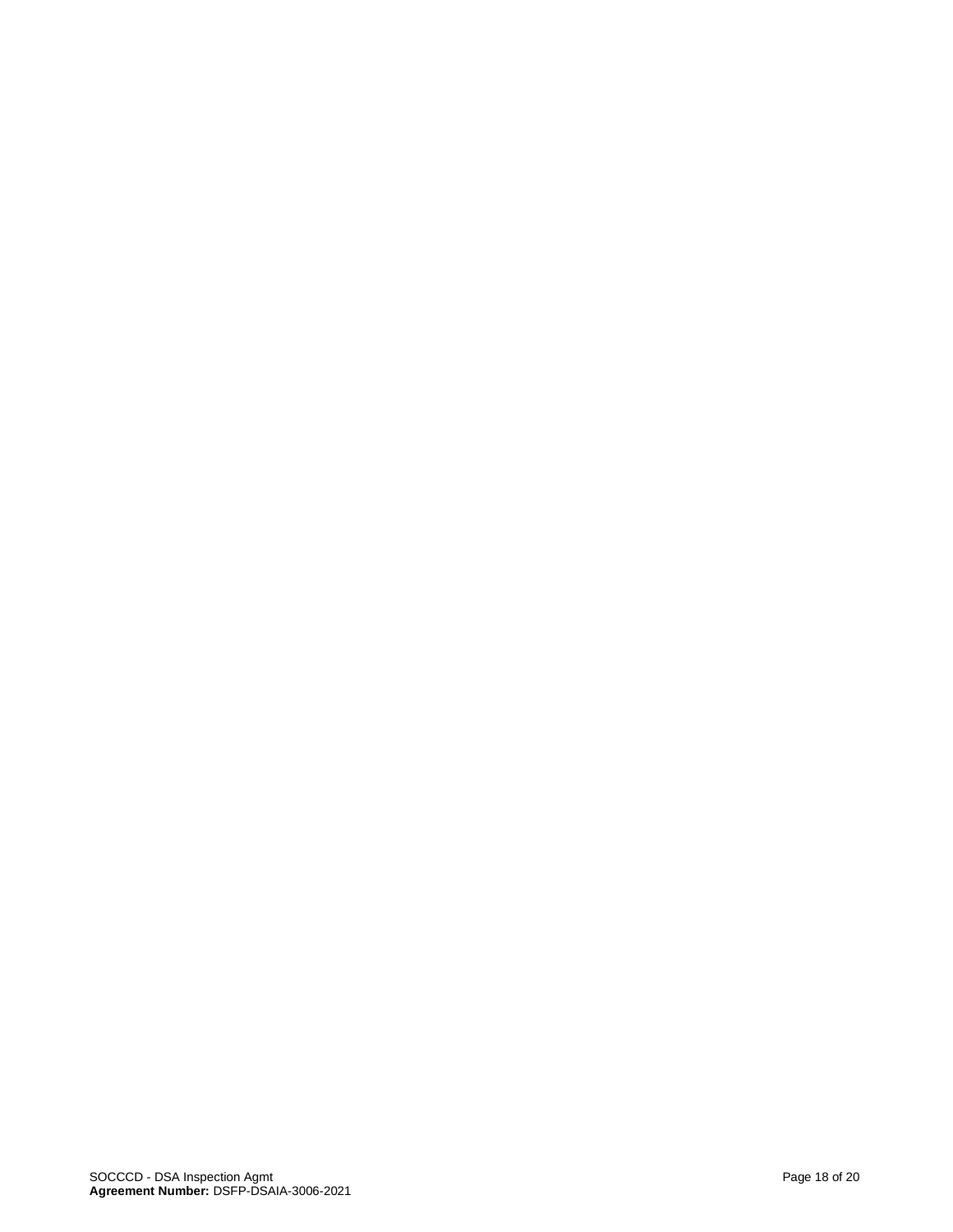

#### **SOUTH ORANGE COUNTY COMMUNITY COLLEGE DISTRICT CONTRACTOR PROTOCOLS WHILE ON DISTRICT PROPERTY DURING COVID-19 PANDEMIC**

The Contractor and/or Consultant along with their subcontractors and subconsultants, hereafter referred to as "Contractor" shall follow these Protocols as a condition of being permitted on District property. The dually executed Agreement for the Contractor's Services shall be the governing document and this Protocol document is intended to be supplementary. The Contractor acknowledges that when it relates to COVID-19, the Contractor shall adjust business operations to comply with COVID-19 specific safety guidelines prescribed by federal, state, and local governmental agencies, including the Orange County Health Care Agency (OCHCA), Centers for Disease Control and Prevention (CDC), and Cal/OSHA. The Contractor further acknowledges that all safety guidelines prescribed and updated by federal, state, and local governmental agencies, including the OCHCA, CDC, and Cal/OSHA shall be followed at all times and that this Protocols document should be treated as additional, providing the District with the greatest levels of protection. Failure to comply with any of the Protocols identified herein, may subject the Contractor's employee(s) to immediate removal from the District's premises.

As a requirement to perform Services on campus, the Contractor agrees that its employees shall adhere to the following.

- **1. Contractor shall train employees on how to limit the spread of COVID-19 pursuant to the symptoms as identified by the CDC and Cal/OSHA, including but not limited to the following:**
	- Fever or chills
	- Cough
	- Shortness of breath or difficulty breathing
	- **Fatigue**
	- Muscle or body aches
	- Headache
	- New loss of taste or smell
	- Sore throat
	- Congestion or runny nose
	- Nausea or vomiting
	- Diarrhea

#### **2. Implement control measures**

- Contractor shall provide an adequate supply of personal protective equipment (PPE) such as face masks/coverings to all of its employees to wear at all times while on District property
- Direct all employees to:
	- o Wash hands often with soap and water for at least 20 seconds
	- $\circ$  Use hand sanitizer/wipes when soap and water are not available (Contractor shall supply and make available hand sanitizer/wipes)
	- o Cover cough or sneeze

#### **3. Implement cleaning and disinfecting protocols**

- Contractor shall ensure that adequate cleaning and disinfecting supplies are available at every job site on District premises
- Contractor shall ensure that any and all equipment, objects, and surfaces are cleaned and disinfected after each use

#### **4. Implement physical distancing guidelines**

A minimum of 6 feet of physical distance between all individuals shall be maintained while on District property.